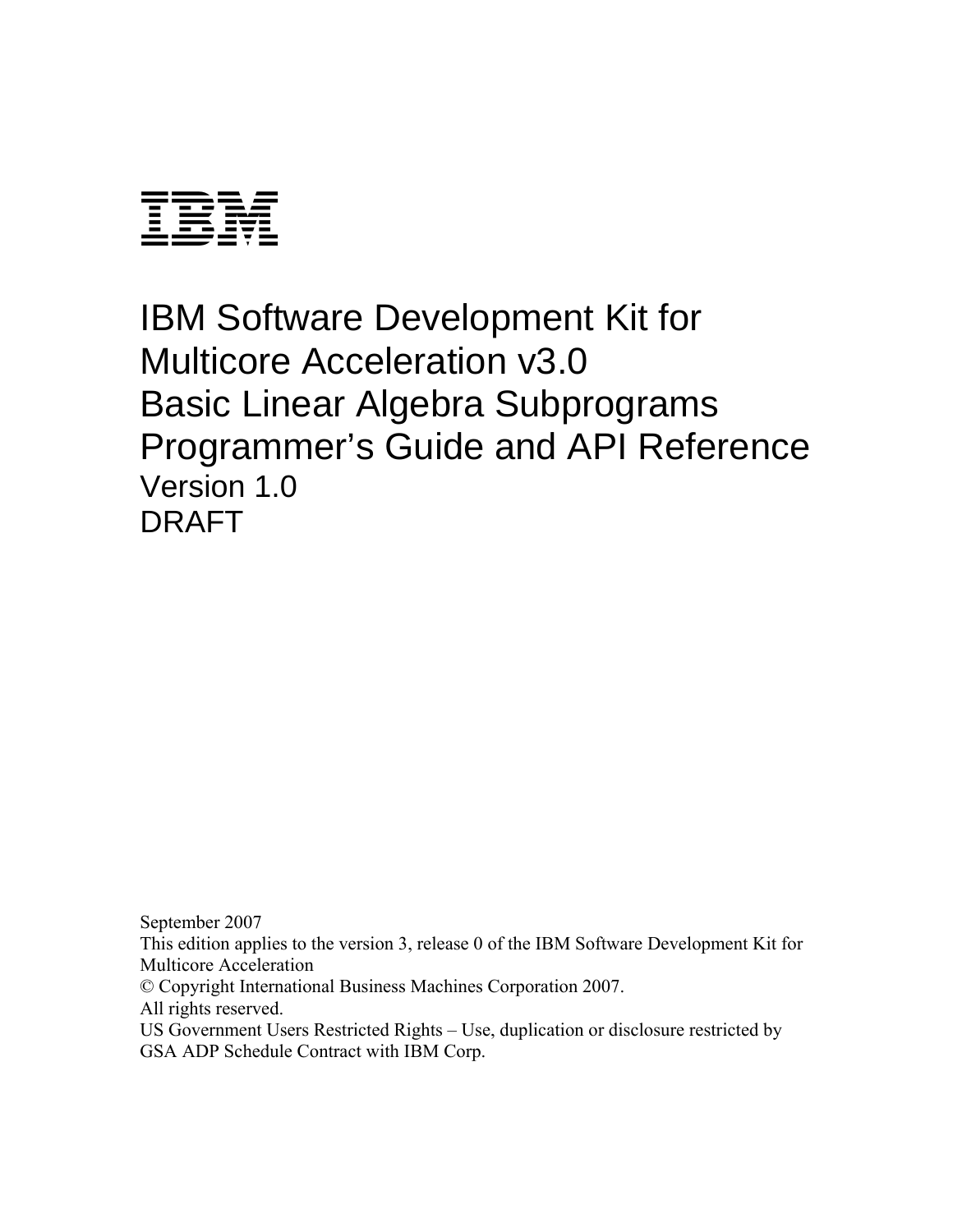# **Table of Contents**

| Part II.                                              |  |
|-------------------------------------------------------|--|
|                                                       |  |
|                                                       |  |
|                                                       |  |
| Part III.                                             |  |
|                                                       |  |
|                                                       |  |
|                                                       |  |
|                                                       |  |
|                                                       |  |
| Programming tips to achieve maximum performance 12    |  |
|                                                       |  |
|                                                       |  |
| Support of User-specified SPE and Memory Callbacks 13 |  |
|                                                       |  |
| Part IV.                                              |  |
|                                                       |  |
|                                                       |  |
|                                                       |  |
|                                                       |  |
|                                                       |  |
|                                                       |  |
|                                                       |  |
|                                                       |  |
|                                                       |  |
|                                                       |  |
|                                                       |  |
|                                                       |  |
|                                                       |  |
|                                                       |  |
| Part V.                                               |  |
| Appendix A.                                           |  |
| Appendix B.                                           |  |
|                                                       |  |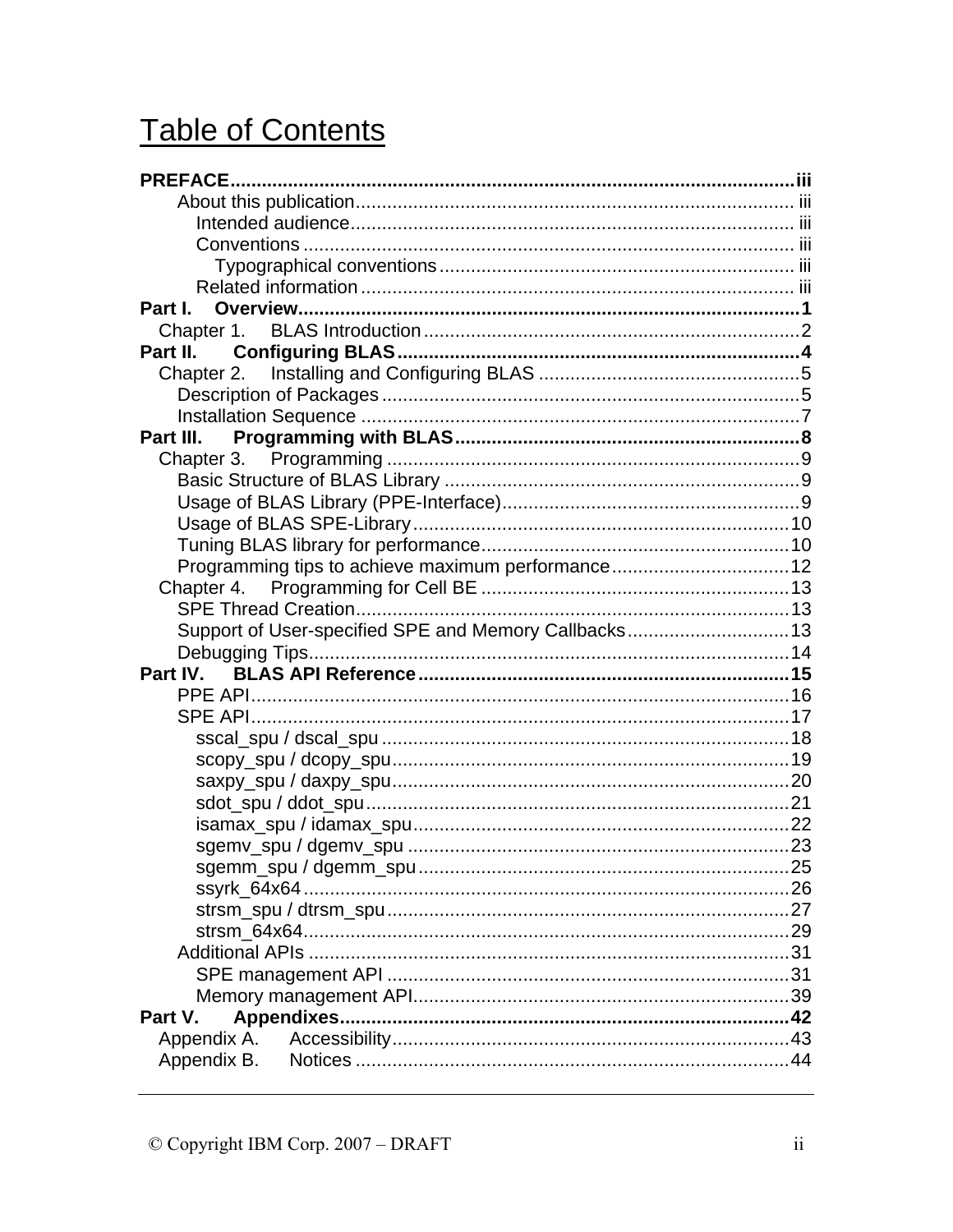# <span id="page-2-0"></span>**PREFACE**

## **About this publication**

This publication describes in detail how to configure the BLAS library and how to program applications using it on the IBM Software Development Kit (SDK) for Multicore Acceleration. It contains detailed reference information about the APIs for the library as well as sample applications showing usage of these APIs.

## *Intended audience*

The target audience for this document is application programmers using the IBM Software Development Kit (SDK) for Multicore Acceleration. The reader is expected to have a basic understanding of programming on the Cell platform and common terminology used with Cell BE.

## *Conventions*

## **Typographical conventions**

The following table explains the typographical conventions used in this document.

| Typeface       | Indicates                                                                                                                                      | Example                                                                           |
|----------------|------------------------------------------------------------------------------------------------------------------------------------------------|-----------------------------------------------------------------------------------|
| <b>Bold</b>    | Lowercase commands, library<br>functions.                                                                                                      | void sscal_spu (float *sx,<br>float sa, int $n$ )                                 |
| <b>Italics</b> | Parameters or variables whose<br>actual names or values are to be<br>supplied by the user. Italics are<br>also used to introduce new<br>terms. | The following example shows<br>how a test program, <i>test_name</i><br>can be run |
| Monospace      | Examples of program code or<br>command strings.                                                                                                | int main()                                                                        |

*Table 1. Typographical conventions* 

## *Related information*

All the documents listed in this section will be available with IBM Software Development Kit (SDK) for Multicore Acceleration. Newer version of some of the documents can be found in the respective links given.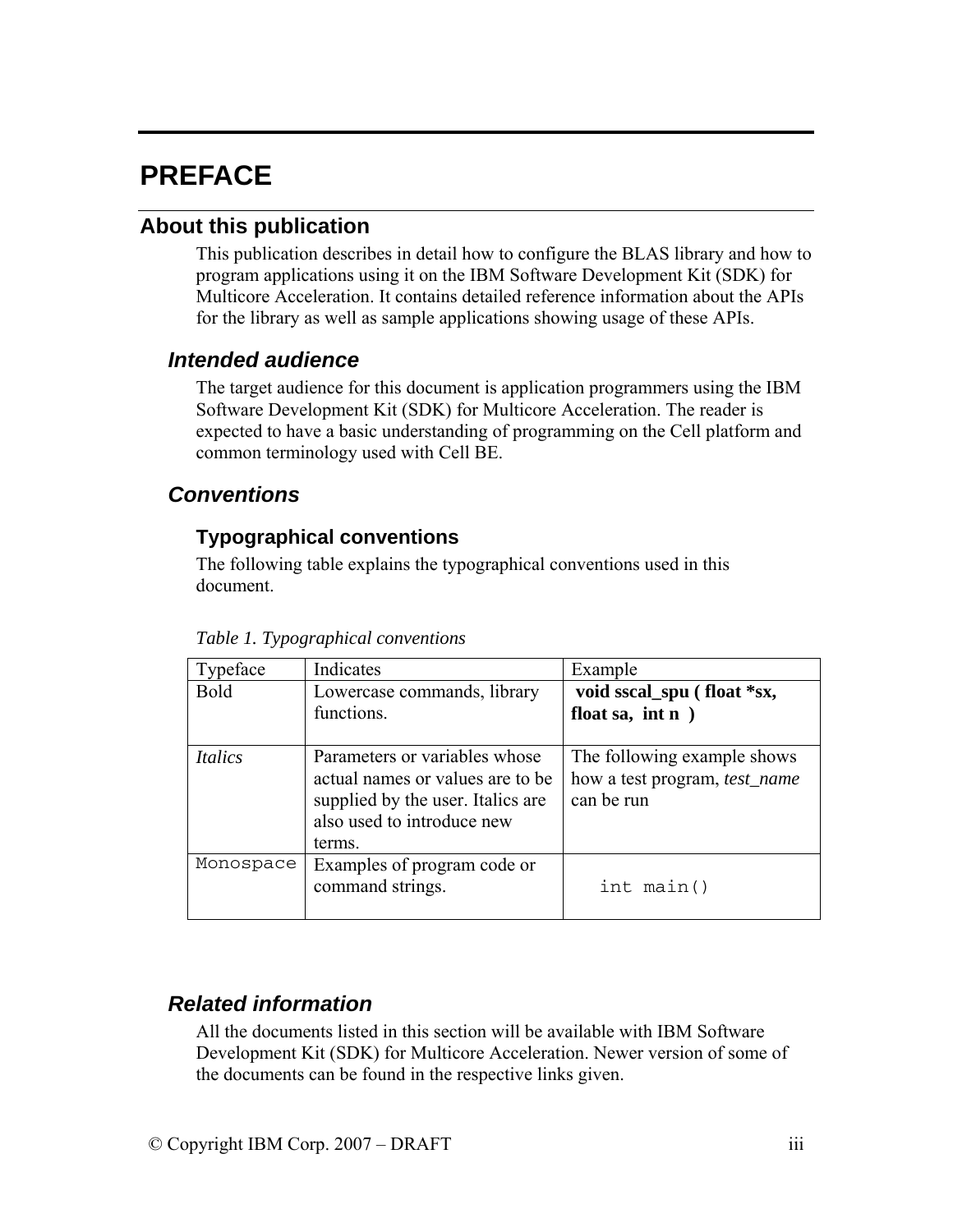#### **Cell BE**

There is a set of tutorial and reference documentation for the Cell BE stored in the IBM online technical library at:

http://www.ibm.com/chips/techlib/techlib.nsf/products/Cell\_Broadband\_Engine

Cell Broadband Engine Architecture

Cell Broadband Engine Programming Handbook

[PPU & SPU C/C++ Language Extension Specification](http://www-01.ibm.com/chips/techlib/techlib.nsf/techdocs/30B3520C93F437AB87257060006FFE5E) 

Synergistic Processor Unit (SPU) Instruction Set Architecture

Cell Broadband Engine Linux Reference Implementation Application Binary Interface Specification

#### **Cell BE programming using the SDK**

IBM Software Development Kit (SDK) for Multicore Acceleration v3.0 Installation Guide

IBM Software Development Kit (SDK) for Multicore Acceleration v3.0 Programmer's Guide

Cell Broadband Engine Programming Tutorial

SIMD Math Library Specification for Cell Broadband Engine Architecture

#### **IBM Full-System Simulator**

IBM Full-System Simulator User's Guide

IBM Full-System Simulator Command Reference

Performance Analysis with the IBM Full-System Simulator

#### **BLAS**

Basic Linear Algebra Subprograms Technical (BLAST) Forum Standard, August 2001 <http://www.netlib.org/blas/blast-forum/blas-report.pdf>

A Set of Level 3 Basic Linear Algebra Subprograms, Jack Dongarra, Jeremy Du Croz, Iain Duff, Sven Hammarling, August 1998, <http://www.netlib.org/blas/blas3-paper.ps>

Basic Linear Algebra Subprograms – A quick reference guide, May 1997, <http://www.netlib.org/blas/blasqr.pdf>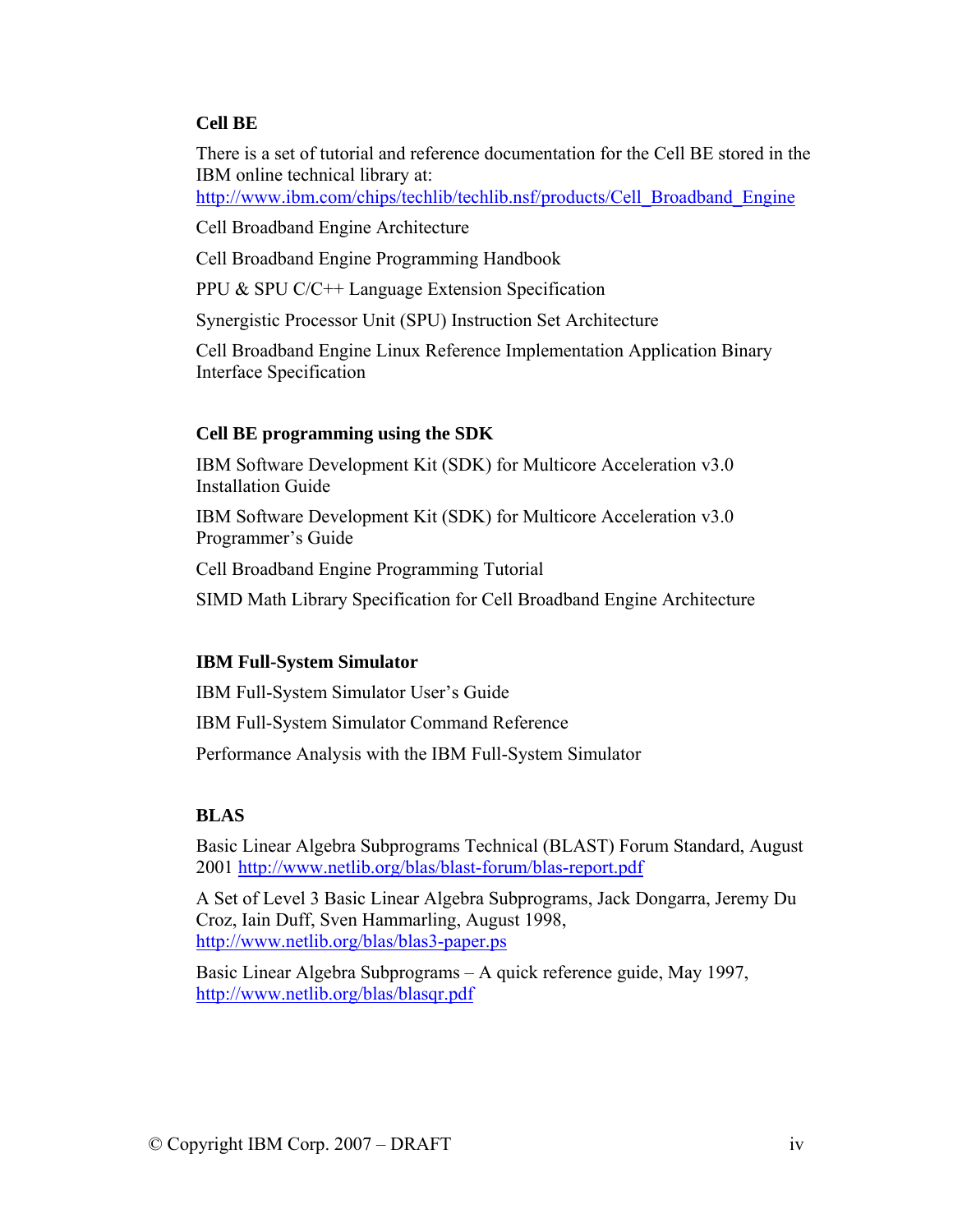<span id="page-4-0"></span>**Part I. Overview**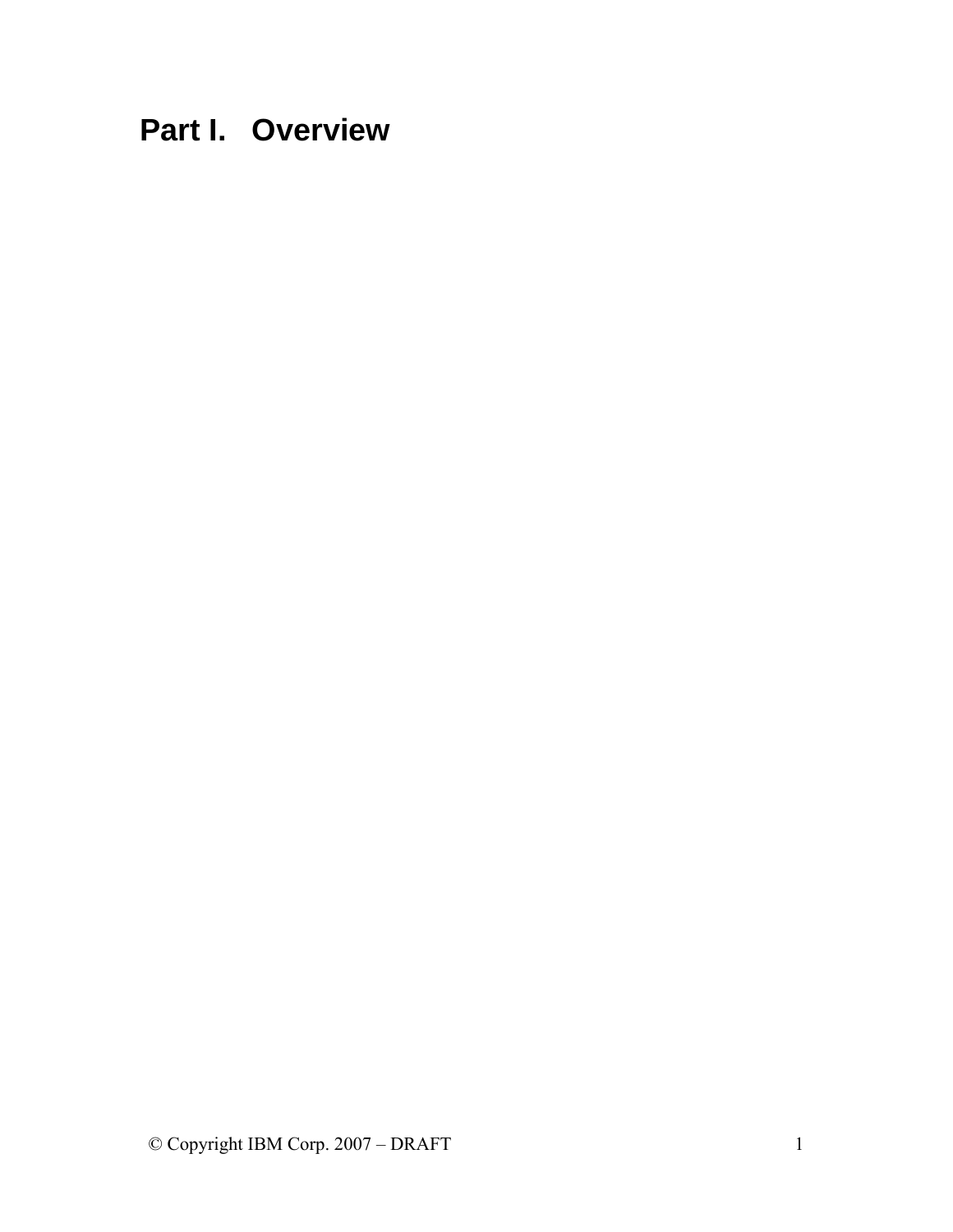## <span id="page-5-0"></span>**Chapter 1. BLAS Introduction**

The BLAS (Basic Linear Algebra Subprograms) library is based upon a published standard interface (See the BLAS Technical Forum Standard document available at [http://www.netlib.org/blas/blast-forum/blas-report.pdf\)](http://www.netlib.org/blas/blast-forum/blas-report.pdf) for commonly used linear algebra operations in high-performance computing (HPC) and other scientific domains. It is widely used as the basis for other high quality linear algebra software, for example LAPACK and ScaLAPACK. The Linpack (HPL) benchmark largely depends on a single BLAS routine (DGEMM) for good performance.

The BLAS API is available as standard ANSI C and standard FORTRAN 77/90 interfaces. BLAS implementations are also available in open-source (netlib.org). Based on its functionality, BLAS is divided into three levels:

- Level 1 routines are for scalar and vector operations.
- Level 2 routines are for matrix-vector operations
- Level 3 routines are for matrix-matrix operations.

 Each routine has four versions – real single precision, real double precision, complex single precision and complex double precision, represented by prefixing S, D, C and Z respectively to the routine name. The BLAS library in the IBM Software Development Kit (SDK) for Multicore Acceleration supports only real single precision and real double precision versions (hereafter referred to as SP and DP respectively). All SP and DP routines in the three levels of standard BLAS are supported on the Power Processing Element (PPE). These are available as PPE APIs and conform to the standard BLAS interface. (Refer to <http://www.netlib.org/blas/blasqr.pdf> ) Some of theses routines have been optimized using the Synergistic Processing Elements (SPEs) and these show a marked increase in performance in comparison to the corresponding versions implemented solely on the PPE. These optimized routines have an SPE interface in addition to the PPE interface; however, the SPE interface does not conform to the standard BLAS interface and provides a restricted version of the standard BLAS interface. The following routines have been optimized to use the SPEs; moreover, the single precision versions of these routines have been further optimized for maximum performance using various features of the SPE (e.g., SIMD, Dual Issue, etc.):

Level 1:

- SSCAL, DSCAL
- SCOPY, DCOPY
- ISAMAX, IDAMAX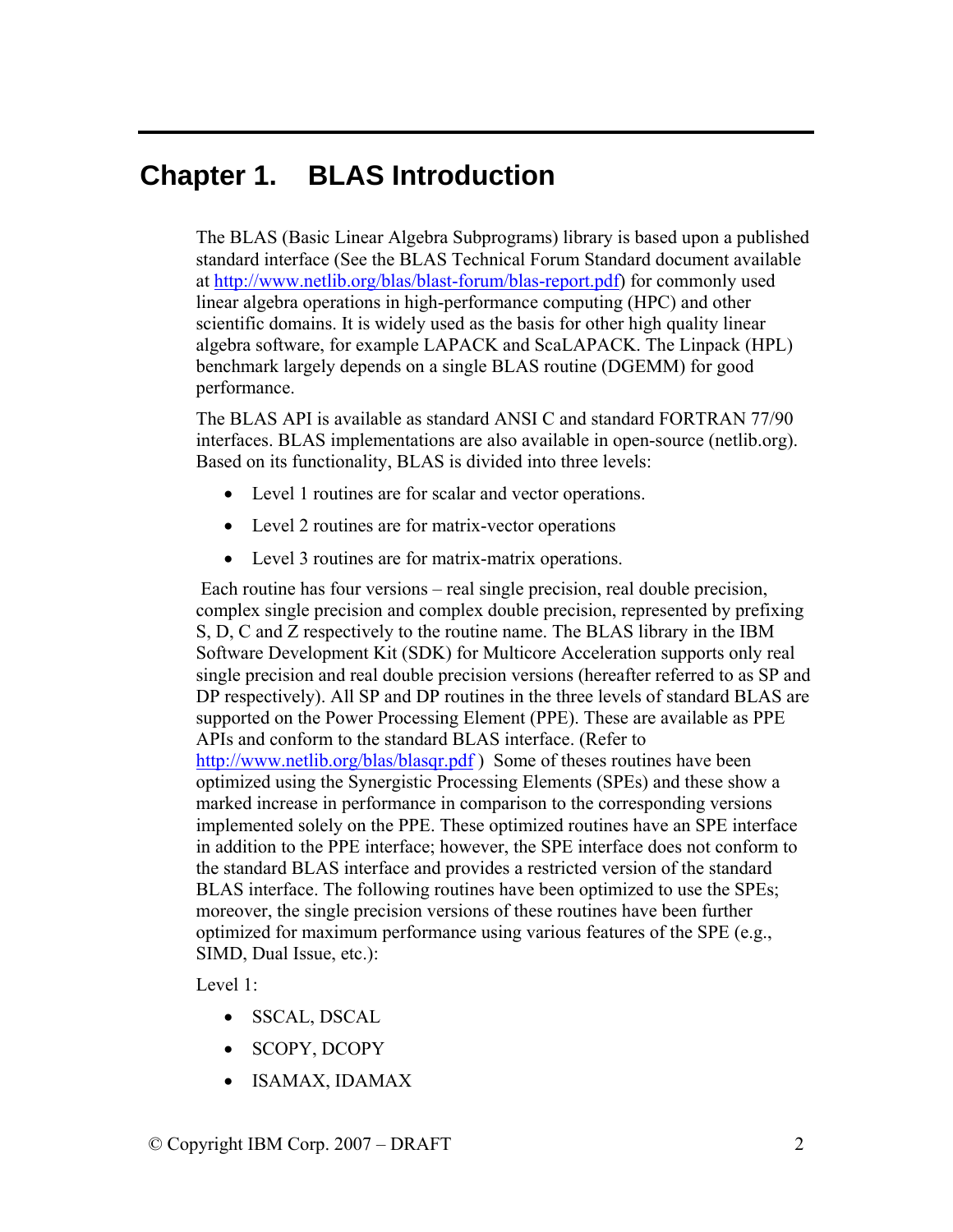- SAXPY, DAXPY
- SDOT, DDOT

Level 2:

• SGEMV, DGEMV (TRANS='No Transpose' and INCY=1)

Level 3:

- SGEMM, DGEMM
- SSYRK, DSYRK (Only for UPLO='Lower' and TRANS='No Transpose')
- STRSM, DTRSM (Only for SIDE='Right', UPLO='Lower', TRANS='Transpose' and DIAG='Non-Unit')

These routines support implementations of BLAS-3 based Cholesky and BLAS-1 based LU factorization.

The parameter restrictions, as mentioned above for some of the optimized BLAS level 2 and 3 routines, apply to the FORTRAN compatible C interface for these routines which accepts input matrices stored in column-major order.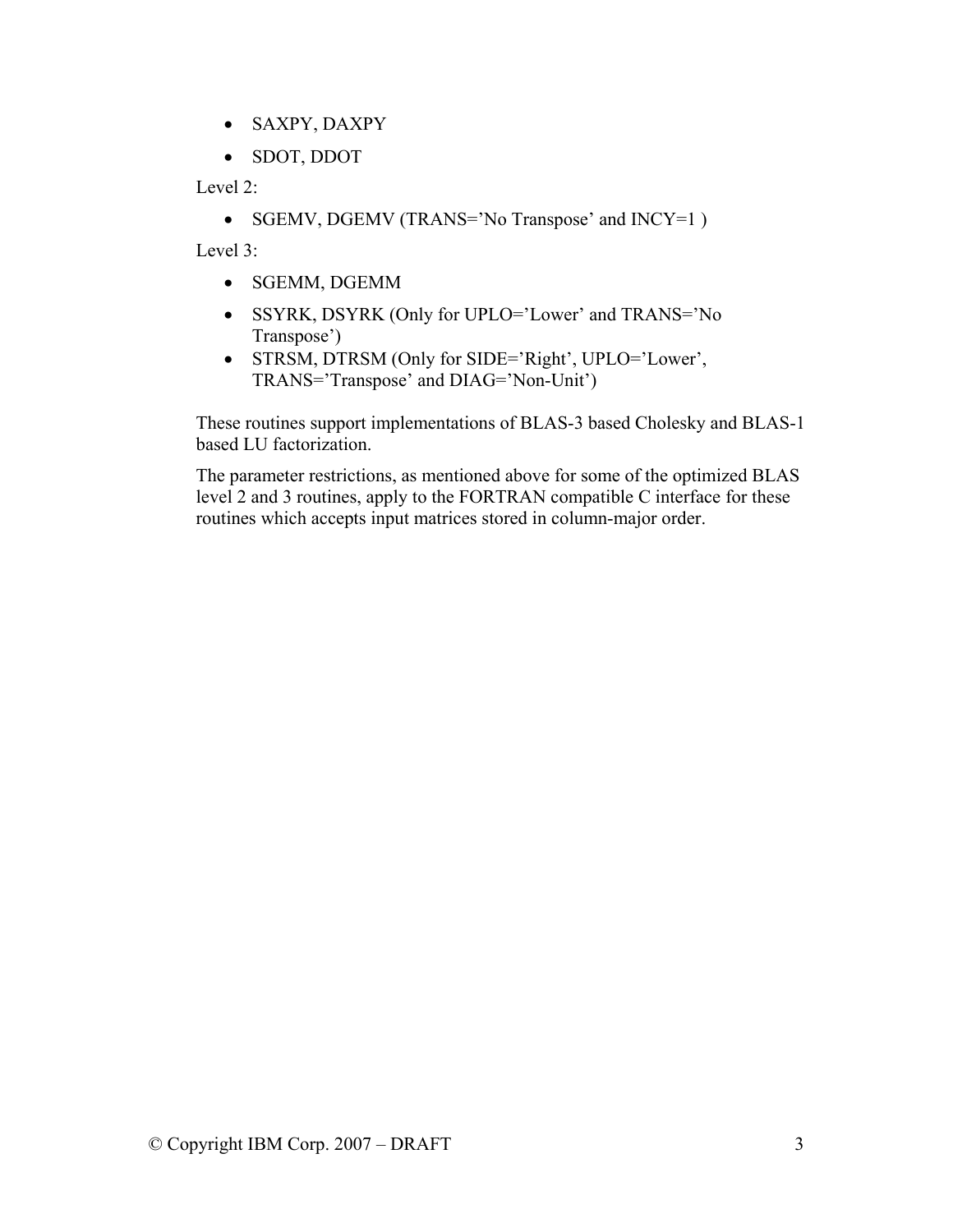# <span id="page-7-0"></span>**Part II. Configuring BLAS**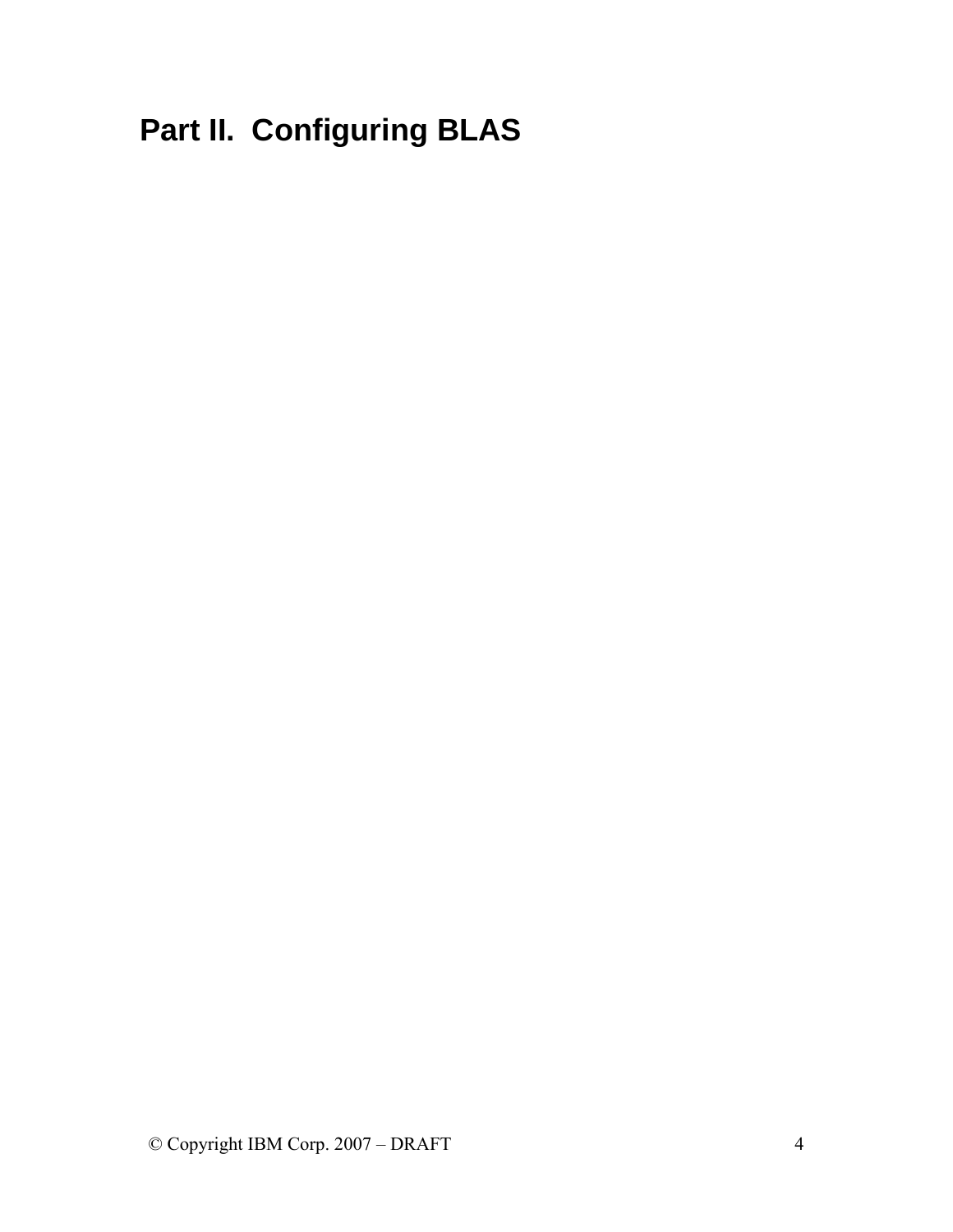# <span id="page-8-0"></span>**Chapter 2. Installing and Configuring BLAS**

The following sections describe the installation and configuration of BLAS library.

## **Description of Packages**

The BLAS library can be installed on various platforms using the following packages:

1. blas-3.0-x.ppc.rpm

**Purpose:** This rpm will install BLAS library 'libblas.so.x'.

**Platform:** PowerPC Architecture™ and IBM BladeCenter® QS21.

#### **Contents:**

/usr/lib/libblas.so.x : BLAS library

2. blas-devel-3.0-x.ppc.rpm

**Purpose:** This rpm installs supporting files such as header files and sample applications of BLAS required by the library.

**Platform:** PowerPC Architecture™ and IBM BladeCenter® QS21.

#### **Contents:**

/usr/include/blas.h: Contains prototypes of all BLAS Level 1, 2 and 3 (SP and DP) functions that have a PPE API in the library. PPE API refers to Standard BLAS API on the PPE.

/usr/include/blas\_callback.h: Contains prototypes of functions that can be used to register user-specified SPE Thread creation and Memory allocation callbacks.

/usr/include/cblas.h: Contains prototypes of all the C-interface versions of BLAS Level 1, 2 and 3 (SP and DP) functions that have a PPE API in the library.

/usr/lib/libblas.so: Soft link to libblas.so.x

/usr/spu/include/blas\_s.h: Contains prototypes of selected functions of BLAS Level 1, 2 and 3 (SP and DP) that have an SPE API in the library. These functions have limited functionality and are not as generic as the PPE API.

/usr/spu/lib/libblas.a: BLAS SPE library.

/opt/cell/sdk/src/blas.tar: Compressed file of BLAS samples .

3. blas-3.0-x.ppc64.rpm

**Purpose:** This rpm installs the BLAS library libblas.so.x.

**Platform:** PowerPC Architecture™-64 bit and IBM BladeCenter® QS21.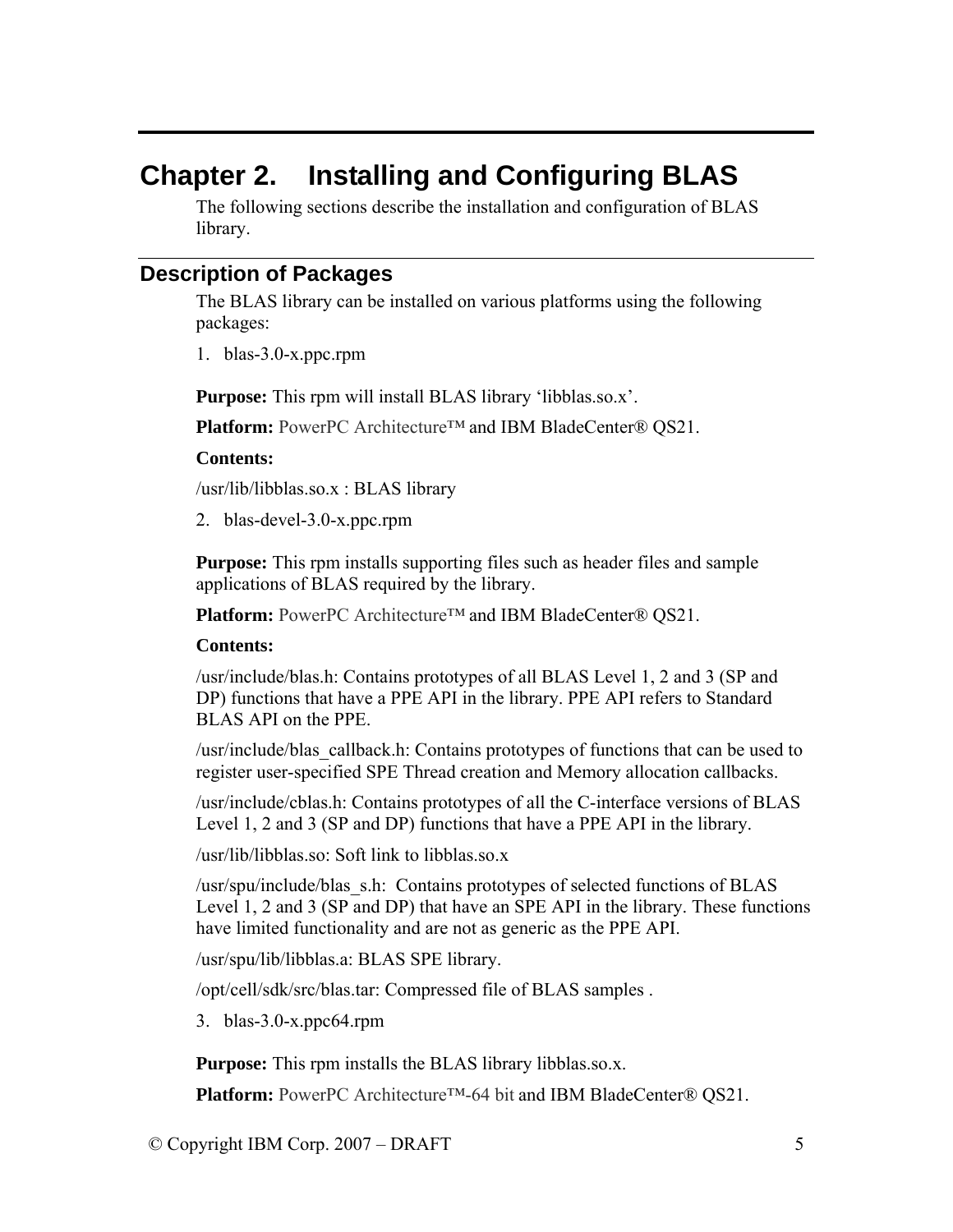#### **Contents:**

/usr/lib/libblas.so.x : BLAS library

4. blas-devel-3.0-x.ppc64.rpm

**Purpose:** This rpm installs supporting files such as header files and sample applications of BLAS for developing sample applications using BLAS library.

**Platform:** PowerPC Architecture™-64 bit and IBM BladeCenter® QS21.

#### **Contents:**

/usr/include/blas.h: Contains prototypes of all BLAS Level 1, 2 and 3 (SP and DP) functions supported in the library with PPE API.

/usr/include/blas\_callback.h: Contains prototypes of functions that can be used to register user-specified SPE Thread creation and Memory allocation callbacks.

/usr/include/cblas.h: Contains prototypes of all C-interface versions of BLAS level 1, 2 and 3 (SP and DP) functions supported in the library with PPE API.

/usr/lib/libblas.so: Soft link to libblas.so.x

/usr/spu/include/blas\_s.h: Contains prototypes of selected functions of BLAS Level 1, 2 and 3 (SP and DP) that have an SPE API in the library. These functions have limited functionality and are not as generic as the PPE API.

/usr/spu/lib/libblas.a: BLAS SPU library.

/opt/cell/sdk/src/blas.tar: Compressed file of BLAS samples.

5. blas-cross-devel-3.0-x.noarch.rpm

**Purpose:** This rpm installs the BLAS library and supporting files such as header files and sample applications of BLAS required by the library.

**Platform:** Other platforms, such as x86 series.

#### **Contents:**

/opt/cell/sysroot/usr/include/blas.h: Contains prototypes of all BLAS Level 1, 2 and 3 (SP and DP) functions supported in the library with PPE API.

/opt/cell/sysroot/usr/include/blas\_callback.h: Contains prototypes of functions that can be used to register user-specified SPE Thread creation and Memory allocation callbacks.

/opt/cell/sysroot/usr/include/cblas.h: Contains prototypes of all C-interface versions of BLAS level 1, 2 and 3 (SP and DP) functions supported in the library with PPE API.

/opt/cell/sysroot/usr/lib/libblas.so: Soft link to libblas.so.x

/opt/cell/sysroot/usr/lib/libblas.so.x: BLAS library

opt/cell/sysroot/usr/lib64/libblas.so: Soft link to libblas.so.x (64 bit)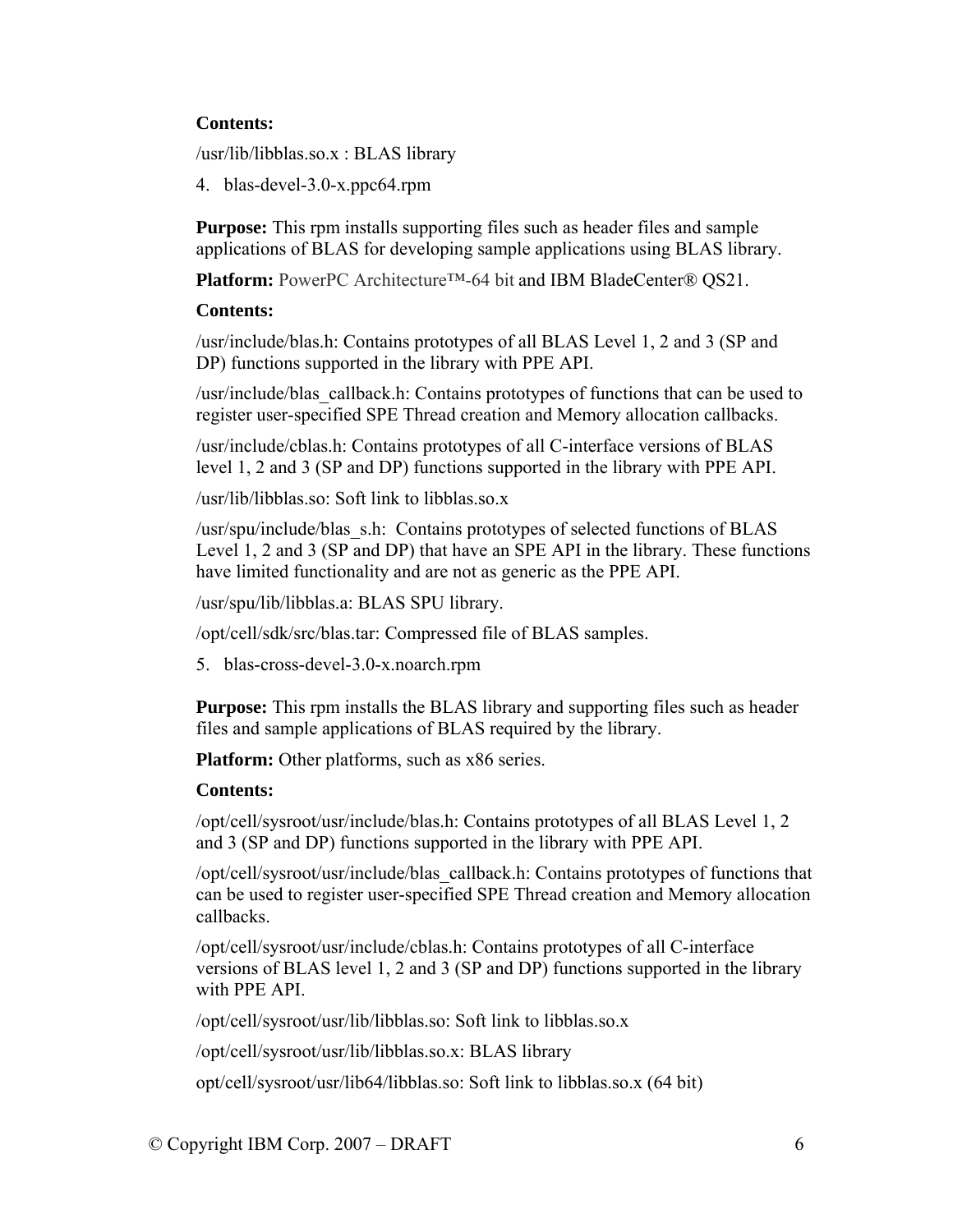<span id="page-10-0"></span>/opt/cell/sysroot/usr/lib64/libblas.so.x: BLAS library (64 bit)

/opt/cell/sysroot/usr/spu/include/blas\_s.h: Contains prototypes of selected functions of BLAS Level 1, 2 and 3 (SP and DP) that have an SPE API in the library. These functions have limited functionality and are not as generic as the PPE API.

/usr/spu/lib/libblas.a: BLAS SPU library.

/opt/cell/sdk/src/blas.tar: Compressed file of BLAS samples.

#### **Installation Sequence**

Use the following sections to install the BLAS library.

**Platform:** PowerPC Architecture™ and IBM BladeCenter® QS21.

Install the following packages in order, using "rpm –ivh":

blas-3.0-x.ppc.rpm blas-devel-3.0-x.ppc.rpm

**Platform:** PowerPC Architecture™-64 bit and IBM BladeCenter® QS21.

Install the following packages in order, using "rpm –ivh":

blas-3.0-x.ppc64.rpm blas-devel-3.0-x.ppc64.rpm

**Platform:** Other platforms, such as x86 series.

To install on other platforms such as x86 series, install the following package using "rpm  $-i\nu$ h":

blas-cross-devel-3.0-x.noarch.rpm

Note: Make sure to install blas-3.0-x.xxx.rpm before you install blas-devel-3.0 x.xxx.rpm.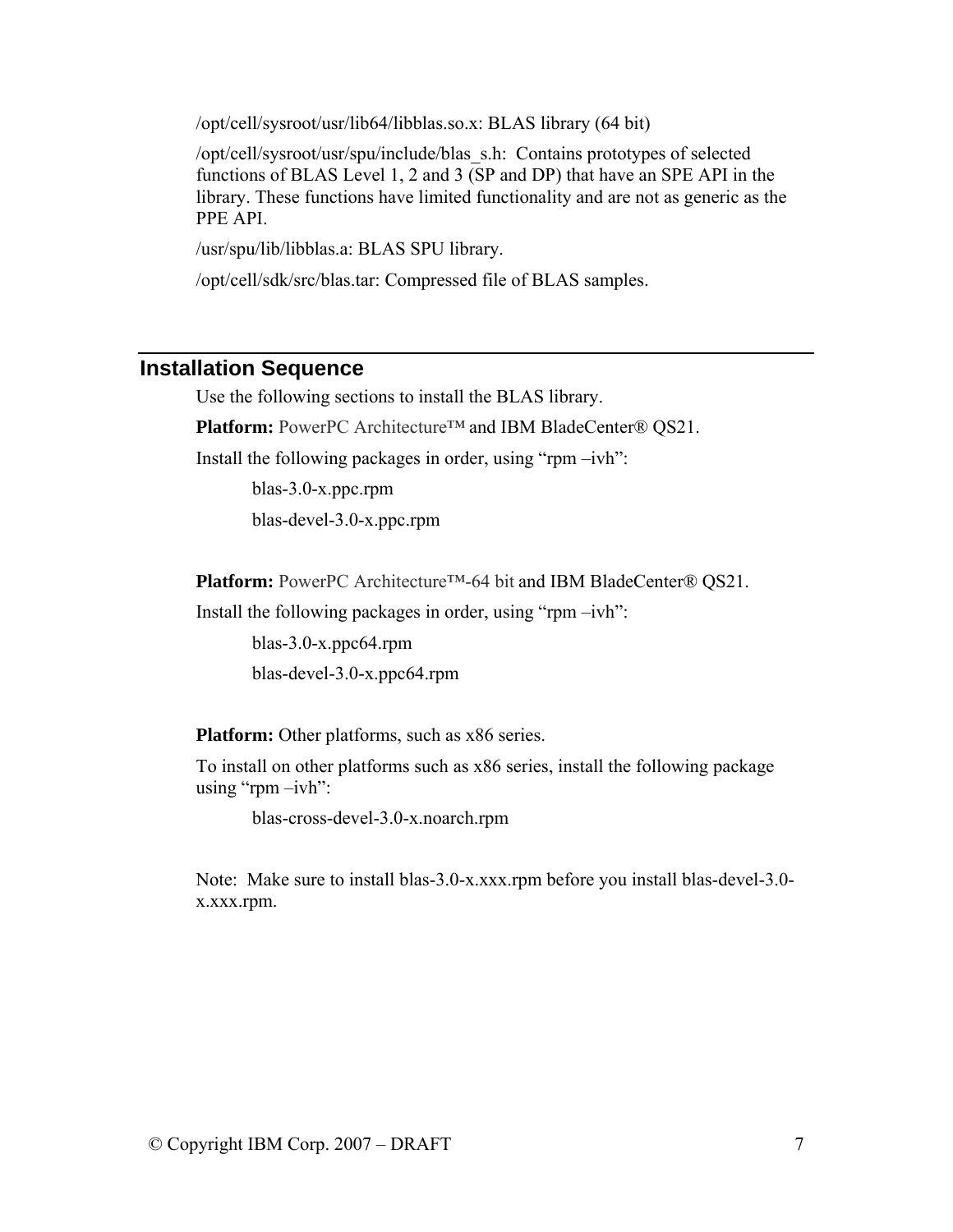<span id="page-11-0"></span>**Part III. Programming with BLAS**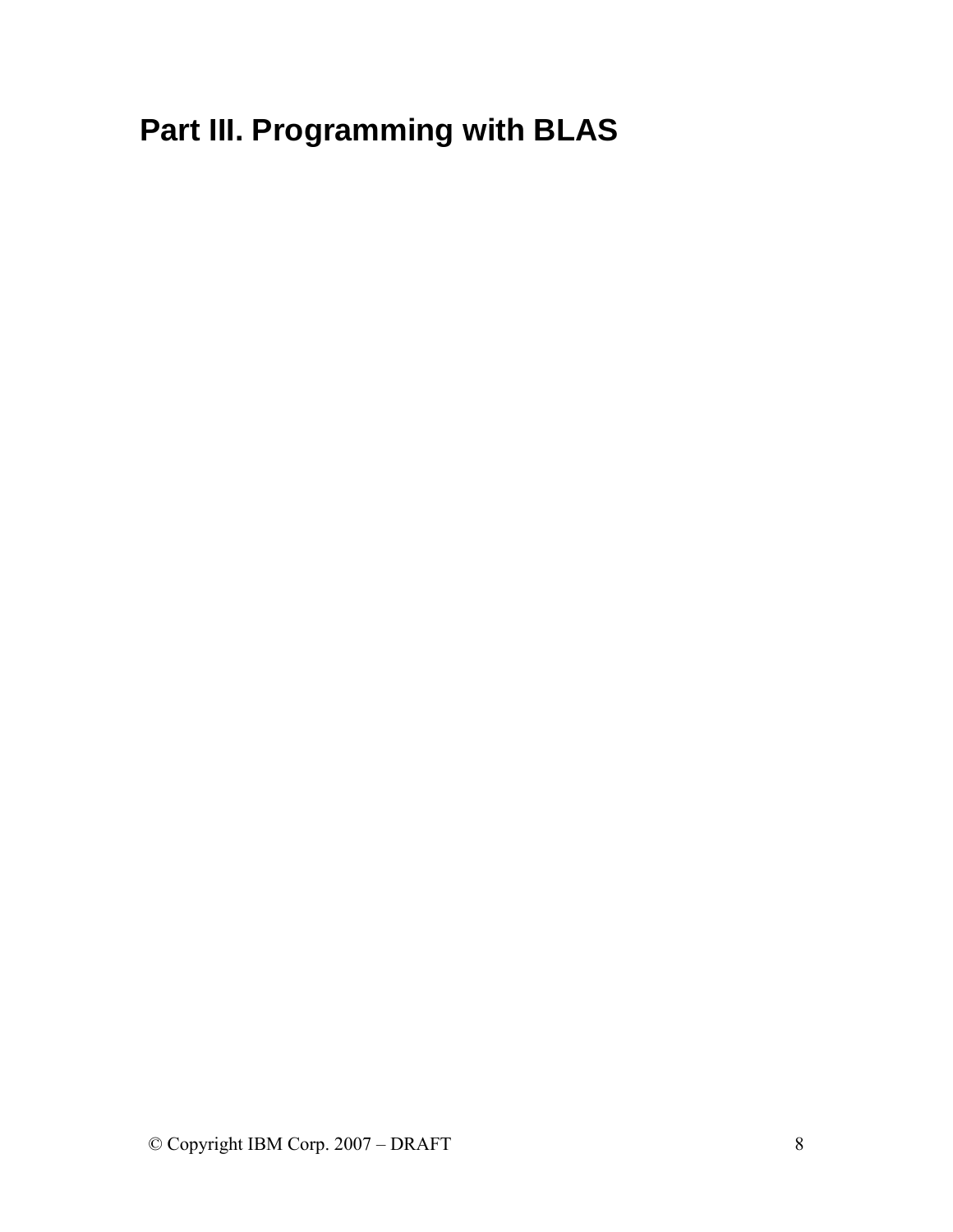## <span id="page-12-0"></span>**Chapter 3. Programming**

The following sections provide information about programming with the BLAS library.

## **Basic Structure of BLAS Library**

The BLAS Library has two components: PPE interface and SPE interface. PPE applications can use the standard BLAS PPE API (set forth by BLAS Technical Forum Standard, see documents listed under "BLAS" in the "Related Information" section) and the SPE programs can directly use the SPE API. A detailed description of the SPE interface is provided in the API reference section.

## **Usage of BLAS Library (PPE-Interface)**

The following sample application demonstrates the usage of the BLAS-PPE library. This application program invokes the **scopy** and **sdot** routines, using the BLAS-PPE library.

```
#include <blas.h>
#define BUF_SIZE 32 
/********************** MAIN ROUTINE **********************/ 
int main() 
{ 
    int \; i,j;int entries x, entries y ;
    float sa=0.1; 
    float *sx, *sy ; 
    int incx=1, incy=2; 
   int n = BUF SLZE; double result; 
   entries x = n * incx ;
   entries_y = n * incy;
   sx = (float * ) _malloc\_align( entries_x * size of ( float ), 7 ) ;
   sy = (float * ) _{malloc\_align( entries_y * sizeof( float ), 7 ) ;
   for( i = 0 ; i < entries_x ; i++ )
         sx[i] = (float) (i);
    j = entries_y - 1 ;
    for( i = 0 ; i < entries_y ; i++, j-- )
            sy[i] = (float) (j);
    scopy_( &n, sx, &incx, sy, &incy ) ; 
   result = sdot( &n, sx, &incx, sy, &incy ) ;
```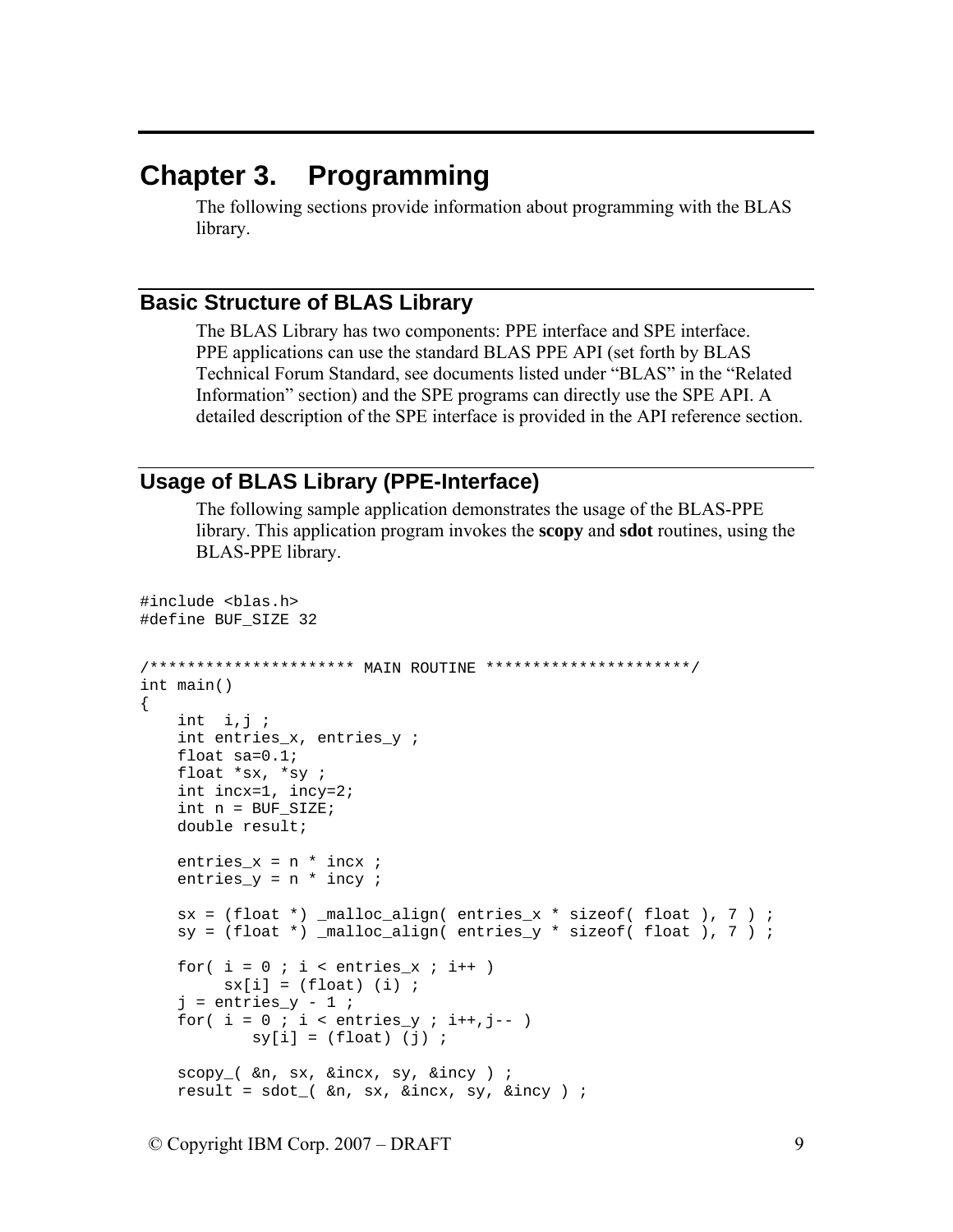```
 return 0;
```
<span id="page-13-0"></span>}

## **Usage of BLAS SPE-Library**

The following sample application demonstrates the usage of the BLAS-SPE library. This application program invokes **sdot**, using the BLAS-SPE library.

```
#include <blas s.h>
#define BUF_SIZE 32 
float buf_x[BUF_SIZE] __attribute__ (( aligned (16) )) ; 
float buf_y[BUF_SIZE] __attribute__ (( aligned (16) )) ; 
/********************** MAIN ROUTINE **********************/ 
int main() 
{ 
     int size, k ; 
    float sum = 0.0 ;
     size = BUF_SIZE; 
    for(k=0; k<size;k++) { 
        buf x[k] = (float) k;
        buf_y[k] = buf_x[k] ;
     } 
    sum = sdot_spu( buf_x, buf_y, size) ;
     return 0 ; 
}
```
#### **Tuning BLAS library for performance**

The BLAS library provides additional features for customizing the library. You can use these features to effectively utilize the available resources and potentially achieve higher performance.

The optimized BLAS level 3 routines utilize extra space for suitably reorganizing the matrices. It is advisable to use huge pages for storing the input/output matrices as well as for storing the reorganized matrices in BLAS level 3. Moreover, for achieving better performance, it is beneficial to reuse the allocated space across multiple BLAS calls, rather than allocate fresh memory space with every call to the routine. This reuse of allocated space becomes especially useful when operating on small matrices. To overcome this overhead for small matrices, a preallocated space, called *swap space,* is created only once with huge pages (and touched on the PPE). You can specify the size of swap space with the environment variable BLAS\_SWAP\_SIZE. By default no swap space is created.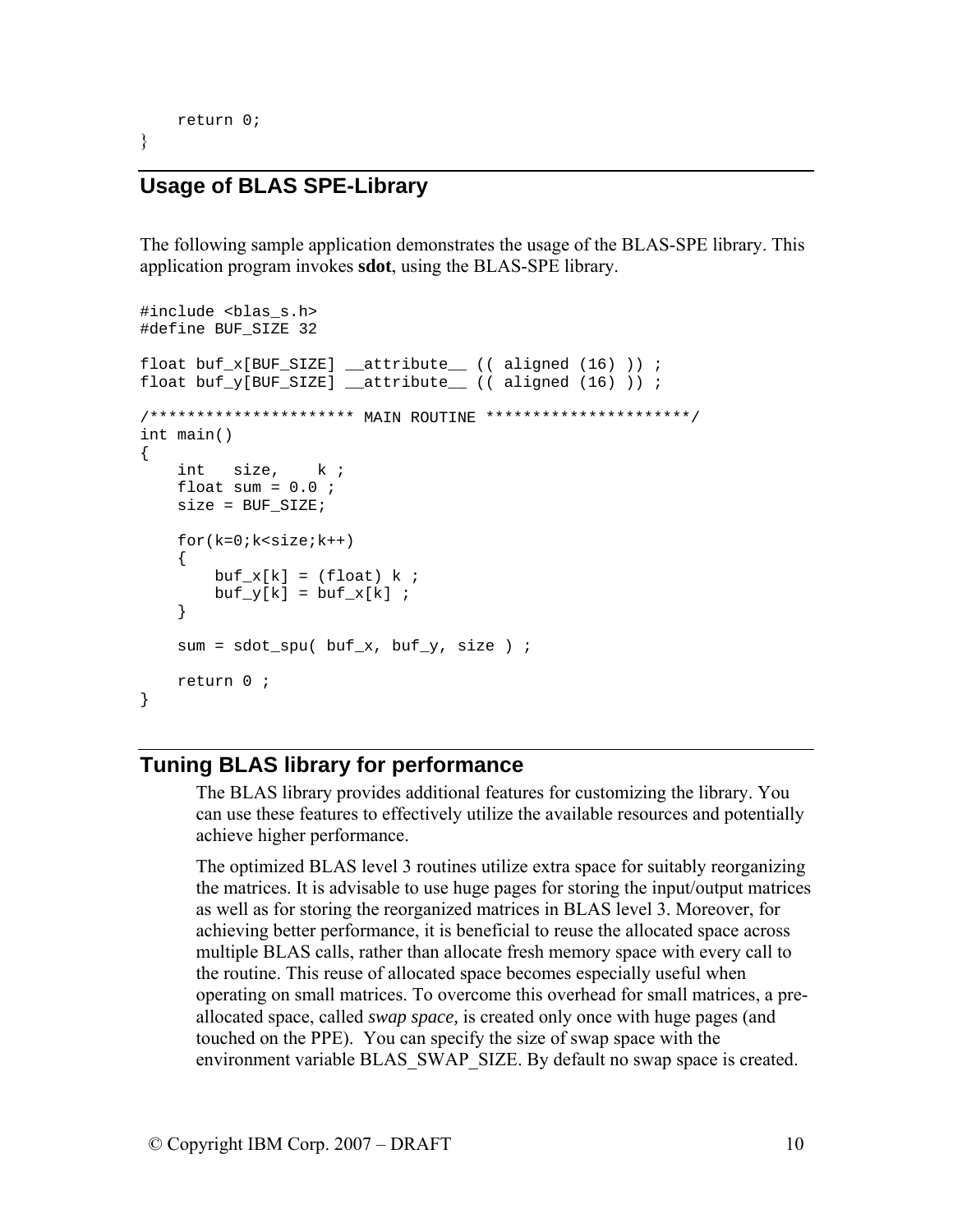When any optimized BLAS3 routine is called and if the extra space required for reorganizing the input matrices is less than the pre-allocated swap space, this swap space is used by the routine to reorganize the input matrices (instead of allocating new space).

The idea is to use swap space up to 16 MB (single huge page size) - this takes care of extra space requirement for small matrices. The user can achieve considerable performance improvement for small matrices through the use of swap space.

## *Environment Variables*

There are many environment variables available to customize the launching of SPE and memory allocation in the BLAS library. However, for full control, you can register and use your own SPE and Memory callbacks (described in the following sections). The following table lists the environment variables:

| Variable Name              | Purpose                                                                                                                                                                                                       |
|----------------------------|---------------------------------------------------------------------------------------------------------------------------------------------------------------------------------------------------------------|
|                            | Specifies the number of SPEs to use.                                                                                                                                                                          |
| <b>BLAS NUMSPES</b>        | The default is 8 (SPEs in a single<br>node).                                                                                                                                                                  |
| <b>BLAS USE HUGEPAGE</b>   | Specifies if the library should use huge<br>pages or heap for allocating new space<br>for reorganizing input matrices in<br>BLAS3 routines. The default is to use<br>huge pages. Set the variable to 0 to use |
| <b>BLAS HUGE PAGE SIZE</b> | heap instead.<br>Specifies the huge page size to use, in                                                                                                                                                      |
|                            | KB. The default value is 16384 KB                                                                                                                                                                             |
|                            | (16 MB). The huge page size on the<br>system can be found in the file                                                                                                                                         |
|                            | /proc/meminfo.                                                                                                                                                                                                |
| <b>BLAS HUGE FILE</b>      | Specifies the name of the file to be                                                                                                                                                                          |
|                            | used for allocating new space using                                                                                                                                                                           |
|                            | huge pages in BLAS3 routines. The                                                                                                                                                                             |
|                            | default filename is /huge/blas lib.bin.                                                                                                                                                                       |
|                            | Specifies the NUMA node on which                                                                                                                                                                              |
|                            | SPEs are launched by default and                                                                                                                                                                              |
| <b>BLAS NUMA NODE</b>      | memory is allocated by default. The<br>default NUMA node is -1 which                                                                                                                                          |
|                            | indicates no NUMA binding.                                                                                                                                                                                    |
| <b>BLAS SWAP SIZE</b>      | Specifies the size of swap space, in                                                                                                                                                                          |
|                            | KB. The default is not to use swap                                                                                                                                                                            |
|                            | space.                                                                                                                                                                                                        |
|                            | Specifies the NUMA node on which                                                                                                                                                                              |
| <b>BLAS SWAP NUMA NODE</b> | swap space is allocated. The default                                                                                                                                                                          |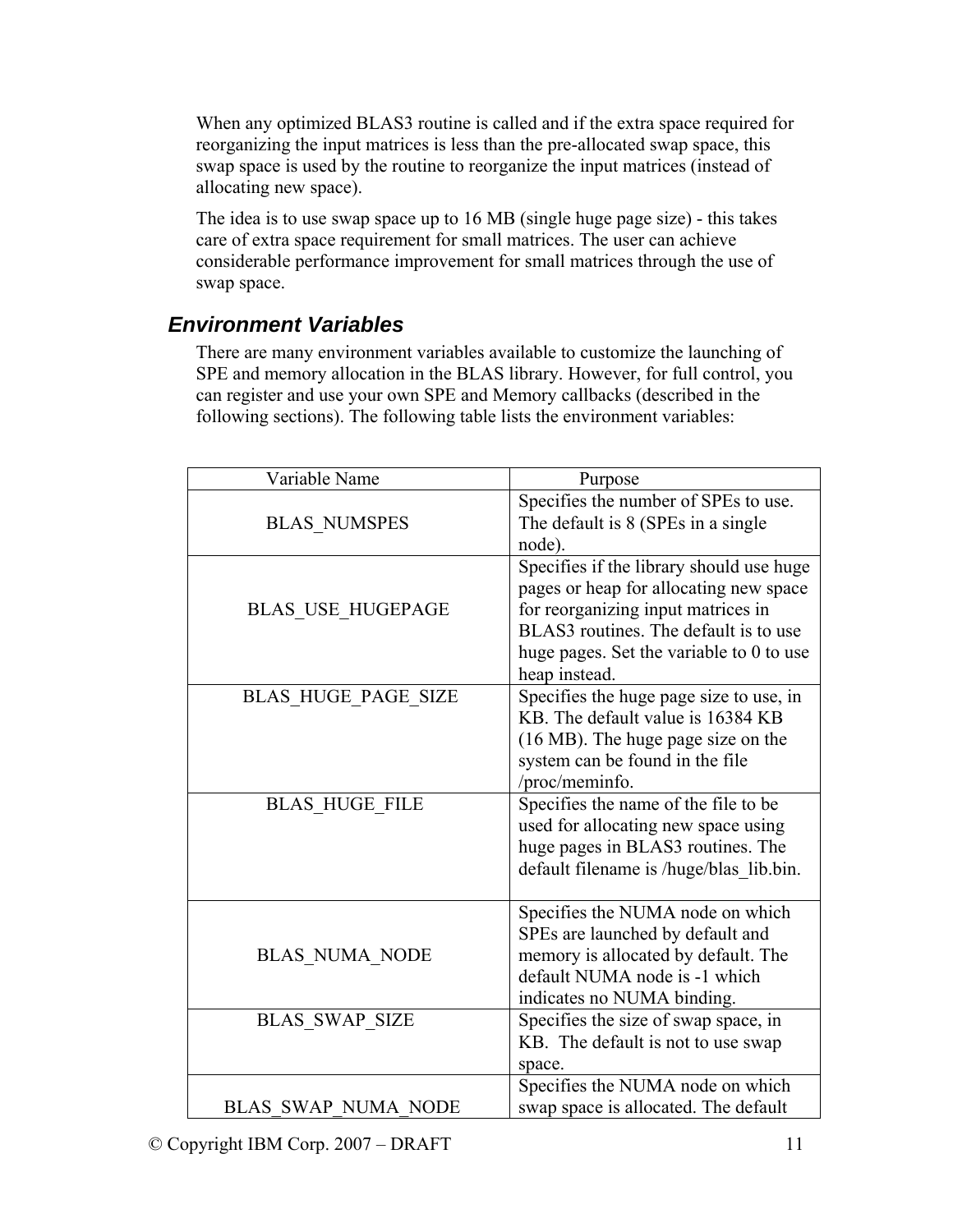<span id="page-15-0"></span>

|                            | NUMA node is -1 which indicates no       |
|----------------------------|------------------------------------------|
|                            | NUMA binding.                            |
|                            | Specifies the name of the file that will |
| <b>BLAS SWAP HUGE FILE</b> | be used to allocate swap space using     |
|                            | huge pages. The default filename is      |
|                            | /huge/blas lib swap.bin.                 |

The following example shows how a test program, *test\_name,* can be run with 5 SPEs, using binding on NUMA node 0 and using 12MB of swap space on the same NUMA node:

env BLAS\_NUMSPES=5 BLAS\_NUMA\_NODE=0 BLAS\_SWAP\_SIZE=12288 BLAS\_SWAP\_NUMA\_NODE=0 ./*test\_name*

## **Programming tips to achieve maximum performance**

Use the following tips to leverage maximum performance from the BLAS library:

- 1) Make the matrices/vectors 128 byte aligned Memory access is more efficient when the data is 128 byte aligned.
- 2) Use huge pages to store vectors and matrices. By default, the library uses this feature for memory allocation done within the library.
- 3) Use NUMA binding for the application and the library. Set the BLAS\_NUMA\_NODE environment variable to enable this feature for the library. BLAS NUMA NODE can be set to 0 or 1 for a dual node system. An application can enable NUMA binding either using the command line NUMA policy tool **numactl** or NUMA policy API **libnuma** provided on Linux.
- 4) Use the swap space feature, described in the earlier section, for matrices smaller than 1K, with appropriate NUMA binding.
- 5) The library gives better performance while working on vectors and matrices of large sizes. Performance of optimized routines is better when the stride value is 1. Level 3 routines show good performance when the number of rows and columns are a multiple of 64 for Single Precision (SP) and 32 for Double Precision (DP).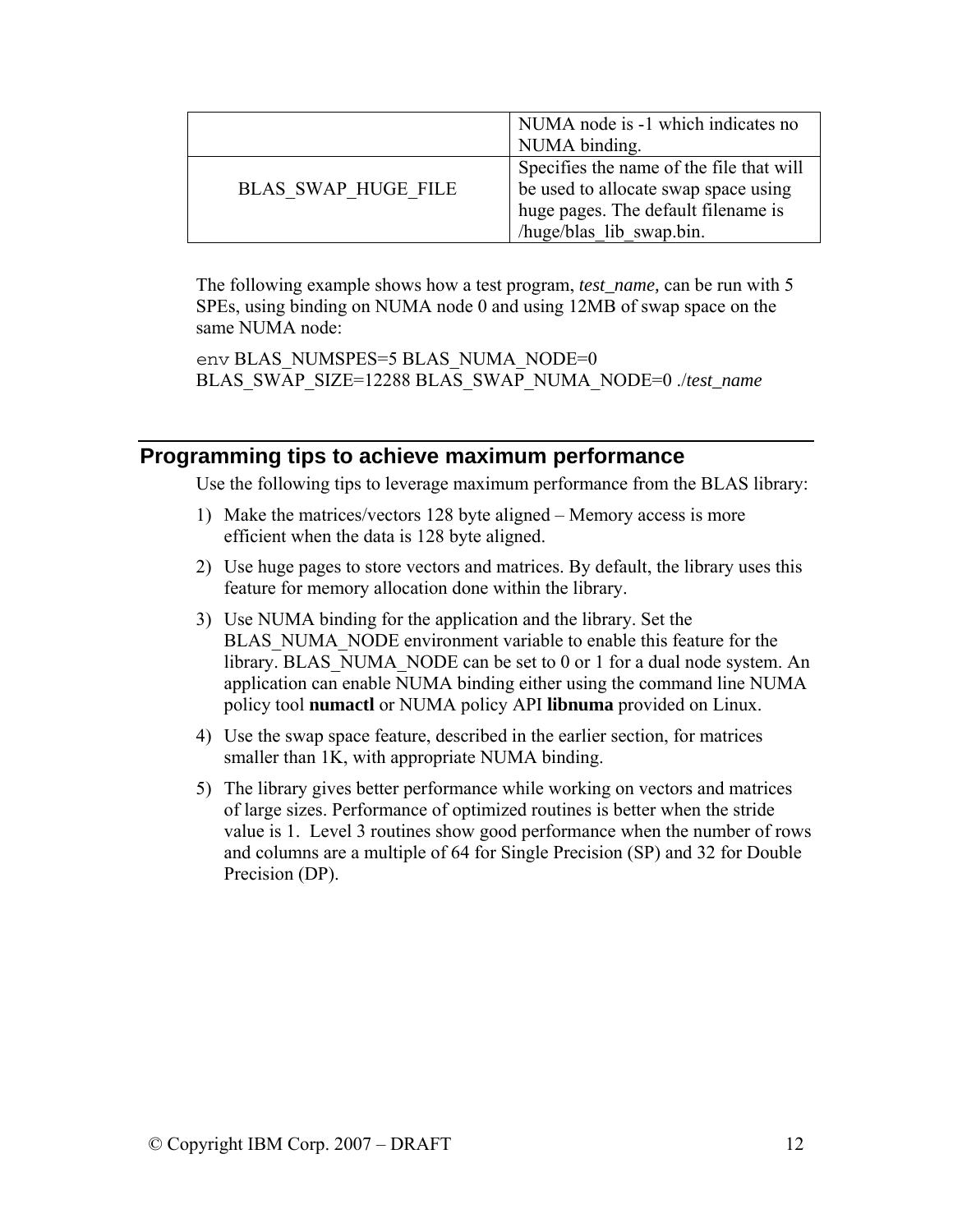## <span id="page-16-0"></span>**Chapter 4. Programming for Cell BE**

This chapter describes the mechanisms available in the BLAS library that offer more control to advanced programmers for management of SPEs and system memory.

The default SPE and Memory management mechanism in the BLAS library can be partially customized by the use of environment variables as discussed previously. However for more control, an application can design its own mechanism for managing available SPE resources and system memory to be used by BLAS routines in the library.

## **SPE Thread Creation**

When a pre-built BLAS application binary (executable) is run with the BLAS library, the library internally manages SPE resources available on the system using the default SPE management routines. This is also true for the other BLAS applications that do not intend to manage the SPEs and want to use default SPE management provided by the BLAS library. The sample application in the "Usage of BLAS Library (PPE-Interface)" section in "Chapter 3 – Programming" is an example of this. For such applications, you can partially control the behavior of BLAS library by using certain environment variables as described in the "Environment Variables" section.

## <span id="page-16-2"></span>**Support of User-specified SPE and Memory Callbacks**

Instead of using default SPE management functions defined in the BLAS library, a BLAS application can register its own SPE thread management routines (for example, for creating/destroying SPE threads, SPE program loading or context creation) with the registration function **blas\_register\_spe** $()$ <sup>[1](#page-16-1)</sup> provided by the BLAS library.

As mentioned earlier, the optimized level 3 routines in the library utilize some extra space for suitably reorganizing the input matrices. The library uses default memory management routines to allocate/de-allocate this extra space.

Similar to the user-specified SPE management routines, you can also specify custom memory management routines. Instead of using the default memory management functions defined in BLAS library, a BLAS application can register its own memory allocation/de-allocation routines for allocating new space for reorganizing the input matrices. To do this, use the registration function **blas\_register\_mem()**<sup>[1](#page-16-2)</sup>.

 $\overline{a}$ 

<span id="page-16-1"></span><sup>&</sup>lt;sup>1</sup> See the "Additional APIs" section under "BLAS API Reference" for more details on the APIs provided by BLAS library to register user-specified SPE and Memory management callbacks.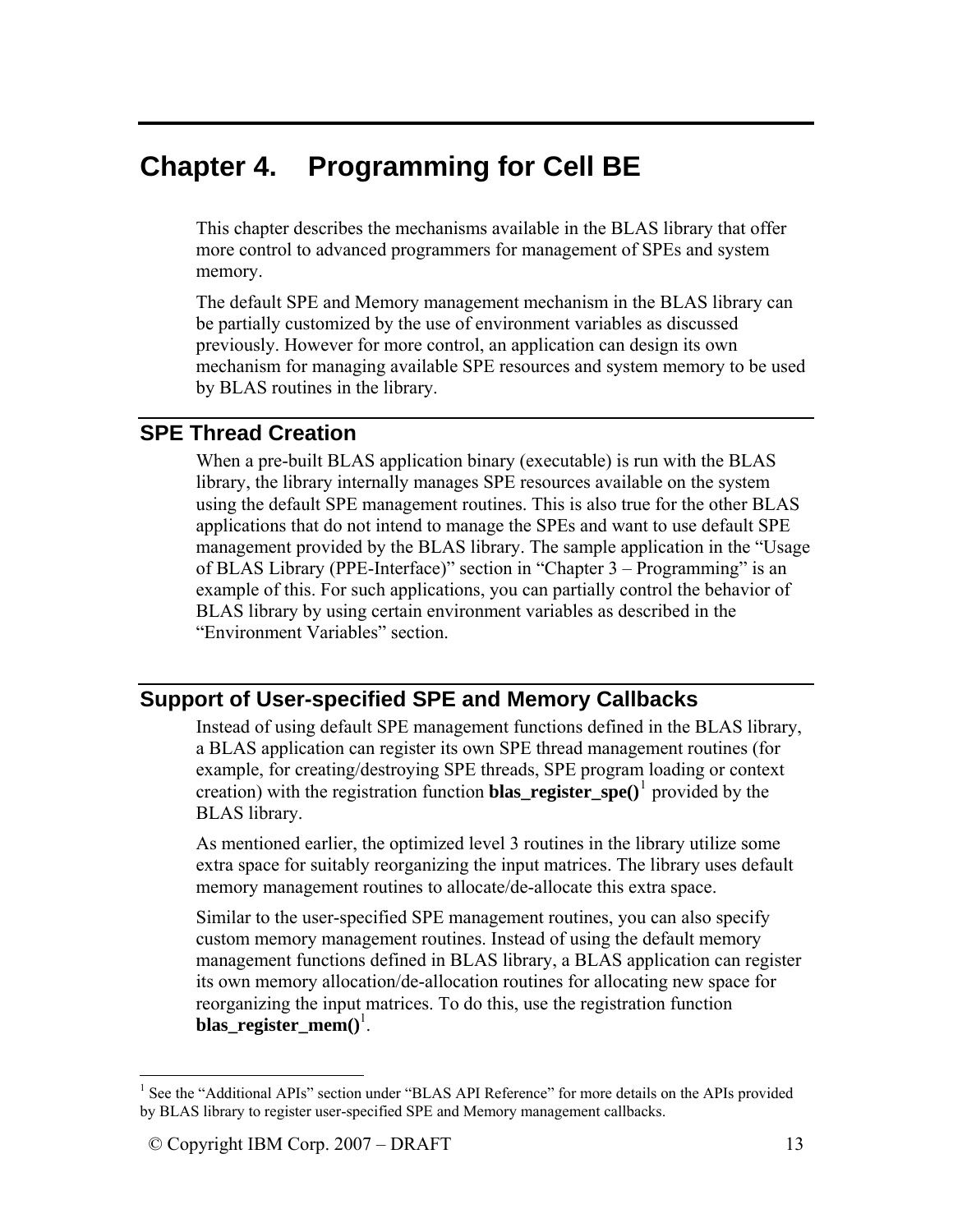<span id="page-17-0"></span>Default SPE and memory management routines defined in the BLAS library are registered when you do not register any routines.

## **Debugging Tips**

Use the following steps to debug common errors encountered in programming with the BLAS library:

1) For using huge pages, the library assumes that a filesystem of type hugetlbfs is mounted on /huge directory. In case hugetlbfs filesystem is mounted on some other directory, you should change the name of the huge page files appropriately using the environment variables BLAS\_HUGE\_FILE and BLAS\_SWAP\_HUGE\_FILE.

2) If you receive a bus error, check that sufficient memory is available on the system. The optimized BLAS level 3 routines require additional space. This space is allocated with huge pages. If there are insufficient huge pages in the system, there is a possibility of receiving a bus error at the time of execution. You can set the environment variable BLAS\_USE\_HUGEPAGE to 0 to use heap for memory allocation instead of huge pages.

3) When using the SPE API, make sure the alignment and parameter constraints are met. The results can be unpredictable if these constraints are not satisfied.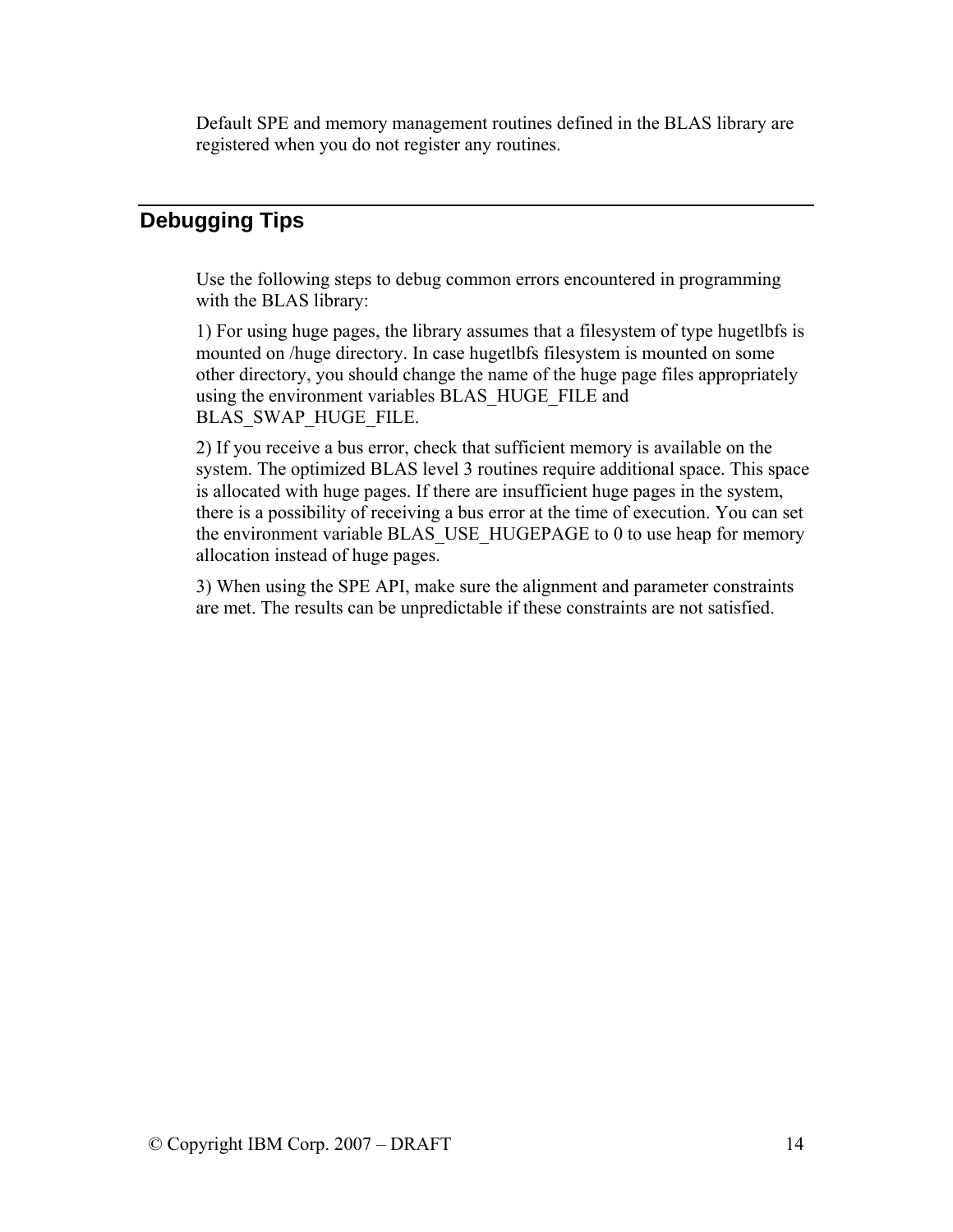# <span id="page-18-0"></span>**Part IV. BLAS API Reference**

The BLAS library provides two sets of interfaces - a PPE interface and an SPE interface. The PPE interface conforms to the Standard BLAS interface. The library also provides additional functions to customize the library.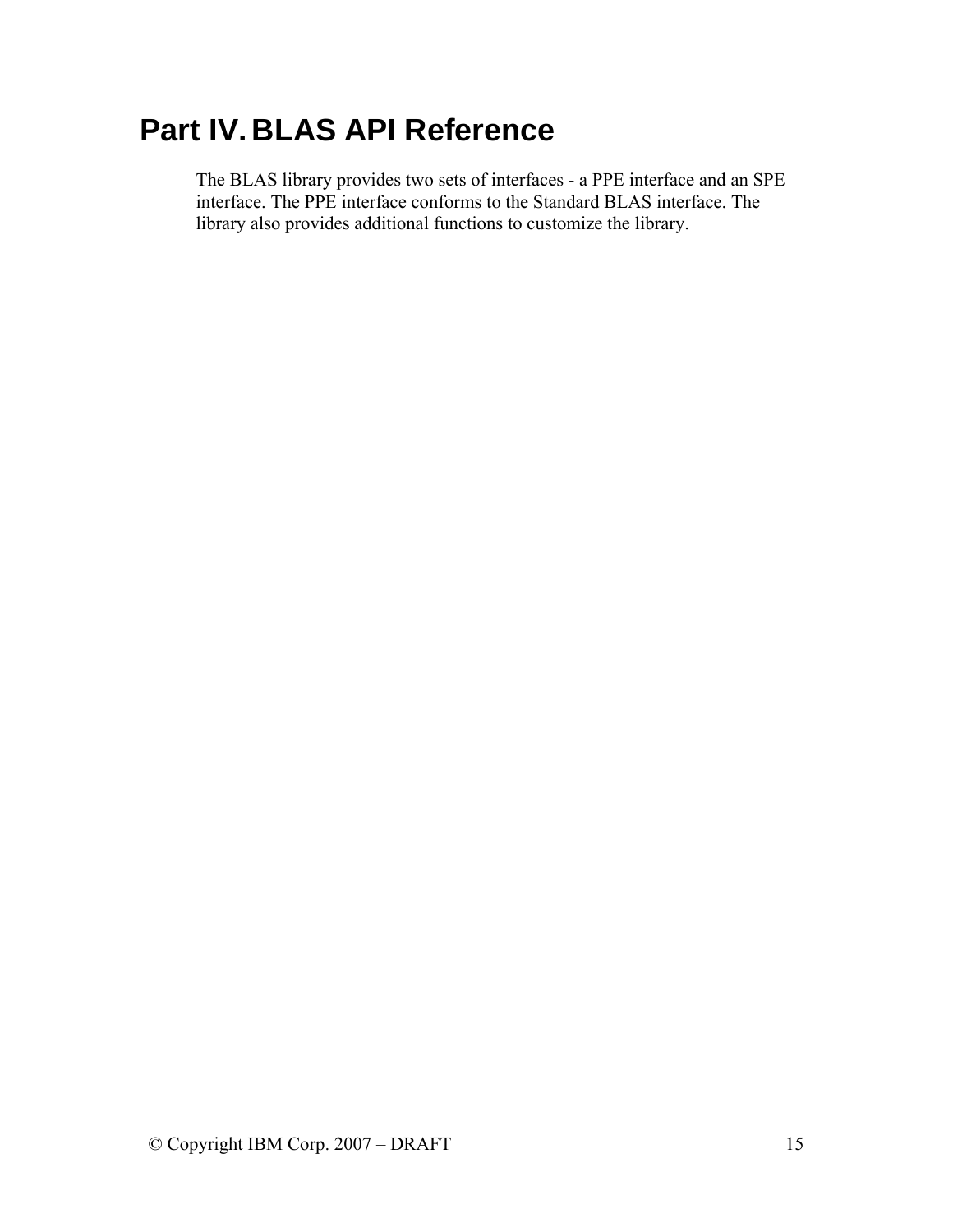## <span id="page-19-0"></span>**PPE API**

PPE API is available for all SP and DP standard BLAS routines. The current PPE API does not support complex single precision and complex double precision versions of BLAS routines. The PPE API conforms to the existing standard interface defined by the BLAS Technical Forum. The library offers both a C interface and a standard FORTRAN compatible C interface to BLAS routines at the PPE level. Prototypes of the routines in C interface can be found in cblas.h and FORTRAN compatible C interface in blas.h. Detailed documentation of these routines is available at [http://www.netlib.org/blas/blast-forum/blas](http://www.netlib.org/blas/blast-forum/blas-report.pdf)[report.pdf.](http://www.netlib.org/blas/blast-forum/blas-report.pdf) For further information regarding BLAS, refer to netlib documentation on www.netlib.org*.*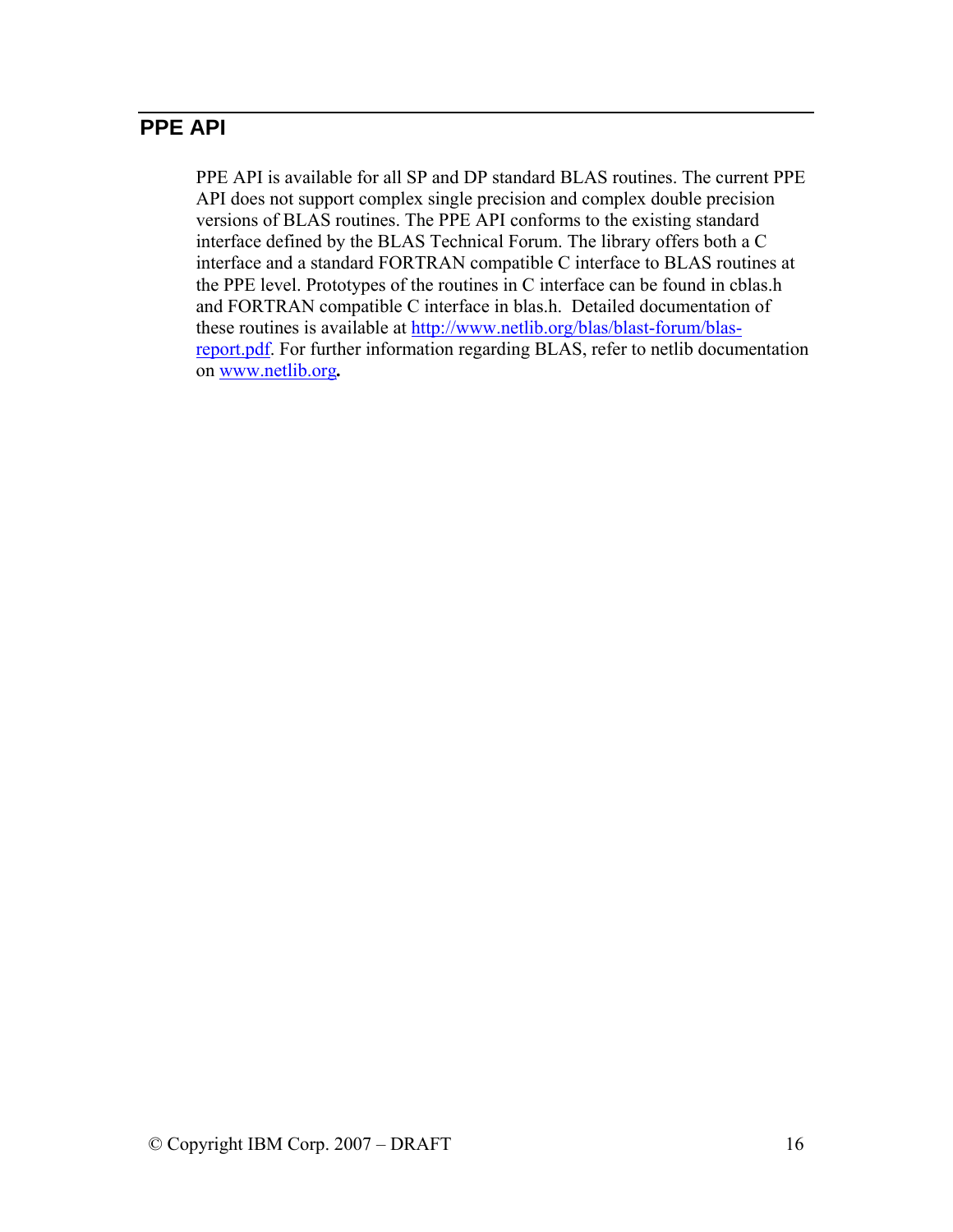## <span id="page-20-0"></span>**SPE API**

The library provides an SPE API only for certain routines. This API does not conform to the existing BLAS standard. There are constraints on the functionality (range of strides, sizes, etc) supported by these routines. Prototypes of these routines are listed in blas\_s.h. The following sections provide detailed descriptions of the routines that are part of this API.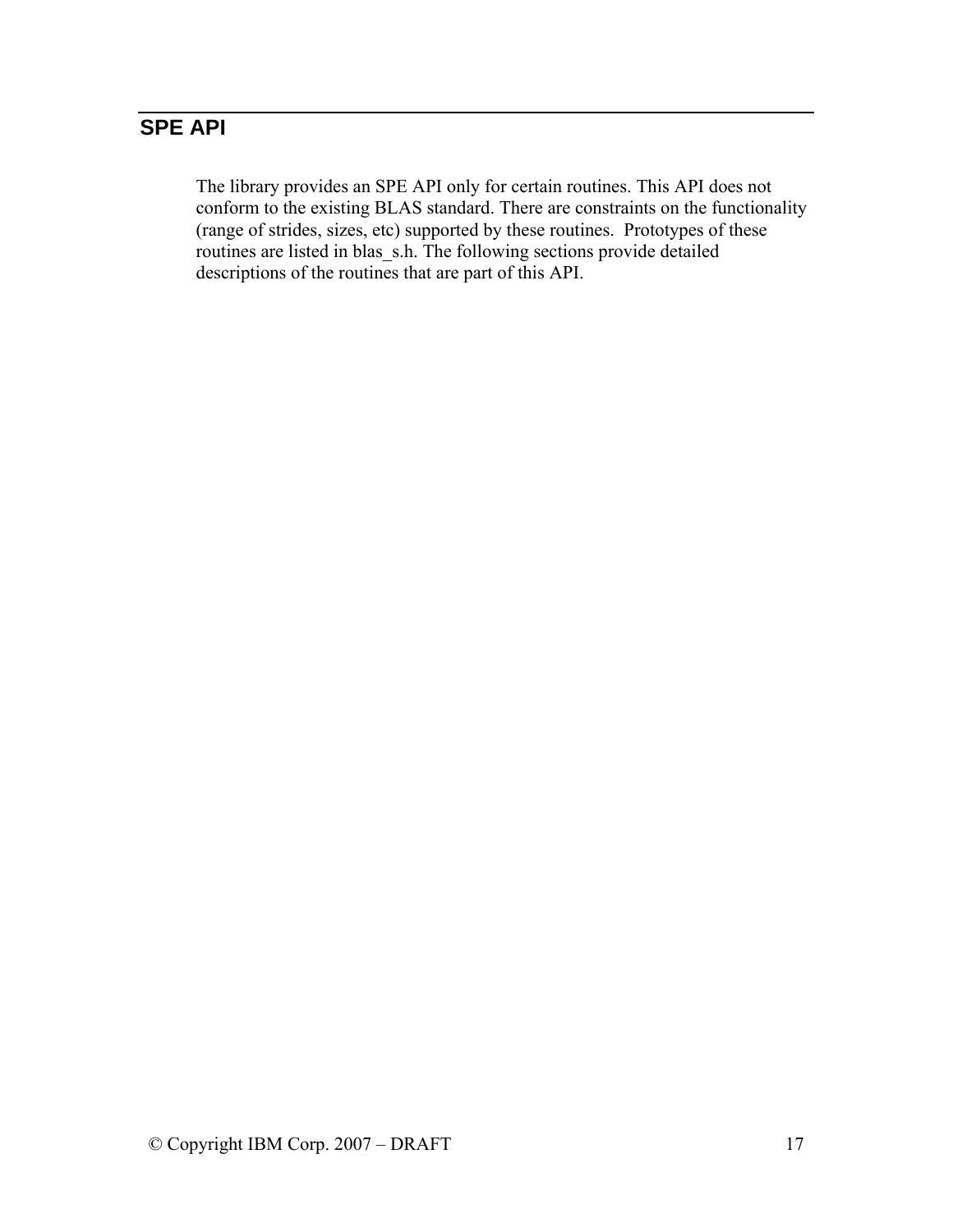## <span id="page-21-0"></span>*sscal\_spu / dscal\_spu*

#### **Description**

This BLAS 1 routine scales a vector by a constant. The following operation is performed in scaling:

*x* ← <sup>α</sup> *x*

where *x* is a vector and  $\alpha$  is a constant. Unlike the equivalent PPE API, the SPE interface is designed for stride 1 only, wherein *n* consecutive elements, starting with first element, get scaled. The routine has limitations on the *n* value and vector alignment. *n* value should be a multiple of 16 for DP and 32 for SP. The *x* vector must be aligned at a 16 byte boundary.

#### **Syntax**

**void sscal\_spu ( float \*sx, float sa, int n )** 

**void dscal\_spu ( double \*dx, double da, int n )** 

#### **Parameters**

| sx/dx | Pointer to vector of floats/doubles to scale        |
|-------|-----------------------------------------------------|
| sa/da | Float/double constant to scale vector elements with |
| n     | Integer storing number of vector elements to scale. |
|       | (Must be a multiple of 32 for SP and 16 for DP)     |

```
#define len 1024 
float buf_x[len] _{\text{attribute}} (( aligned (16) )) ;
int main() 
{ 
    int size=len, k ; 
   float alpha = 0.6476;
   for(k=0; k < size; k++) { 
       buf_x[k] = (float)k; } 
   sscal_spu( buf_x, alpha, size ) ;
    return 0 ; 
}
```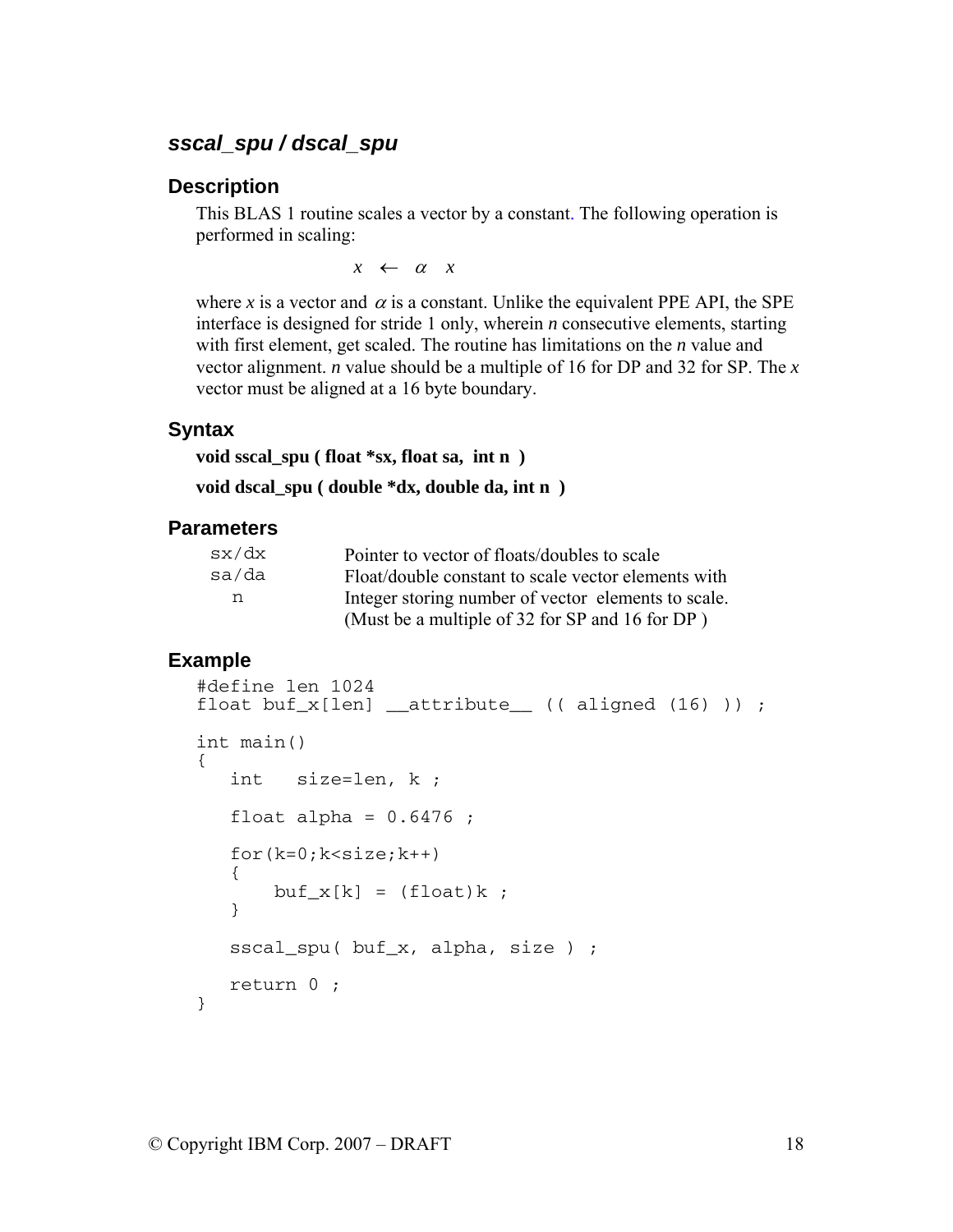## <span id="page-22-0"></span>*scopy\_spu / dcopy\_spu*

#### **Description**

This BLAS 1 routine copies a vector from source to destination. The following operation is performed in copy:

 $y \leftarrow x$ 

where  $x$  and  $y$  are vectors. Unlike the equivalent PPE API, this routine supports only stride 1, wherein *n* consecutive elements, starting with first element, get copied.

### **Syntax**

**void scopy\_spu (float \*sx, float \*sy, int n)** 

**void dcopy\_spu (double \*dx, double \*dy, int n )** 

#### **Parameters**

| sx/dx | Pointer to source vector of floats/doubles         |
|-------|----------------------------------------------------|
| sy/dy | Pointer to destination vector of floats/doubles    |
| n     | Integer storing number of vector elements to copy. |

```
#define len 1000 
int main() 
{ 
    int size=len, k ; 
    float buf_x[len] ; 
    float buf_y[len] ; 
   for(k=0; k < size; k++) { 
        buf_x[k] = (float)k; } 
    scopy_spu( buf_x, buf_y, size ) ; 
    return 0 ; 
}
```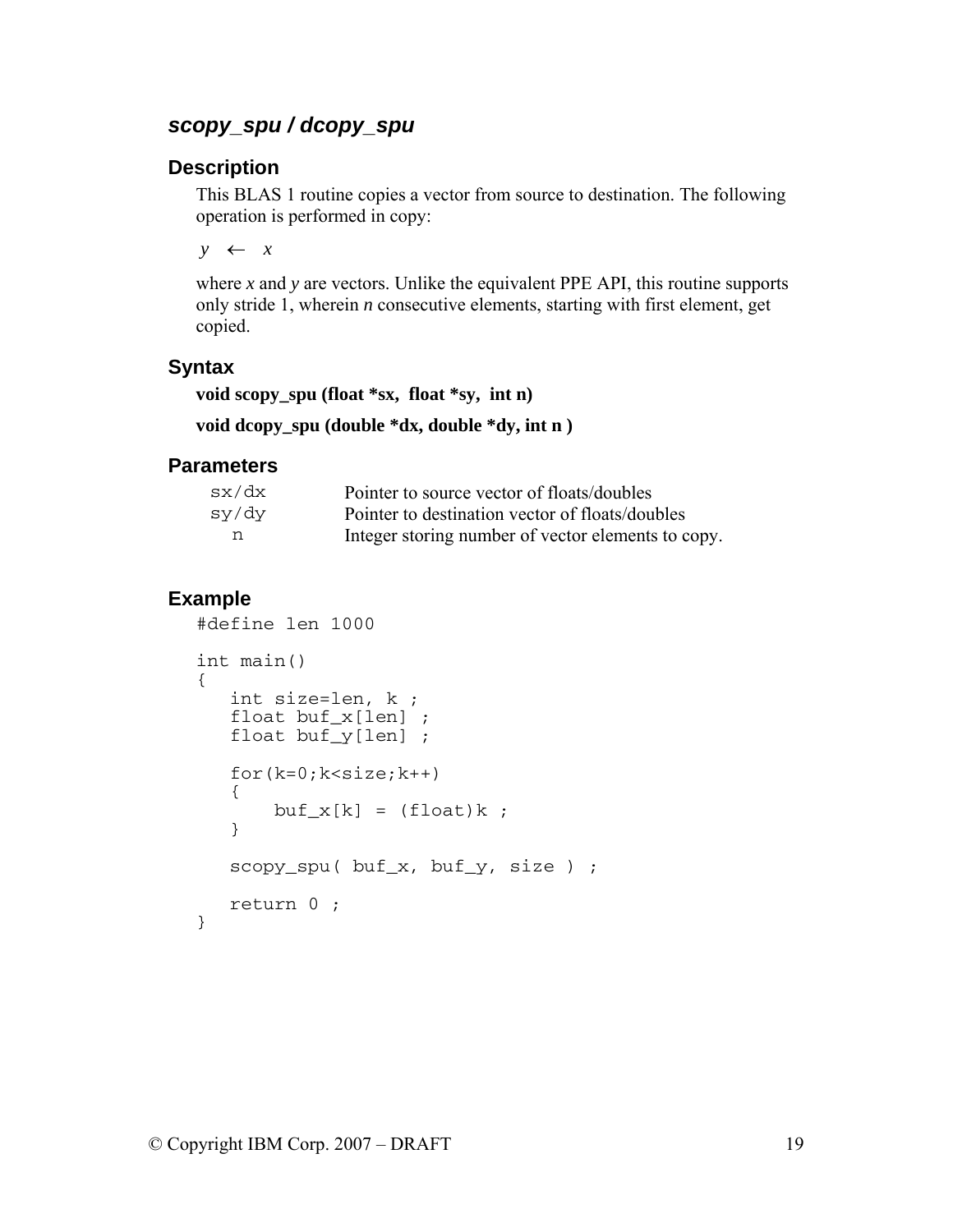#### <span id="page-23-0"></span>*saxpy\_spu / daxpy\_spu*

#### **Description**

This BLAS 1 routine scales a source vector and element-wise adds it to the destination vector. The following operation is performed in scale and add:

 $y \leftarrow \alpha x + y$ 

where *x*, *y* are vectors and  $\alpha$  is a constant. Unlike the equivalent PPE API, the SPE interface is designed for stride 1 only, wherein *n* consecutive elements, starting with first element, get operated on. This routine has limitations on the *n* value and vector alignment supported. *n* value should be a multiple of 32 for DP and 64 for SP. The *x* and *y* vectors must be aligned at a 16 byte boundary.

#### **Syntax**

**void saxpy\_spu (float \*sx, float \*sy, float sa, int n)** 

**void daxpy\_spu (double \*dx, double \*dy, double da, int n)** 

#### **Parameters**

| sx/dx | Pointer to source vector $(x)$ of floats/doubles         |
|-------|----------------------------------------------------------|
| sy/dy | Pointer to destination vector $(y)$ of floats/doubles    |
| sa/da | Float/double constant to scale elements of vector x with |
| n     | Integer storing number of vector elements to scale and   |
|       | add.                                                     |

```
#define len 1024 
float buf_x[len] __attribute__ (( aligned (16) )) ; 
float buf_y[len] _attribute_ (( aligned (16) )) ;
int main() 
{ 
    int size=len, k ; 
   float alpha = 0.6476;
   for(k=0; k<size; k++)
    { 
       buf_x[k] = (float)k;buf_y[k] = (float)(k * 0.23);
    } 
    saxpy_spu( buf_x, buf_y, alpha, size ) ; 
   return 0 ; 
}
```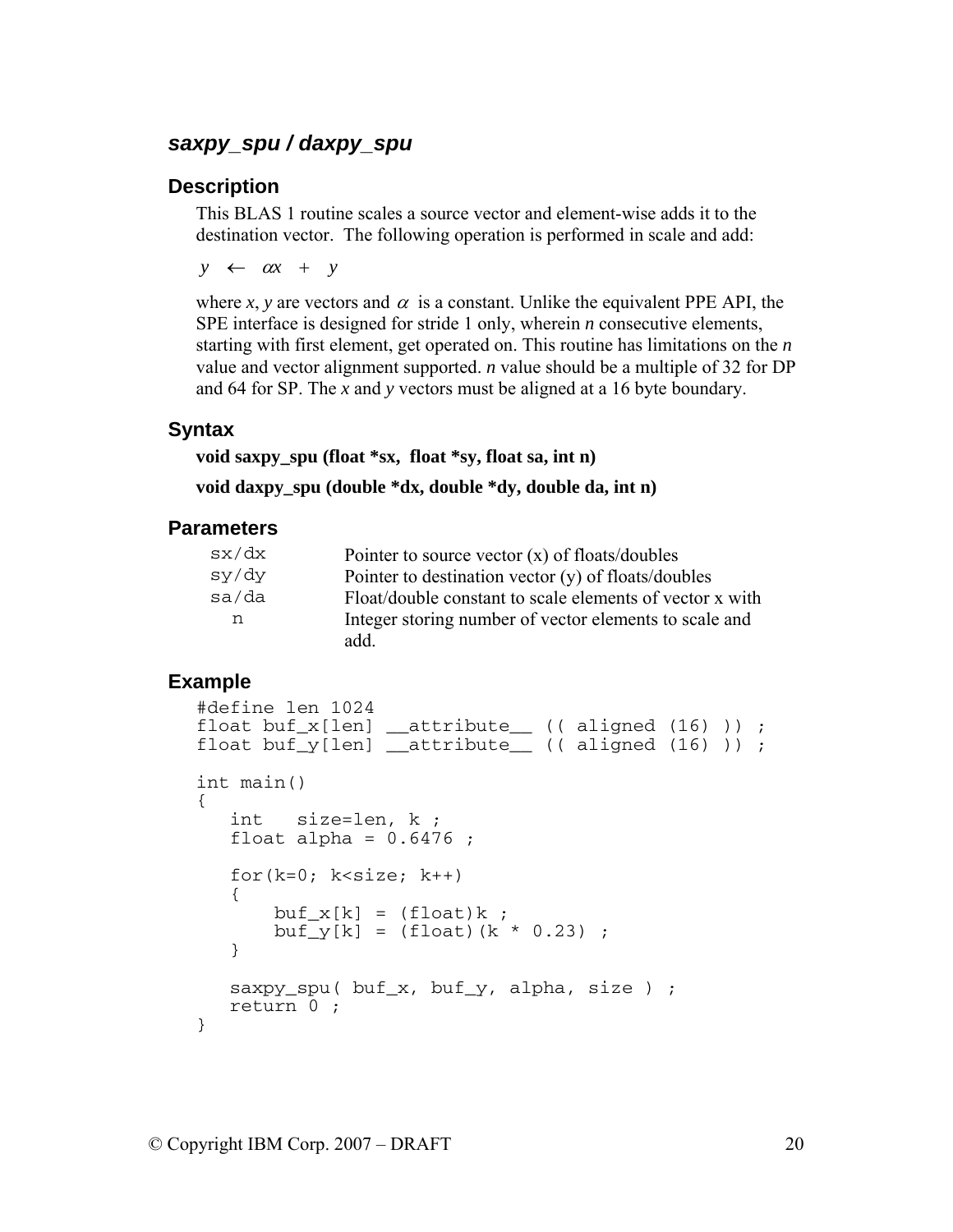## <span id="page-24-0"></span>*sdot\_spu / ddot\_spu*

#### **Description**

This BLAS 1 routine performs dot product of two vectors. The following operation is performed in dot product:

*result*  $\leftarrow x \cdot y$ 

where *x* and *y* are vectors. Unlike the equivalent PPE API, the SPE interface is designed for stride 1 only, wherein *n* consecutive elements, starting with first element, get operated on. This routine has limitations on the *n* value and vector alignment. *n* value should be a multiple of 16 for DP and 32 for SP. The *x* and *y* vector must be aligned at a 16 byte boundary.

#### **Syntax**

**float sdot\_spu ( float \*sx, float \*sy, int n )** 

```
double ddot_spu ( double *dx, double *dy, int n )
```
#### **Parameters**

| sx/dx | Pointer to first vector $(x)$ of floats/doubles  |
|-------|--------------------------------------------------|
| sy/dy | Pointer to second vector $(y)$ of floats/doubles |
| n.    | Integer storing number of vector elements        |

#### **Return Values**

float/double Dot product of the two vectors

```
#define len 1024 
float buf_x[len] __attribute__ (( aligned (16) )) ;
float buf_y[len] __attribute__ (( aligned (16) )) ; 
int main() 
{ 
   int size = len, k;
  float sum = 0.0;
  for(k=0; k <size;k++) { 
   buf x[k] = (float) k;buf_y[k] = buf_x[k]; } 
 sum = sdot_spu(buf_x,buf_y, size);
  return 0 ; 
}
```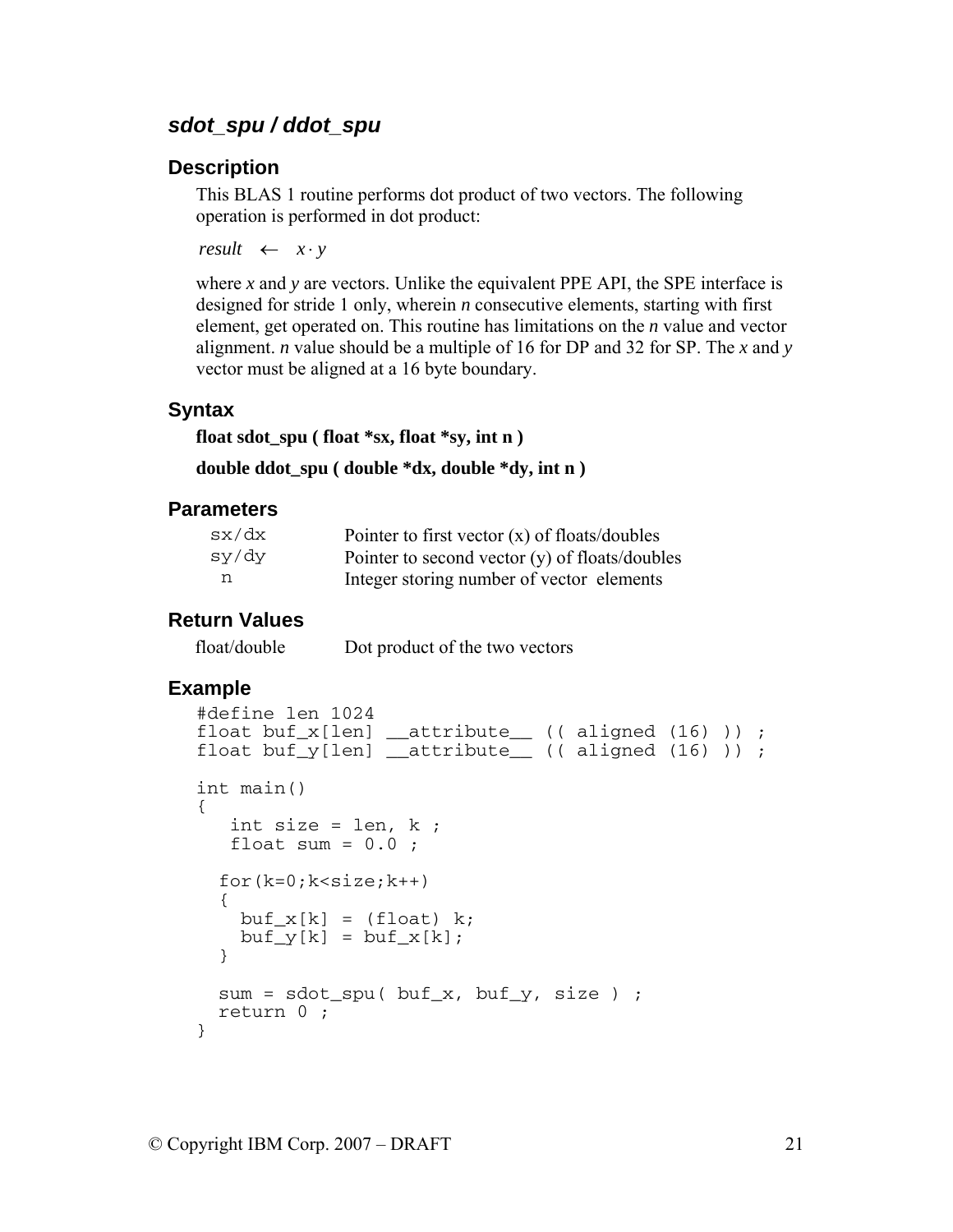## <span id="page-25-0"></span>*isamax\_spu / idamax\_spu*

#### **Description**

This BLAS 1 routine determines the (first occurring) index of the largest element in a vector. The following operation is performed in vector max index:

 $result \leftarrow 1^{st} \quad k \quad s.t. \quad x[k] = \max(x[i])$ 

where *x* is a vector. The routine is designed for stride 1 only, wherein *n* consecutive elements, starting with first element, get operated on. This routine has limitations on the *n* value and vector alignment. *n* value should be a multiple of 16 for DP and 64 for SP. The *x* vector must be aligned at a 16 byte boundary.

#### **Syntax**

```
int isamax_spu ( float *sx, int n)
```
**int idamax\_spu ( double \*dx, int n)** 

#### **Parameters**

| sx/dx | Pointer to vector $(x)$ of floats/doubles |
|-------|-------------------------------------------|
|       | Integer storing number of vector elements |

#### **Return Values**

|  | ×<br>٠ |
|--|--------|

Index of (first occurring) largest element. (Indices start with  $0.$ )

```
#define len 1024 
float buf_x[len] __attribute__ (( aligned (16) )) ; 
int main() 
{ 
    int size=len, k ; 
    int index ; 
  for(k=0; k < size; k++) { 
    buf x[k] = (float) k; } 
  index = isamar_spu(buf_x, size);
   return 0 ; 
}
```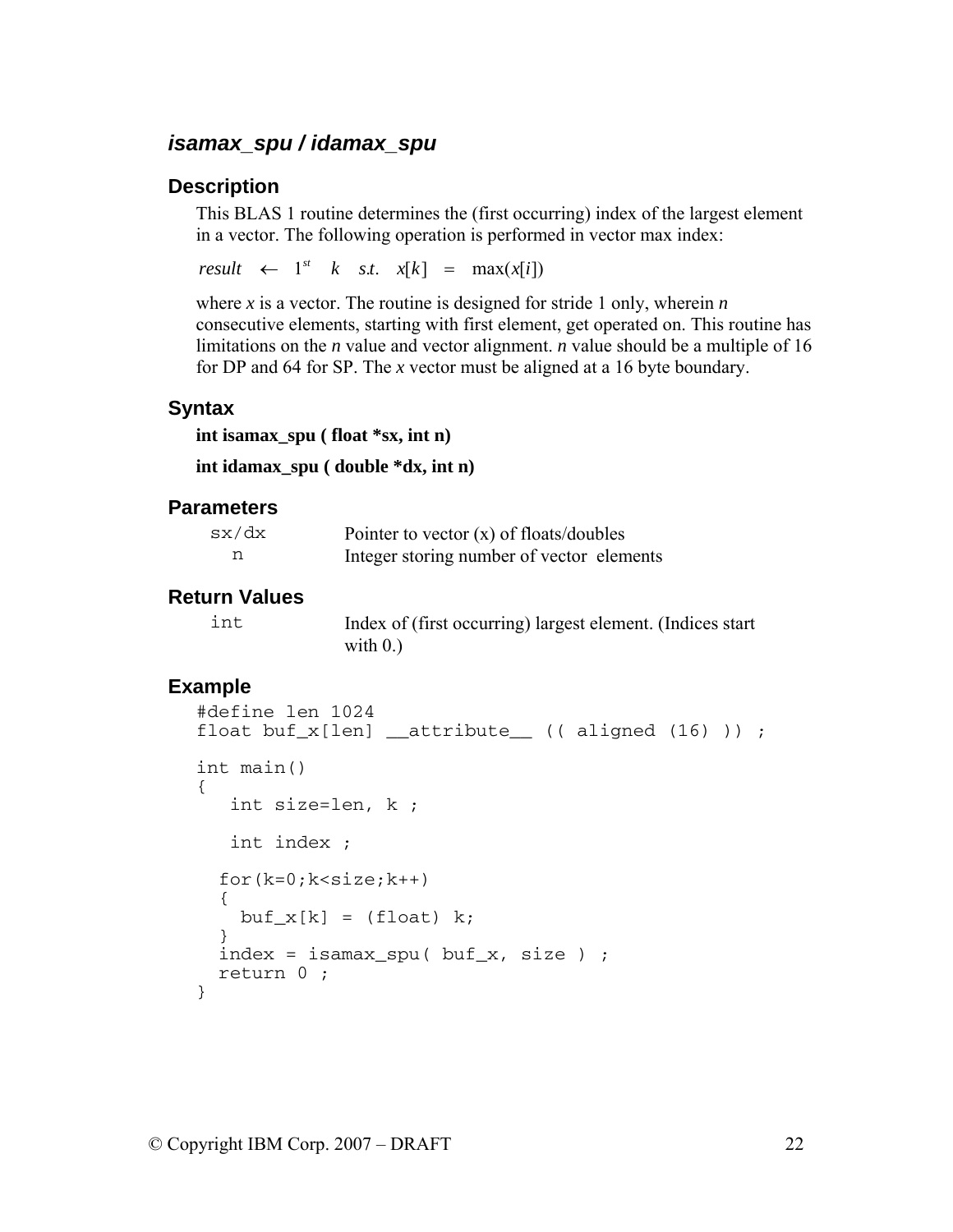#### <span id="page-26-0"></span>*sgemv\_spu / dgemv\_spu*

#### **Description**

This BLAS 2 routine multiplies a matrix and a vector, adding the result to a resultant vector with suitable scaling. The following operation is performed:

 $y \leftarrow \alpha A x + y$ 

where *x* and *y* are vectors, A is a matrix and  $\alpha$  is a scalar.

Unlike equivalent PPE interface, the SPE interface for this routine only supports stride (increment) of one for vectors *x* and *y*. *m* must be a multiple of 32 for SP and 16 for DP. *n* must be a multiple of 8 for SP and 4 for DP. All the input vectors and matrix must be 16-byte aligned.

#### **Syntax**

**void sgemv\_spu ( int m, int n, float alpha, float \*a, float \*x, float \*y)** 

**void dgemv\_spu (int m, int n, double alpha, double \*a, double \*x, double \*y)** 

#### **Parameters**

| m     | Integer specifying number of rows in matrix A             |
|-------|-----------------------------------------------------------|
| n     | Integer specifying number of columns in matrix A          |
| alpha | Float/double storing constant to scale the matrix product |
|       | AX                                                        |
| a     | Pointer to matrix A                                       |
| X     | Pointer to vector X                                       |
| v     | Pointer to vector Y                                       |

```
#define M 512 
#define N 32 
float Y[M] __attribute__ (( aligned (16) )) ; 
float A[M*N] __attribute__ (( aligned (16) )) ; 
float X[N] _attribute_ (( aligned (16) ));
int main() 
{ 
     int k ; 
    float alpha = 1.2;
    for(k = 0; k < M; k++)
        Y[k] = (float) k;for(k = 0; k < M*N; k++)
        A[k] = (float) k;for(k = 0; k < N; k++)
        X[k] = (float) k;
```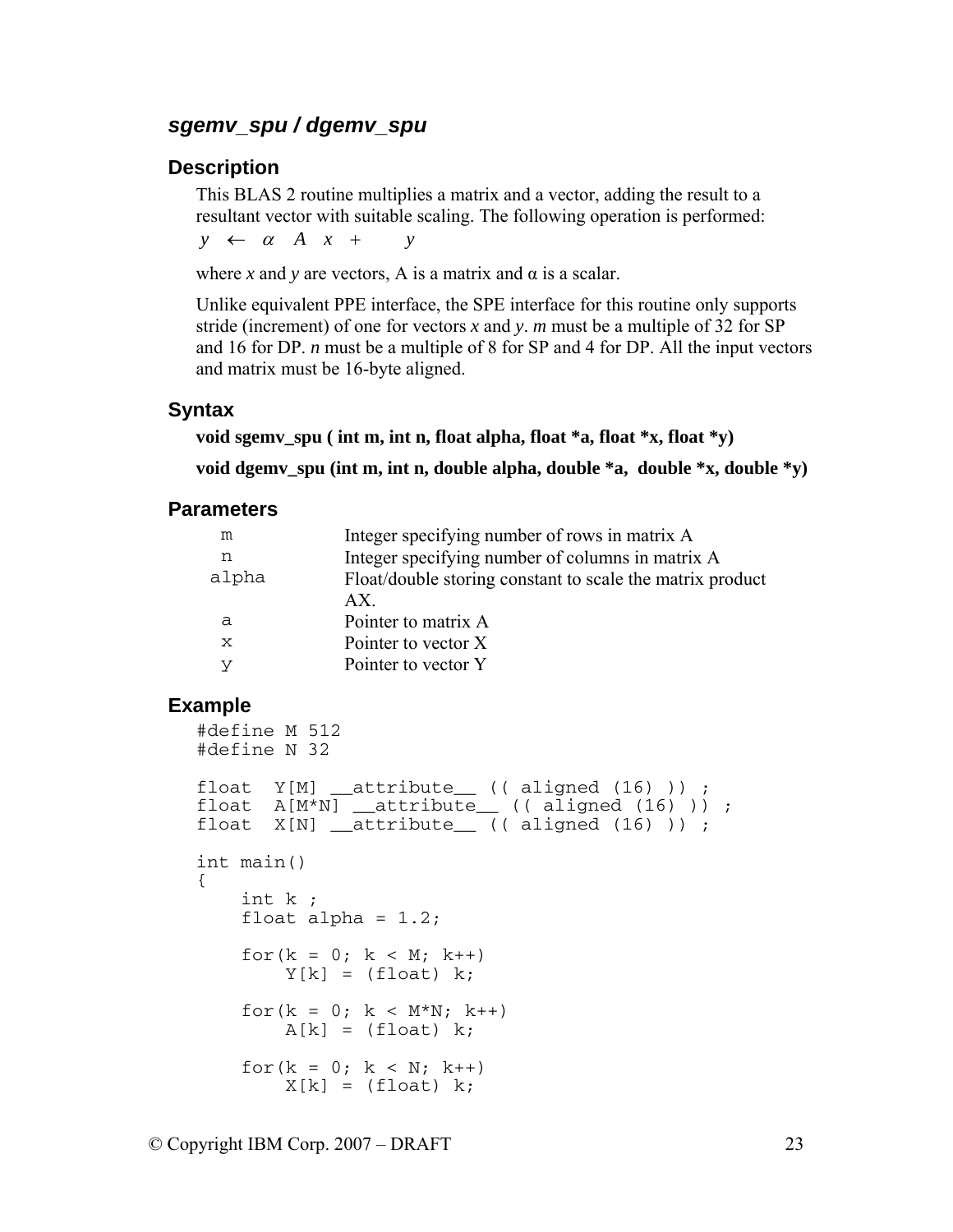```
 sgemv_spu(M, N, alpha, A, X, Y); 
 return 0;
```
}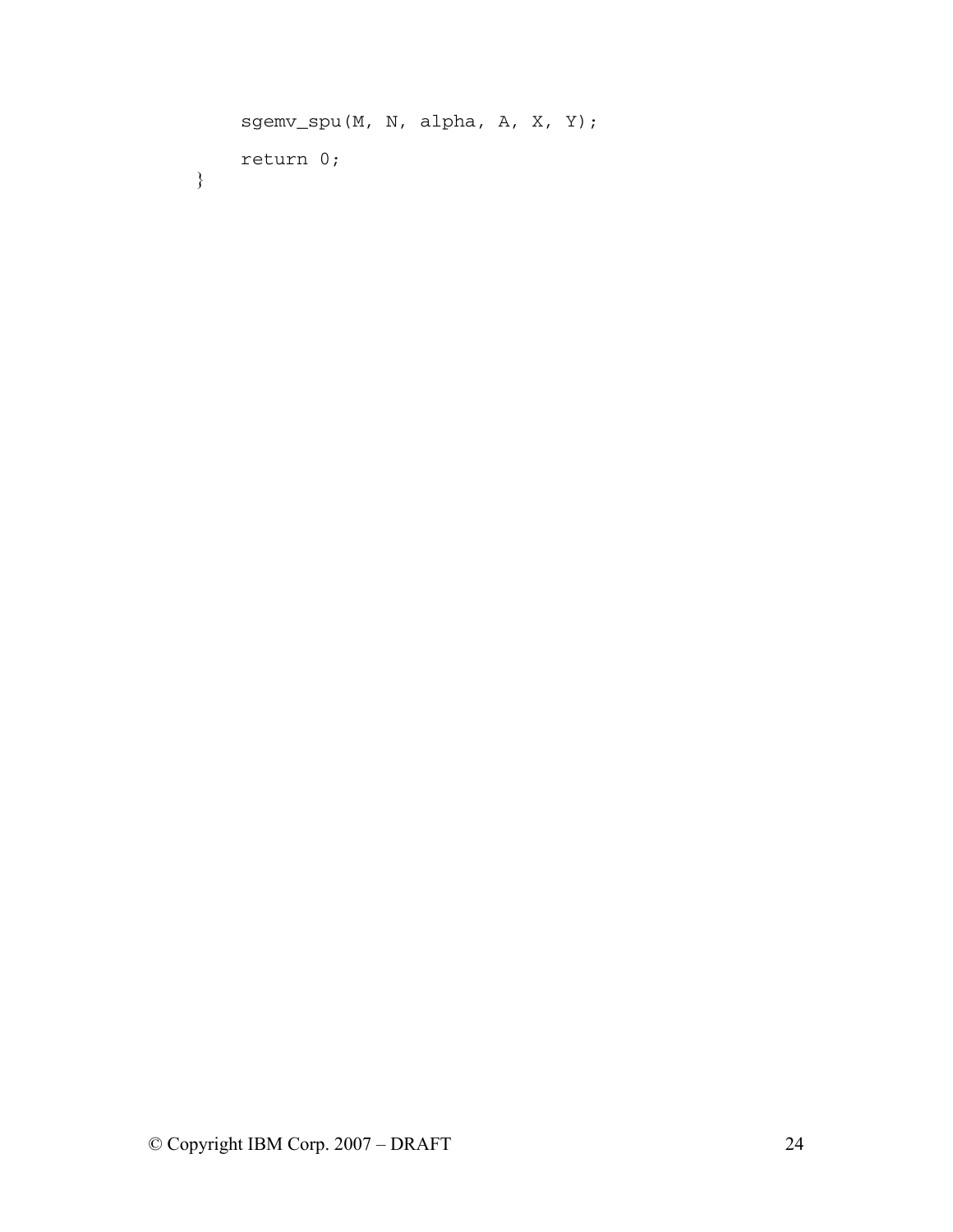#### <span id="page-28-0"></span>*sgemm\_spu / dgemm\_spu*

#### **Description**

This BLAS 3 routine multiplies two matrices, A and B and adds the result to the resultant matrix C, after suitable scaling. The following operation is performed:  $C \leftarrow A \quad B \quad + \quad C$ 

where A, B and C are matrices. The matrices must be 16-byte aligned and stored in row major order. *m* must be multiple of 4 for SP and 2 for DP. *n* must be multiple of 16 for SP and 4 for DP. *k* must be multiple of 4 for SP and 2 for DP.

#### **Syntax**

```
void sgemm_spu (int m, int n, int k, float *a, float *b, float *c)
```
**void dgemm\_spu (int m, int n, int k, double \*a, double \*b, double \*c)** 

#### **Parameters**

| m | Integer specifying number of rows in matrices A and C. |
|---|--------------------------------------------------------|
| n | Integer specifying number of columns in matrices B     |
|   | and $C$                                                |
| k | Integer specifying number of columns in matrix A and   |
|   | rows in matrix B.                                      |
| a | Pointer to matrix A                                    |
| b | Pointer to matrix B                                    |
| C | Pointer to matrix C                                    |
|   |                                                        |

```
#define M 64 
#define N 16 
#define K 32 
float A[M * K] _attribute_( (aligned (16)) ) ;
float B[K * N] attribute (aligned (16)) ) ;
float C[M * N] attribute (aligned (16)) ;
int main() 
{ 
     int i, j; 
    for( i = 0 ; i < M ; i++ )
        for( j = 0; j < N ; j++)C[\ (N * i) + j] = (float) i ; /* Similar code to fill in other 
    matrix arrays */ 
        . . . . 
     sgemm_spu( M, N, K, A, B, C) ; 
     return 0; 
}
```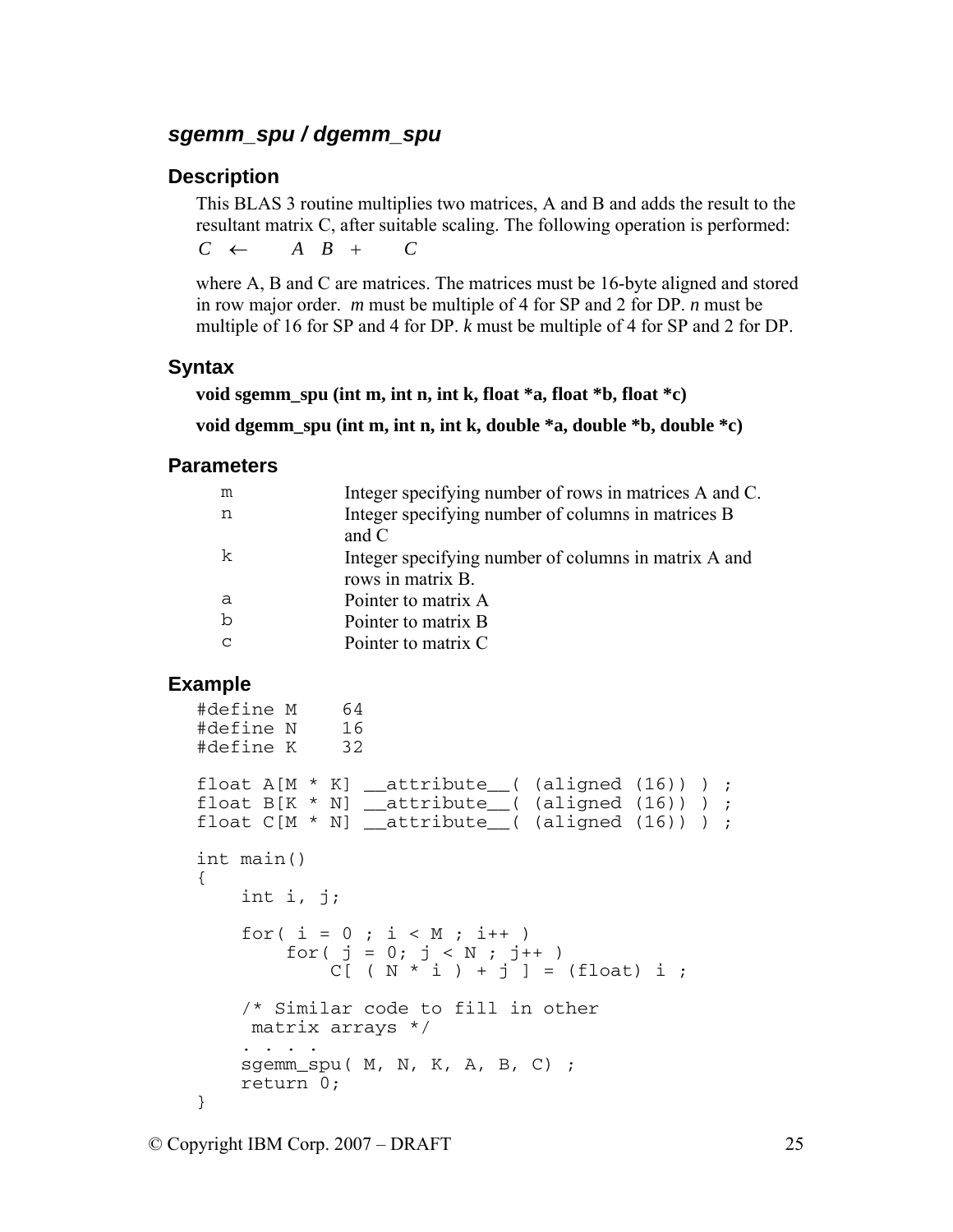#### <span id="page-29-0"></span>*ssyrk\_64x64*

#### **Description**

This BLAS 3 routine multiplies matrix, A with its transpose  $A<sup>T</sup>$  and adds the result to the resultant matrix C, after suitable scaling.

The following operation is performed:

 $C \leftarrow \alpha A A^T + C$ 

where only the lower triangular elements of C matrix are updated (the remaining elements remain unchanged).

The matrices must be 16-byte aligned and stored in row major order. Unlike the equivalent PPE API, this routine supports only SP version (ssyrk). Also, the matrices must be of size 64x64

#### **Syntax**

 **void ssyrk\_64x64(float \*blkA, float \*blkC, float \*Alpha)** 

#### **Parameters**

| b1kA  | Pointer to input matrix A                              |
|-------|--------------------------------------------------------|
| b1kC. | Pointer to input matrix C; This matrix is updated with |
|       | result                                                 |
| Alpha | Pointer to scalar value with which Matrix A is scaled. |

```
#define MY_M 64 
#define MY_N 64 
float myA[ MY_M * MY_N] _attribute_((aligned (16)));
float myC[ MY_M * MY_M ] = attribute ((aligned (16)));
int main() 
{ 
   int i,j;float alpha = 2.0;
   for( i = 0 ; i < MY_M ; i++)for( j = 0; j < MY_N ; j++)myA[ ( MY_N * i ) + j ] = (float)i ;
    for( i = 0 ; i < MY_M ; i++)for( j = 0 ; j < MY_M ; j++)myC[ ( MY_M * i ) + j ] = (float)i ;
    ssyrk_64x64( myA, myC , &alpha) ; 
    return 0; 
}
```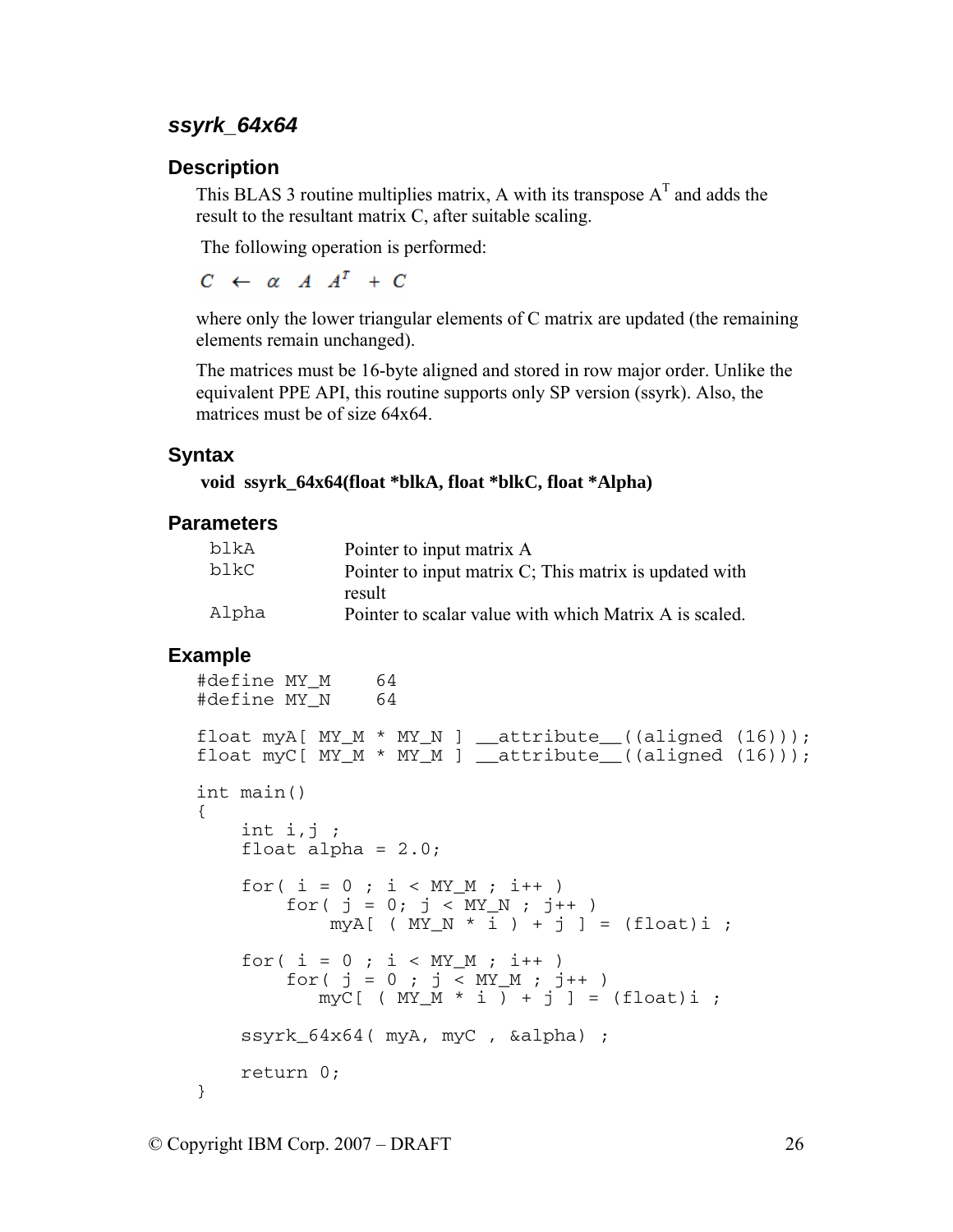#### <span id="page-30-0"></span>*strsm\_spu / dtrsm\_spu*

#### **Description**

This BLAS 3 routine solves a system of equations involving a triangular matrix with multiple right hand sides. The following equation is solved and the result is updated in matrix B:

 $AX = B$ 

where A is lower triangular *n* x *n* matrix and B is a *n* x *m* regular matrix. This routine has certain limitations in the values supported for matrix sizes and alignment of the matrix. *n* must be a multiple of 4 for SP and 2 for DP. *m* must be a multiple of 8 for SP and 4 for DP. Matrices A and B must be aligned at a 16 byte boundary and must be stored in row-major.

#### **Syntax**

**void strsm\_spu (int m, int n, float \*a, float \*b )** 

**void dtrsm\_spu (int m, int n, double \*a, double \*b )** 

#### **Parameters**

| m | Integer specifying number of columns of matrix B. |
|---|---------------------------------------------------|
| n | Integer specifying number of rows of matrix B.    |
| a | Pointer to matrix A                               |
| b | Pointer to matrix B                               |

```
#define MY_M 32 
#define MY_N 32 
float myA[MY_N * MY_N] _attribute_( (aligned (16))
) ; 
float myB[MY_N * MY_M] _attribute_( (aligned (16))
) ; 
int main() 
{ 
   int i,j,k;for( i = 0 ; i < MY_N ; i++) { 
       for( j = 0; j \le i ; j++)\text{myA}[ ( MY_N * i ) + j ] = (float)(i + 1) ;
for( j = i+1; j < MY_N; j++)myA[ ( MY_N * i ) + j ] = 0 ;
    } 
   for( i = 0 ; i < MY_N ; i++)
```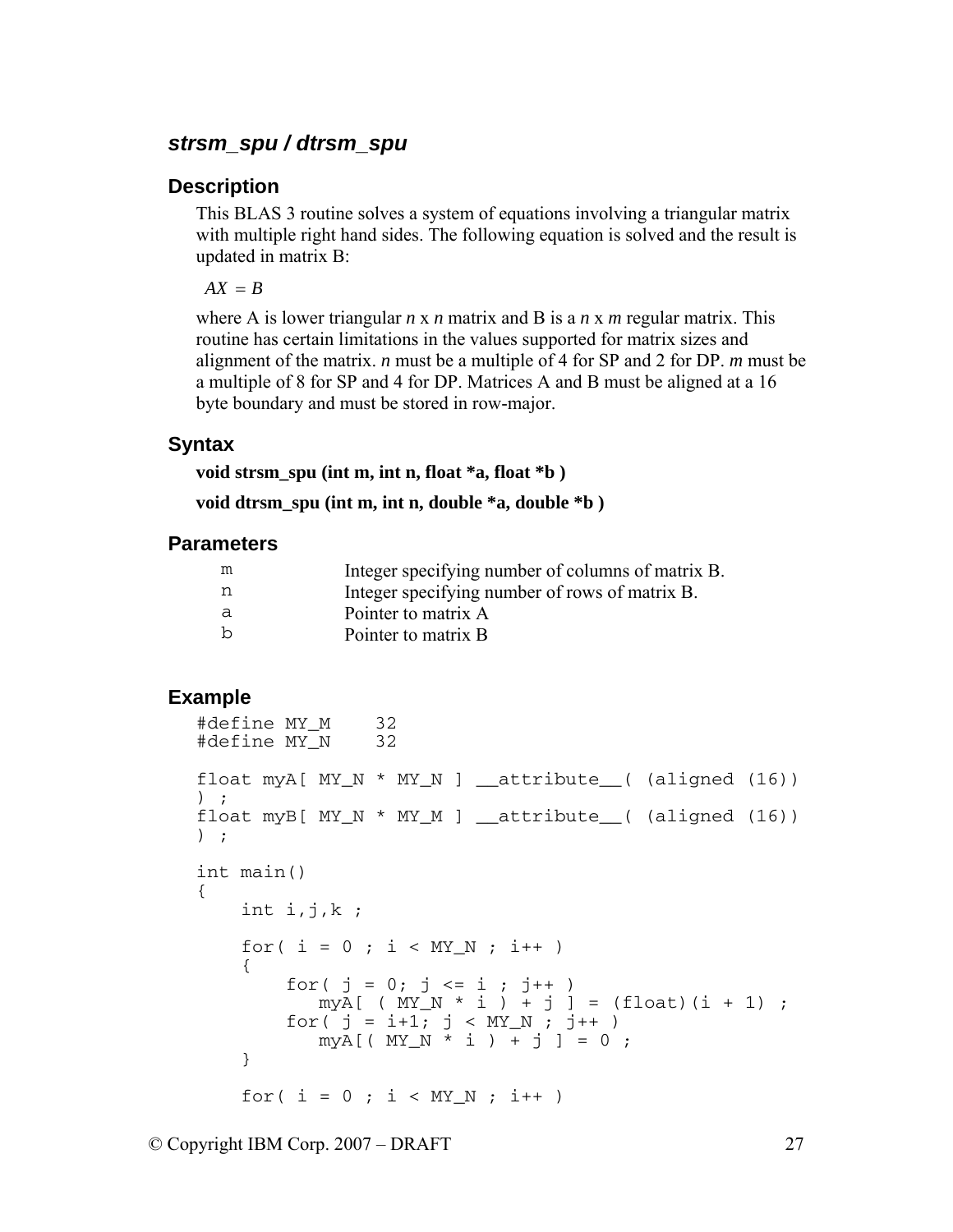```
for( j = 0 ; j < MY_M ; j++)myB[ ( MY_M * i ) + j ] =
(fload)(i+1)*(j +1);strsm_spu( MY_M, MY_N, myA, myB ) ;
    return 0; 
}
```
## **See Also**

strsm\_64x64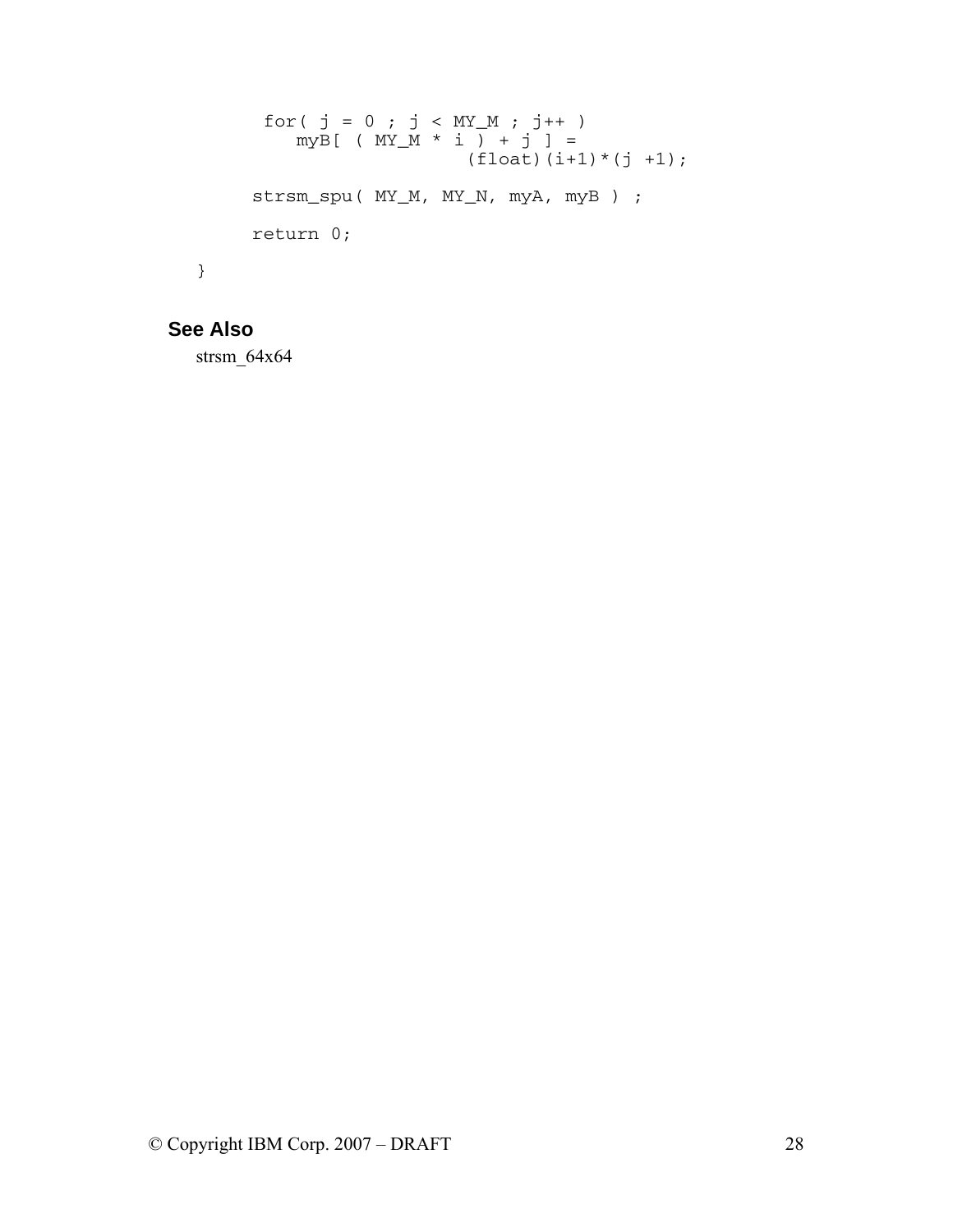#### <span id="page-32-0"></span>*strsm\_64x64*

#### **Description**

This BLAS 3 routine solves a system of equations involving a triangular matrix with multiple right hand sides. The following equation is solved and the result is updated in matrix B:

 $AX = B$ 

where A is lower triangular  $64 \times 64$  matrix and B is a  $64 \times 64$  regular matrix. This routine is similar in operation to **strsm\_spu** but is designed specifically for matrix size of 64x64. Hence better performance is got for 64x64 matrices when this routine is used rather than the more generic **strsm\_spu**. Matrices A and B must be aligned at a 16 byte boundary and must be stored in row-major.

#### **Syntax**

**void strsm\_64x64 (float \*a, float \*b )** 

#### **Parameters**

| a | Pointer to matrix A |
|---|---------------------|
|   | Pointer to matrix B |

```
#define MY_M 64 
#define MY_N 64 
float myA[MY_N * MY_N] _attribute_( (aligned (16))
) ; 
float myB[ MY_N * MY_M ] __attribute__( (aligned (16)) 
) ; 
int main() 
{ 
    int i,j,k;
    for( i = 0 ; i < MY_N ; i++) { 
        for( j = 0; j \le i ; j^{++} )
          myA[ ( MY_N * i ) + j ] = (float)(i + 1) ;
        for( j = i+1; j < MY_N; j++)myA[ ( MY_N * i ) + j ] = 0 ;
     } 
    for( i = 0 ; i < MY N ; i^{++} )
for( j = 0 ; j < MY_M ; j++) myB[ ( MY_M * i ) + j ] = 
                          (fload)(i+1)*(j +1);
```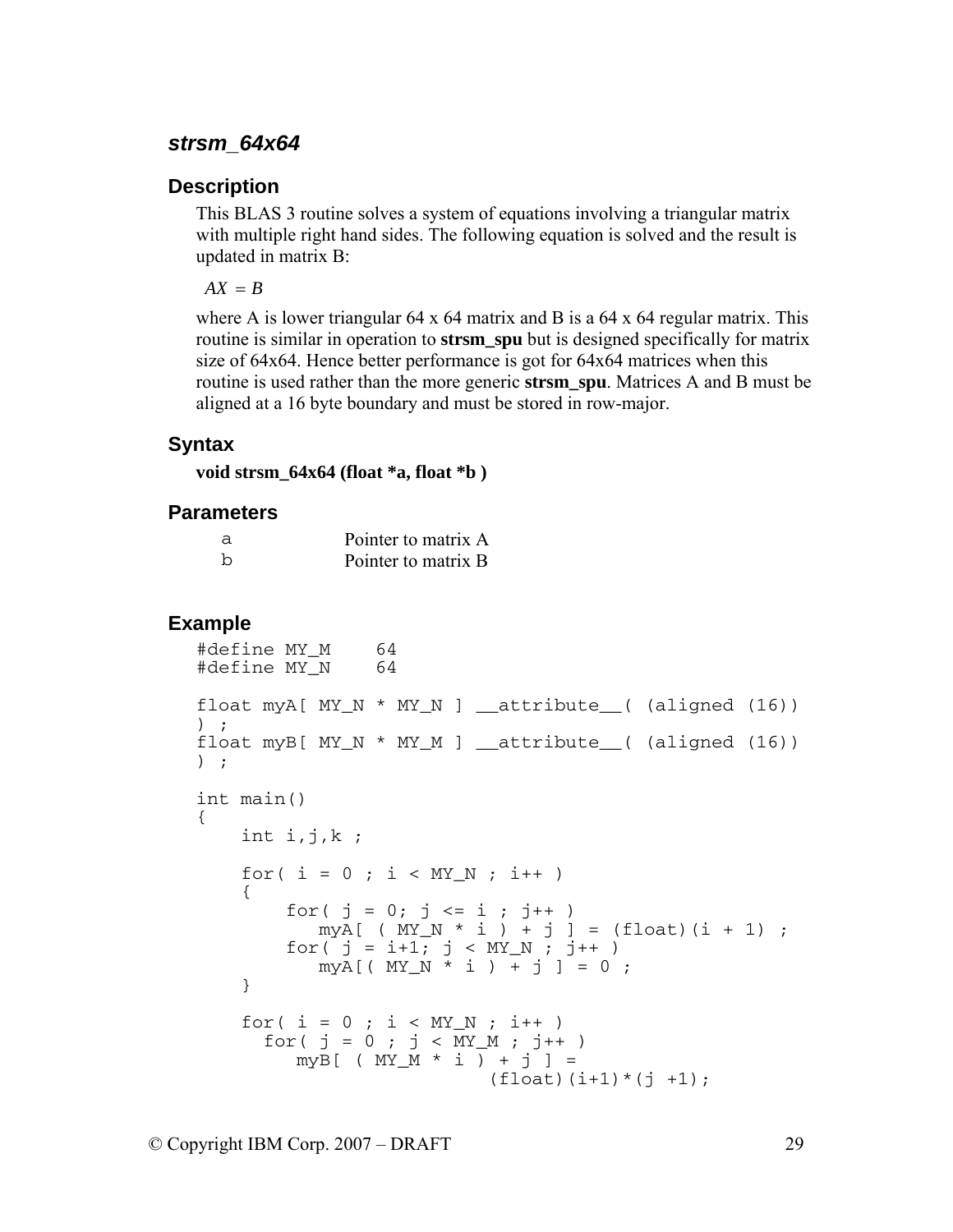```
strsm_64x64( myA, myB) ;
     return 0; 
}
```
## **See Also**

strsm\_spu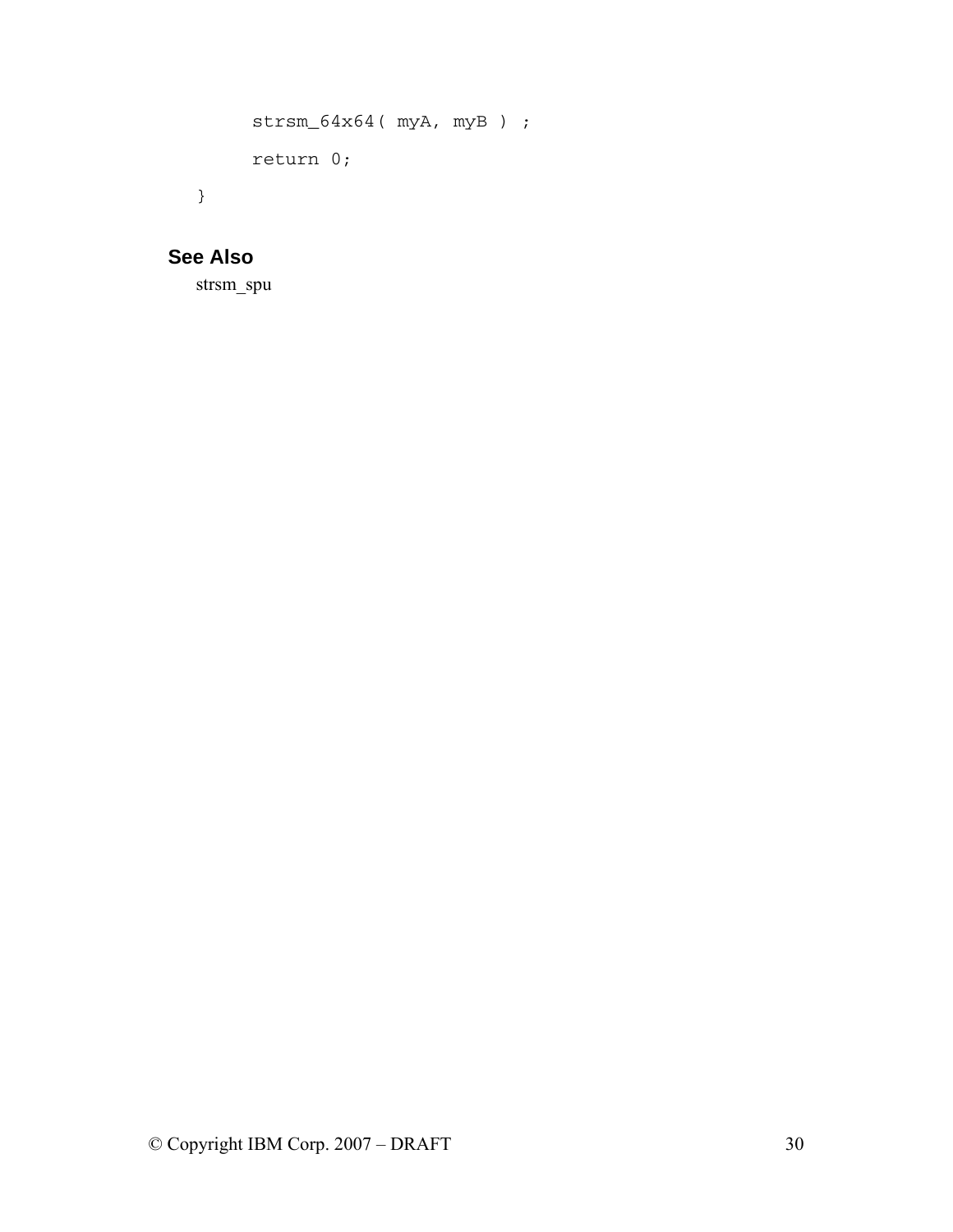## <span id="page-34-0"></span>**Additional APIs**

The default SPE and memory management mechanism in the BLAS library can be partially customized by the use of environment variables as discussed previously. However for more control over the use of available SPE resources and memory allocation/de-allocation strategy, an application can design its own mechanism for managing available SPE resources and allocating memory to be used by BLAS routines in the library.

The library provides some additional APIs that can be used to customize the library. These additional APIs can be used for the registration of custom SPE and memory management callbacks. The additional APIs can be divided into two parts: SPE management API for customizing the use of SPE resources and Memory management API for customizing Memory allocation/de-allocation mechanism used in the BLAS library.

Data types and prototypes of functions provided by these APIs are listed in the blas\_callback.h file, which is installed with the blas-devel RPM.

## *SPE management API*

This API can be used to register user-defined SPE management routines. Registered routines are then used inside the BLAS library for creating SPE threads, loading and running SPE programs, destroying SPE threads etc. These registered routines override the default SPE management mechanism inside the BLAS library.

The following data types and functions are provided as part of this API:

## **spes\_info\_handle\_t**

#### **spe\_info\_handle\_t**

These two data structures are a simple typedef to void.

*spes\_info\_handle\_t* is used as a handle to access information about *all* the SPEs that will be used by BLAS library. *spe\_info\_handle\_t* is used as a handle to access information about a *single* SPE in the pool of multiple SPEs that is used by BLAS library.

The user provides a pointer to *spes\_info\_handle\_t* when registering SPE callback routines. *spes\_info\_handle\_t\** is used as a pointer to user-defined data structure that contains information about all the SPEs to be used in BLAS library. The BLAS library passes the provided *spes\_info\_handle\_t\** to registered callback routines.

## **Example**

For example a user can define following structure to store the information about the SPEs: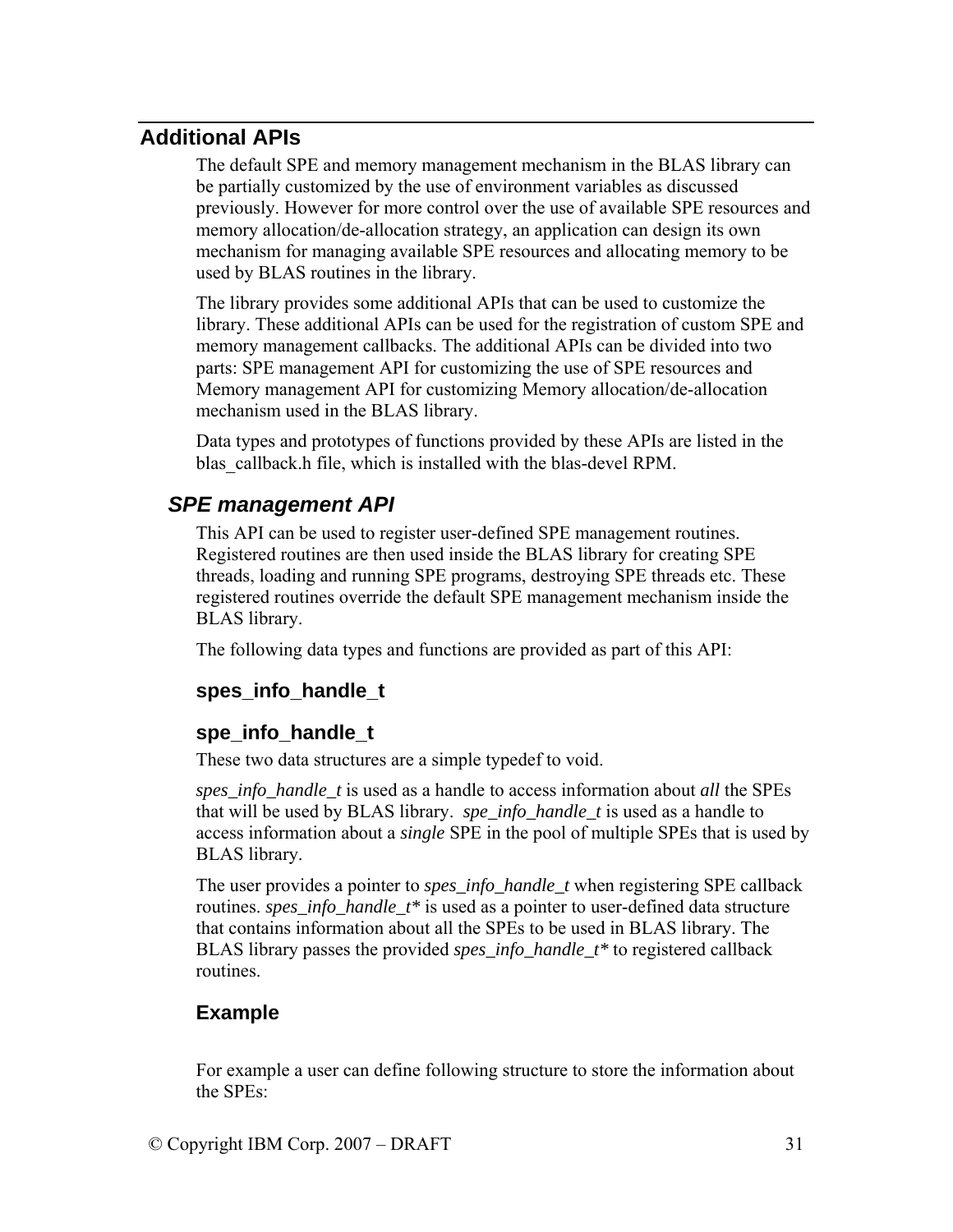```
/* Data structure to store information about a single SPE */ 
typedef struct { 
   spe_context_ptr_t spe_ctxt ; 
   pthread_t pts ; 
   spe_program_handle_t *spe_ph ; 
  unsigned int entry ; 
  unsigned int runflags ; 
  void *argp ; 
  void *envp ; 
} blas_spe_info ; 
/* Data structure to store information about multiple SPEs */ 
typedef struct { 
   int num_spes ; 
   blas_spe_info spe[16] ; 
} blas_spes_info ; 
/* Define a variable that will store information about all 
    the SPEs to be used in BLAS library */ 
blas_spes_info si_user; 
/* Get a pointer of type spes_info_handle_t* that can be 
    used to access information about all the SPEs */ 
spes info handle t *spes info = (spes info handle t*)(&si user);
/* Using spes_info, get a pointer of type spe_info_handle_t* 
    that can be used to access information about a single SPE 
    with index spe_index in the list of all SPEs */ 
spe_info_handle_t *single_spe_info = 
                  (spe_info_handle_t*)(&spes_info->spe[spe_index]); 
/* spes_info will be passed to BLAS library when registering 
    SPE callback routines */ 
blas_register_spe(spes_info, <SPE callback routines> );
```
#### **BLAS\_NUM\_SPES\_CB**

This is a callback function prototype that is registered to obtain the maximum number of SPEs to be used in the BLAS library.

#### **Syntax**

#### **int (\*BLAS\_NUM\_SPES\_CB) (spes\_info\_handle\_t \*spes\_info);**

#### **Parameters**

spes info A pointer passed to the BLAS library when this callback is registered. The BLAS library passes this pointer to the callback while invoking it.

#### **Return Values**

int Number of SPEs that will be used in the BLAS library.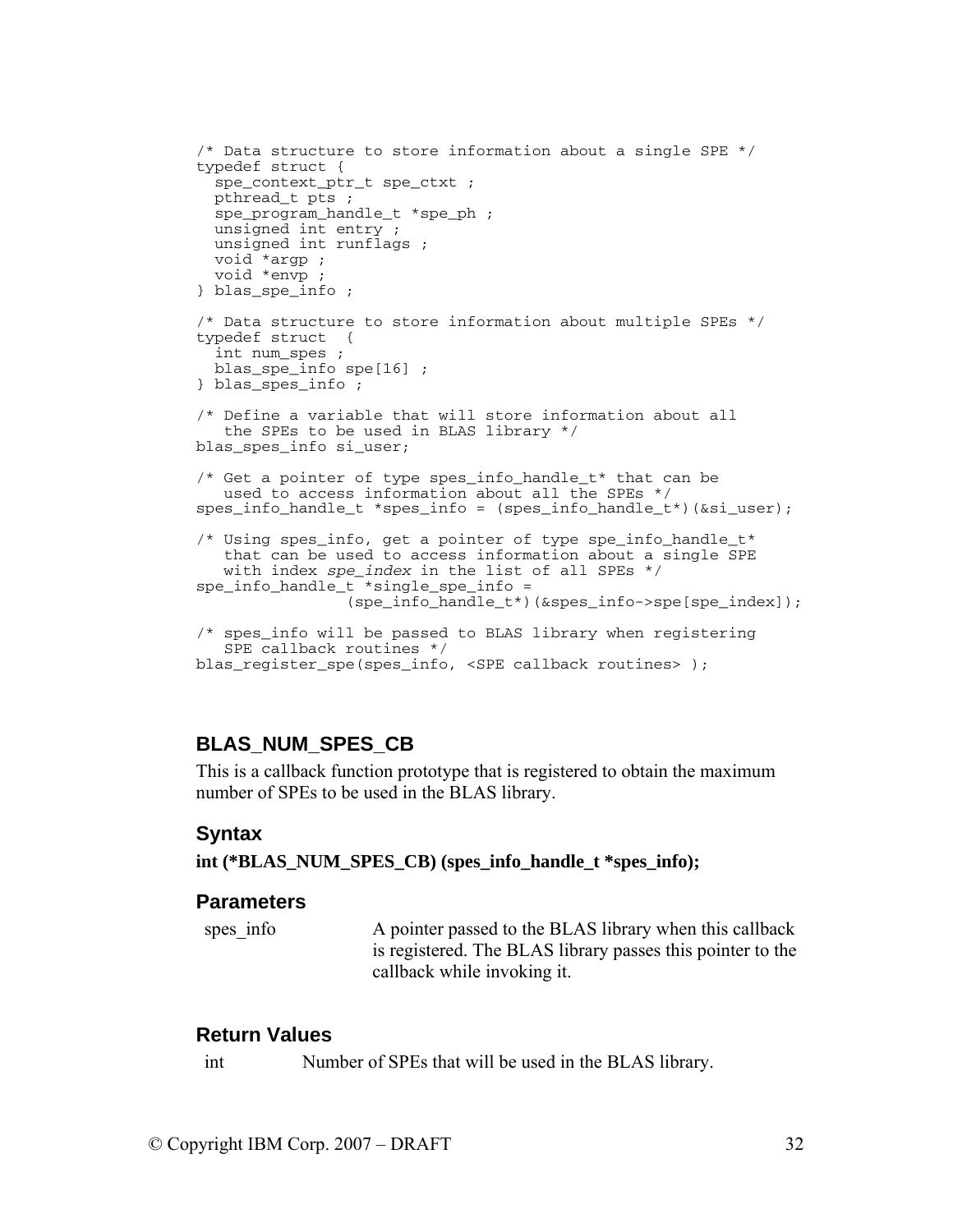## **Example**

```
int get_num_spes_user(spes_info_handle_t* spes_ptr) 
{ 
     blas_spes_info *spes = (blas_spes_info*) spes_ptr; 
     return spes->num_spes; 
}
```
/\* Register user-defined callback function \*/

```
blas_register_spe(spes_info /* spes_info_handle_t* */, 
                    get_num_spes_user, 
                    <Other SPE callback routines>);
```
## **BLAS\_GET\_SPE\_INFO\_CB**

This is a callback function prototype that is registered to obtain the information about a single SPE from the pool of SPEs used inside the BLAS library.

This single SPE information is used when loading and running the SPE program to this SPE.

#### **Syntax**

**spe\_info\_handle\_t\*** 

**(\*BLAS\_GET\_SPE\_INFO\_CB) (spes\_info\_handle\_t \*spes\_info, int index);** 

#### **Parameters**

| A pointer passed to the BLAS library when this callback    |
|------------------------------------------------------------|
| is registered. The BLAS library passes this pointer to the |
| callback while invoking it. This pointer points to private |
| user data containing information about all the SPEs that   |
| user wants to use in the BLAS library.                     |
| Index of the SPE that will identify a single SPE in the    |
| data pointed to by spes_info. The BLAS library will first  |
| invoke the registered callback routine of type             |
| BLAS NUM SPES CB to get the total number of SPEs           |
| (num spes) and then pass index in the range of 0 to        |
| (num spes-1) to this callback.                             |
|                                                            |

#### **Return Values**

| spe info handle t* Pointer to a private user data containing information |
|--------------------------------------------------------------------------|
| about a single SPE.                                                      |

```
spe info handle t*get_spe_info_user(spes_info_handle_t *spes_ptr, int index) 
{ 
    blas_spes_info *spes = (blas_spes_info*) spes_ptr; 
    return (spe_info_handle_t*) ( &spes->spe[index] ); 
}
```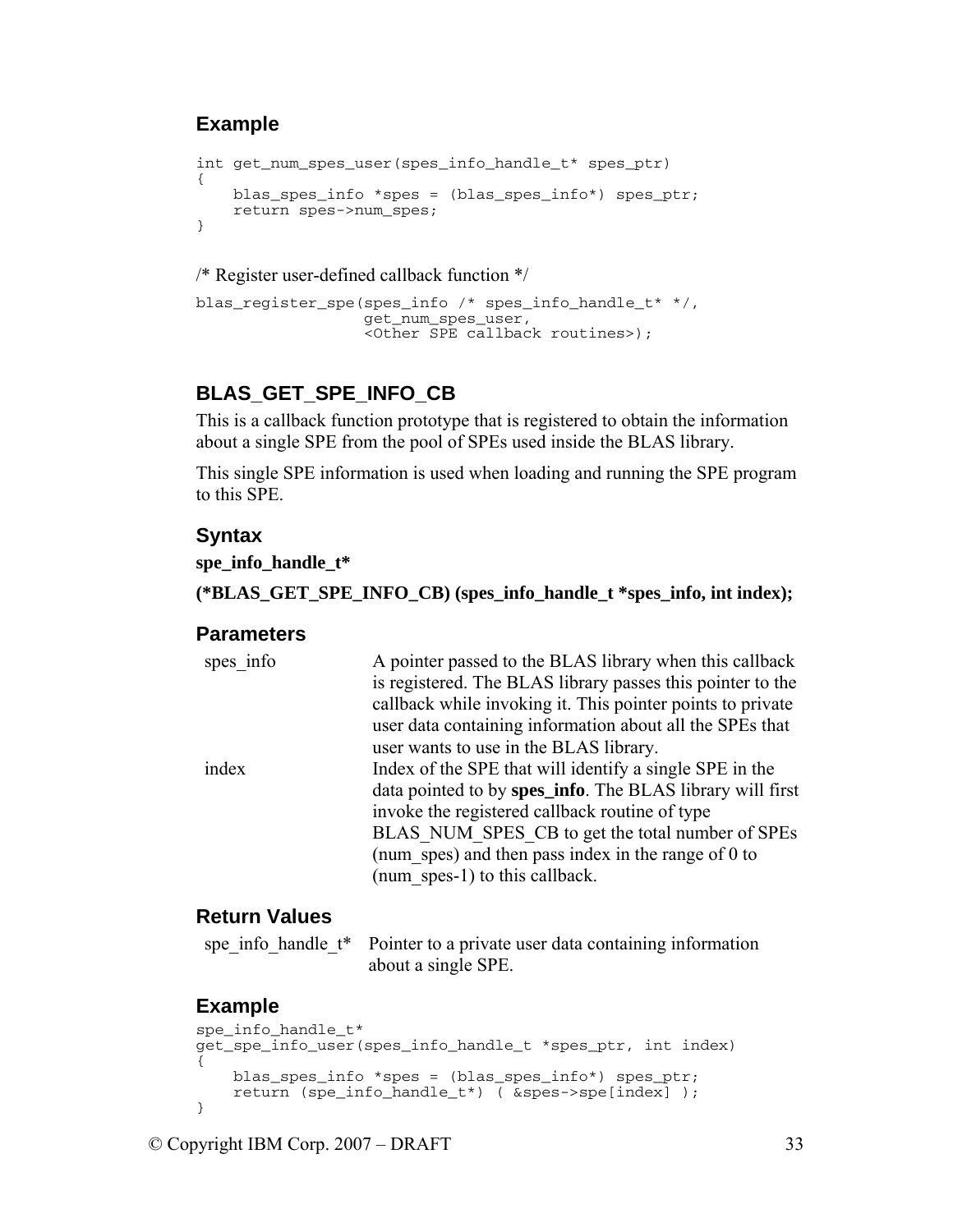```
/* Register user-defined callback function */ 
blas_register_spe(spes_info /* spes_info_handle_t* */, 
                   get_spe_info_user, 
                    <Other SPE callback routines>);
```
## **BLAS\_SPE\_SCHEDULE\_CB**

This is a callback function prototype that is registered to schedule a given SPE main program to be loaded and run on a single SPE.

### **Syntax**

**void** 

**(\*BLAS\_SPE\_SCHEDULE\_CB) (spe\_info\_handle\_t \*single\_spe\_info,** 

 **spe\_program\_handle\_t \*spe\_program,** 

 **unsigned int runflags,** 

 **void \*argp, void \*envp);** 

#### **Parameters**

| single spe info | Pointer to private user data containing information about<br>a single SPE. The BLAS library obtains this pointer<br>internally by invoking the registered callback routine of<br>type BLAS GET SPE INFO CB. The returned pointer<br>is then passed to this callback. |
|-----------------|----------------------------------------------------------------------------------------------------------------------------------------------------------------------------------------------------------------------------------------------------------------------|
| spe program     | A valid address of a mapped SPE main program. SPE<br>program pointed to by spe_program is loaded to the<br>local store of the SPE identified by 'single spe info'                                                                                                    |
| runflags        | A bitmask that can be used to request certain specific<br>behavior while executing the spe_program on the SPE<br>identified by single_spe_info. Zero is passed for this<br>currently.                                                                                |
| argp            | A pointer to BLAS routine specific data.                                                                                                                                                                                                                             |
| envp            | Pointer to environment specific data of SPE program.<br>NULL is passed for this currently.                                                                                                                                                                           |

```
void spe_schedule_user( spe_info_handle_t* spe_ptr, 
                          spe_program_handle_t *spe_ph, 
                          unsigned int runflags, 
                                void *argp, void *envp ) 
{ 
     blas_spe_info *spe = (blas_spe_info*) spe_ptr; 
     /* Code to launch SPEs with specified parameters */ 
}
```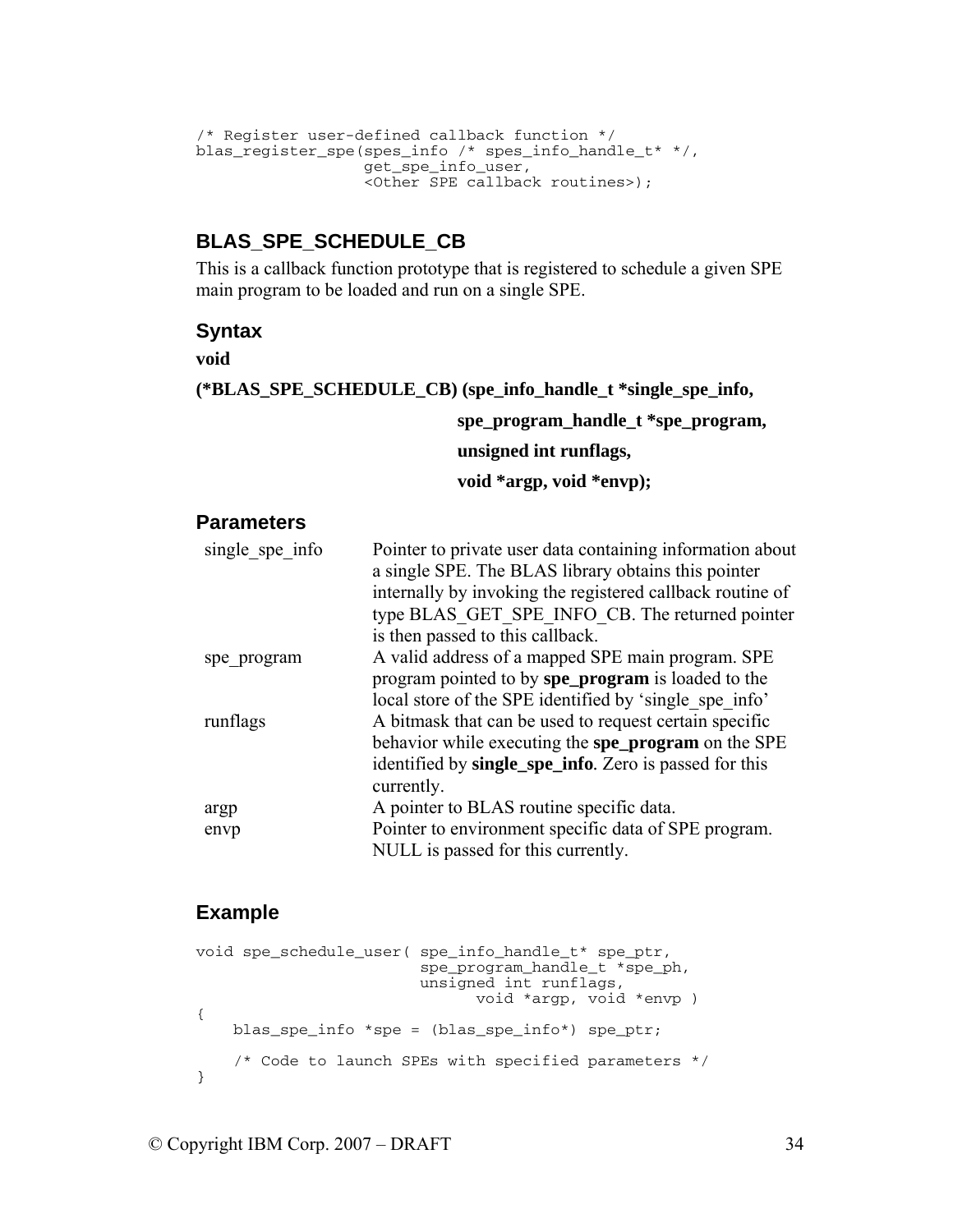```
/* Register user-defined callback function */ 
blas_register_spe(spes_info /* spes_info_handle_t* */, 
                  spe_schedule_user,
                  <Other SPE callback routines>);
```
## **BLAS\_SPE\_WAIT\_CB**

This is a callback function prototype that is registered to wait for the completion of a running SPE program on a single SPE, i.e., until the SPE is finished executing the SPE program and is available for reuse.

For a particular SPE, the BLAS routine first invokes callback of type BLAS SPE\_SCHEDULE\_CB for scheduling an SPE program to be loaded and run, followed by invoking callback of type BLAS\_SPE\_WAIT\_CB to wait until the SPE is done.

#### **Syntax**

 **void (\*BLAS\_SPE\_WAIT\_CB) (spe\_info\_handle\_t \*single\_spe\_info);** 

#### **Parameters**

single spe info Pointer to a private user data containing information about a single SPE. The BLAS library obtains this pointer internally by invoking the registered callback routine of type BLAS\_GET\_SPE\_INFO\_CB. The returned pointer is then passed to this callback.

#### **Example**

```
void spe_wait_job_user( spe_info_handle_t* spe_ptr ) 
{ 
    blas spe info *spe = (blas spe info*) spe ptr;
     /* Code to wait until completion of SPE program 
       is indicated. 
     */ 
} 
/* Register user-defined callback function */ 
blas_register_spe(spes_info /* spes_info_handle_t* */, 
                    spe_wait_job_user, 
                    <Other SPE callback routines>);
```
## **BLAS\_REGISTER\_SPE**

#### **Description**

This function registers the user-specified SPE callback routines to be used by BLAS library for managing SPEs instead of using default SPE management routines.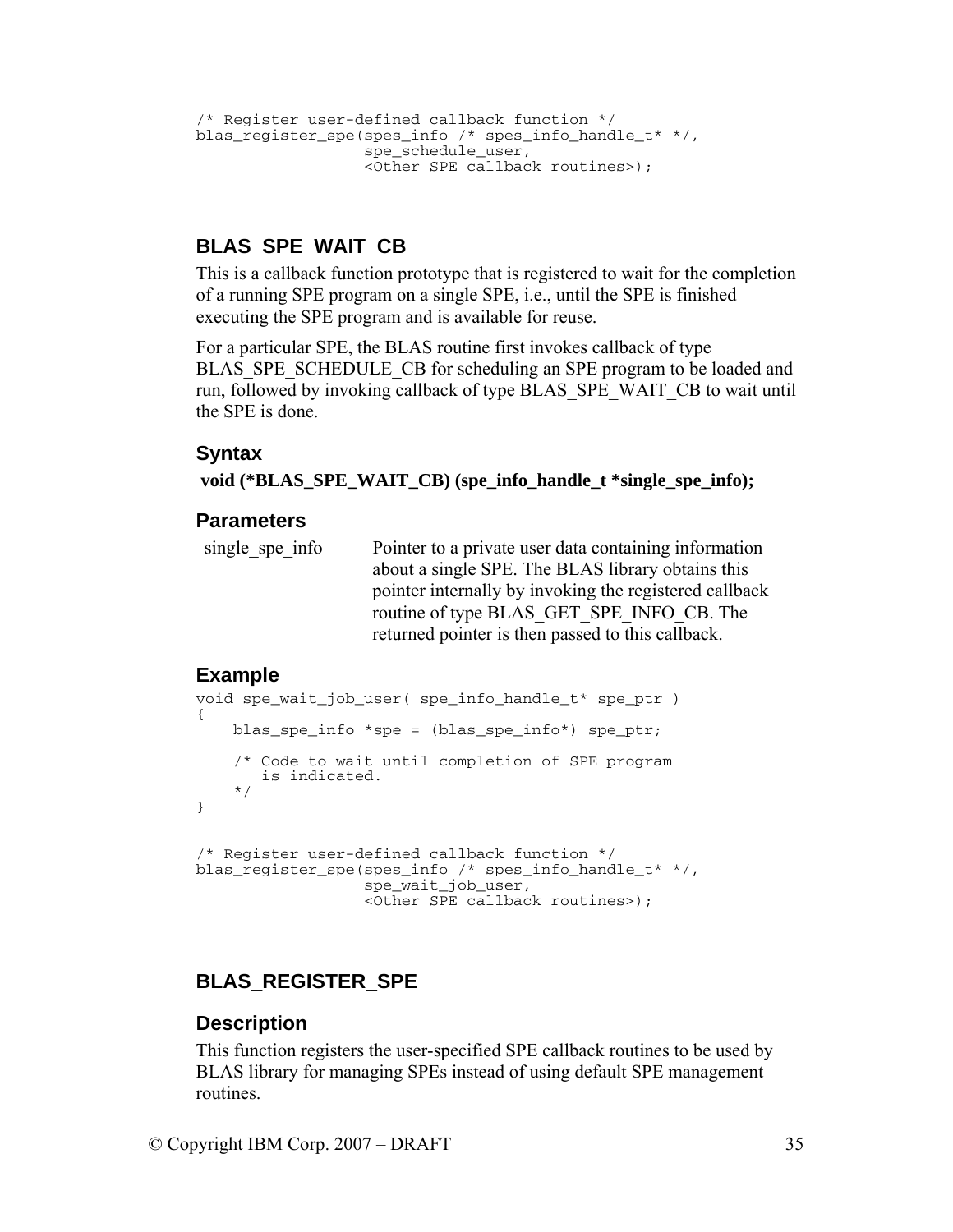None of the input parameters to this function can be NULL. If any of the input parameters is NULL, the function will simply return without performing any registration. A warning is displayed to standard output in this case.

Call this function only once to register the custom SPE callback routines. In case SPE callback registration has already been done before, the function terminates the application by calling abort().

#### **Syntax**

**void** 

**blas\_register\_spe(spes\_info\_handle\_t \*spes\_info,** 

| BLAS_SPE_SCHEDULE_CB spe_schedule_function,  |
|----------------------------------------------|
| BLAS_SPE_WAIT_CB spe_wait_function,          |
| BLAS_NUM_SPES_CB num_spes_function,          |
| BLAS_GET_SPE_INFO_CB get_spe_info_function); |

#### **Parameters**

| spes info             | A pointer to user-defined data which contains<br>information about all the SPEs to be used in the BLAS<br>library. The BLAS library passes this pointer to<br>registered callback routines while invoking these<br>routines. |
|-----------------------|------------------------------------------------------------------------------------------------------------------------------------------------------------------------------------------------------------------------------|
| spe schedule function | A pointer to user-defined function for scheduling an                                                                                                                                                                         |
|                       | SPE program to be loaded and run on a single SPE.                                                                                                                                                                            |
| spe wait function     | A pointer to user-defined function to be used for                                                                                                                                                                            |
|                       | waiting on a single SPE to finish execution.                                                                                                                                                                                 |
| num spes function     | A pointer to user-defined function to be used for                                                                                                                                                                            |
|                       | obtaining number of SPEs that is used.                                                                                                                                                                                       |
| get_spe_info function | A pointer to user-defined function to be used for<br>getting the information about a single SPE.                                                                                                                             |

#### **Example**

For an example of this function, see the sample application blasexamples/blas\_thread/, contained in the BLAS examples compressed file (blas.tar), which is installed with the blas-devel RPM. The following code outlines the basic structure of this sample application:

```
#include <blas.h> 
#include <blas_callback.h> 
typedef struct { 
  spe_context_ptr_t spe_ctxt ; 
  pthread_t pts ; 
  pthread_mutex_t m ; 
 pthread cond t c ;
```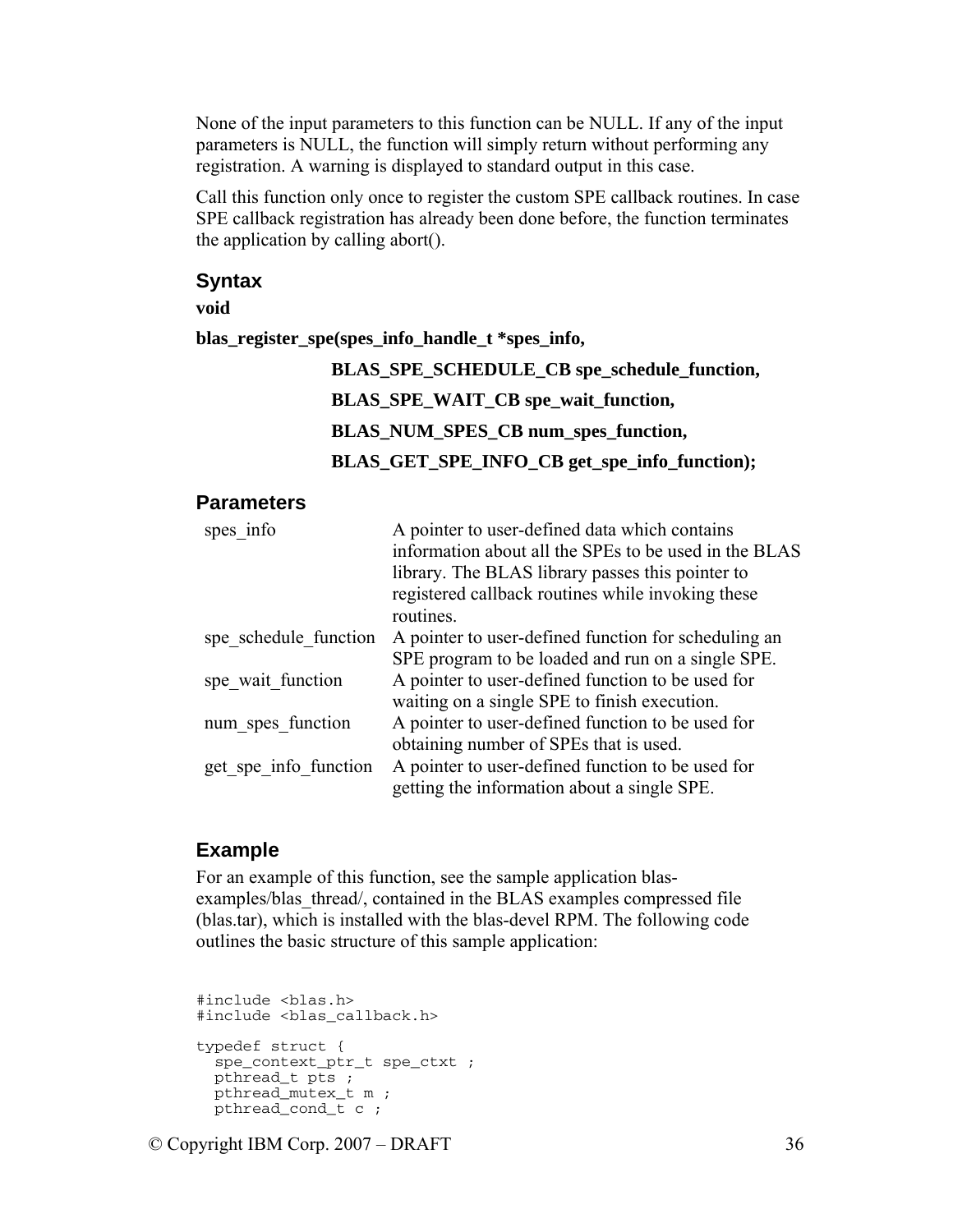```
 spe_program_handle_t *spe_ph ; 
   unsigned int entry ; 
   unsigned int runflags ; 
   void *argp ; 
   void *envp ; 
   spe_stop_info_t *stopinfo ; 
   unsigned int scheduled ; 
   unsigned int processed ; 
} blas_spe_info ; 
typedef struct { 
   int num_spes ; 
   blas_spe_info spe[16] ; 
} blas_spes_info ; 
blas_spes_info si_user; 
int init_spes_user() 
{ 
     int i ; 
    void *blas thread( void * ) ;
     char *ns = getenv( "BLAS_NUMSPES" ) ; 
     si_user.num_spes = (ns) ? atoi(ns) : MAX_SPES ; 
    for ( i = 0 ; i < si_user.num_spes ; i++ )
     { 
          si_user.spe[i].spe_ctxt = spe_context_create( 
                                              0, NULL ) ; 
          /* Code to initialize other fields of 
           si_user.spe[i] 
          */ 
         pthread_create( &si_user.spe[i].pts, NULL, 
                          blas_thread, &si_user.spe[i] ) ; 
      } 
     return 0 ; 
} 
int cleanup_spes_user() 
{ 
     int i ; 
    for ( i = 0 ; i < si_user.num_spes ; i++ )
     { 
         /* Cleanup code */ 
        pthread_join( si_user.spe[i].pts, NULL ) ; 
        /* Cleanup code */ 
     } 
     return 0 ; 
} 
spes_info_handle_t* get_spes_info_user() 
{ 
     return (spes_info_handle_t*) (&si_user) ; 
} 
spe info handle t*
get_spe_info_user(spes_info_handle_t *spes_ptr, int index) 
{ 
     blas_spes_info *spes = (blas_spes_info*) spes_ptr; 
     return (spe_info_handle_t*) ( &spes->spe[index] ); 
}
```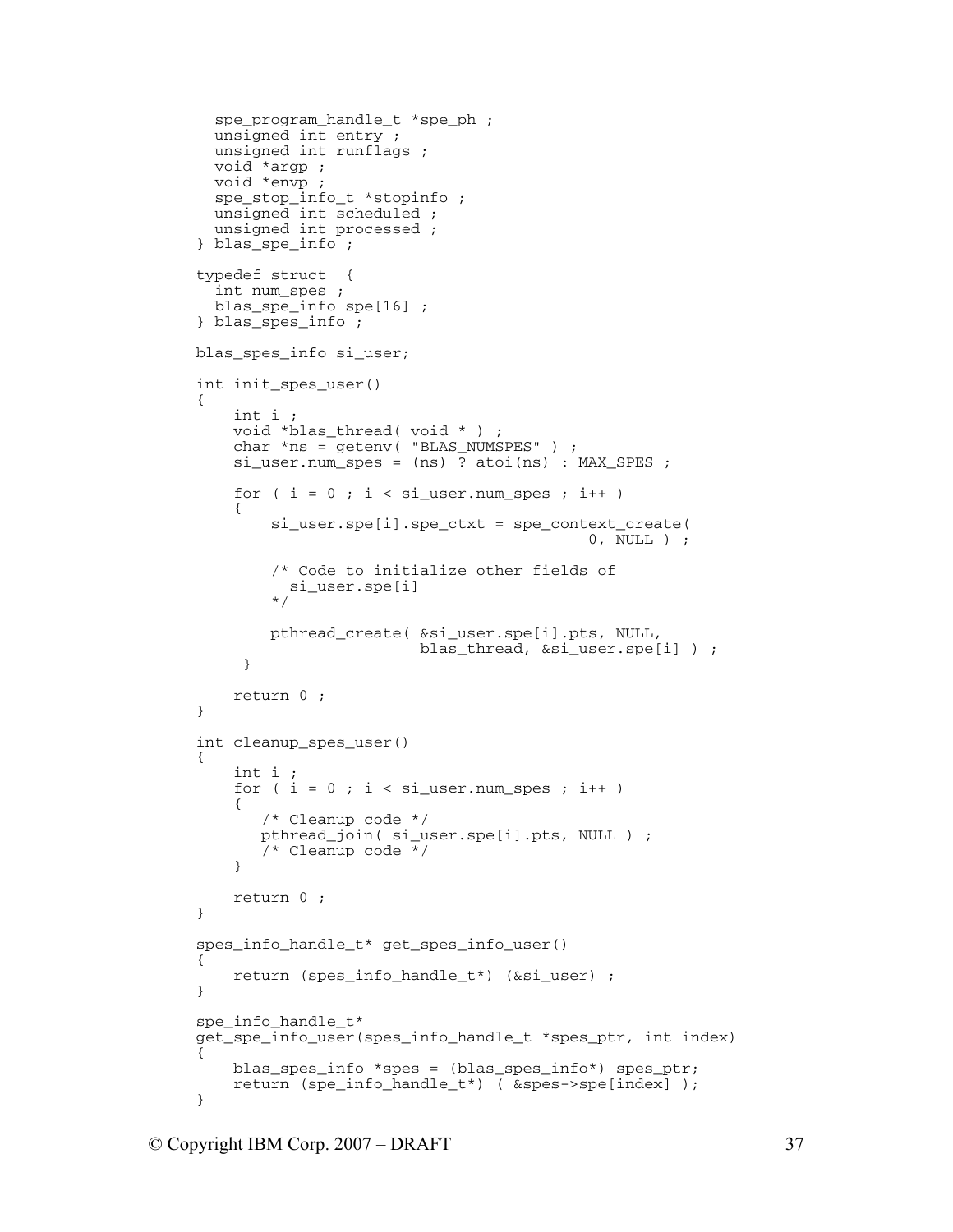```
int get num spes user(spes info handle t* spes ptr)
{ 
     blas_spes_info *spes = (blas_spes_info*) spes_ptr; 
     return spes->num_spes; 
} 
void *blas_thread( void *spe_ptr ) 
{ 
     blas_spe_info *spe = (blas_spe_info *) spe_ptr ; 
    while(1) { 
          /* Wait on condition until some SPE program 
             is available for running. 
          */ 
         /* Come out of the infinite while loop 
             and exit if NULL spe program is passed. 
          */ 
        spe program load( spe->spe ctxt, spe->spe ph ) ;
         spe_context_run( spe->spe_ctxt, &spe->entry, 
                            spe->runflags, 
                            spe->argp, spe->envp, NULL ) ; 
         /* Code to indicate the completion of SPE 
            program. 
          */ 
     } 
     return NULL ; 
} 
void spe_wait_job_user( spe_info_handle_t* spe_ptr ) 
{ 
     blas_spe_info *spe = (blas_spe_info*) spe_ptr; 
     /* Code to wait until completion of SPE program 
        is indicated. 
     */ 
} 
void spe_schedule_user( spe_info_handle_t* spe_ptr, 
                           spe_program_handle_t *spe_ph, 
                           unsigned int runflags, 
                          void *argp, void *envp ) 
{ 
    blas spe info *spe = (blas spe info*) spe ptr;
     /* Some code here */ 
     spe->entry = SPE_DEFAULT_ENTRY ; 
     spe->spe_ph = spe_ph ; 
     spe->runflags = runflags ; 
    spe->argp = argp;
     spe->envp = envp ; 
     /* Code to Signal SPE thread indicating that an SPE 
        program is available for running. 
     */ 
} 
int main() 
{
```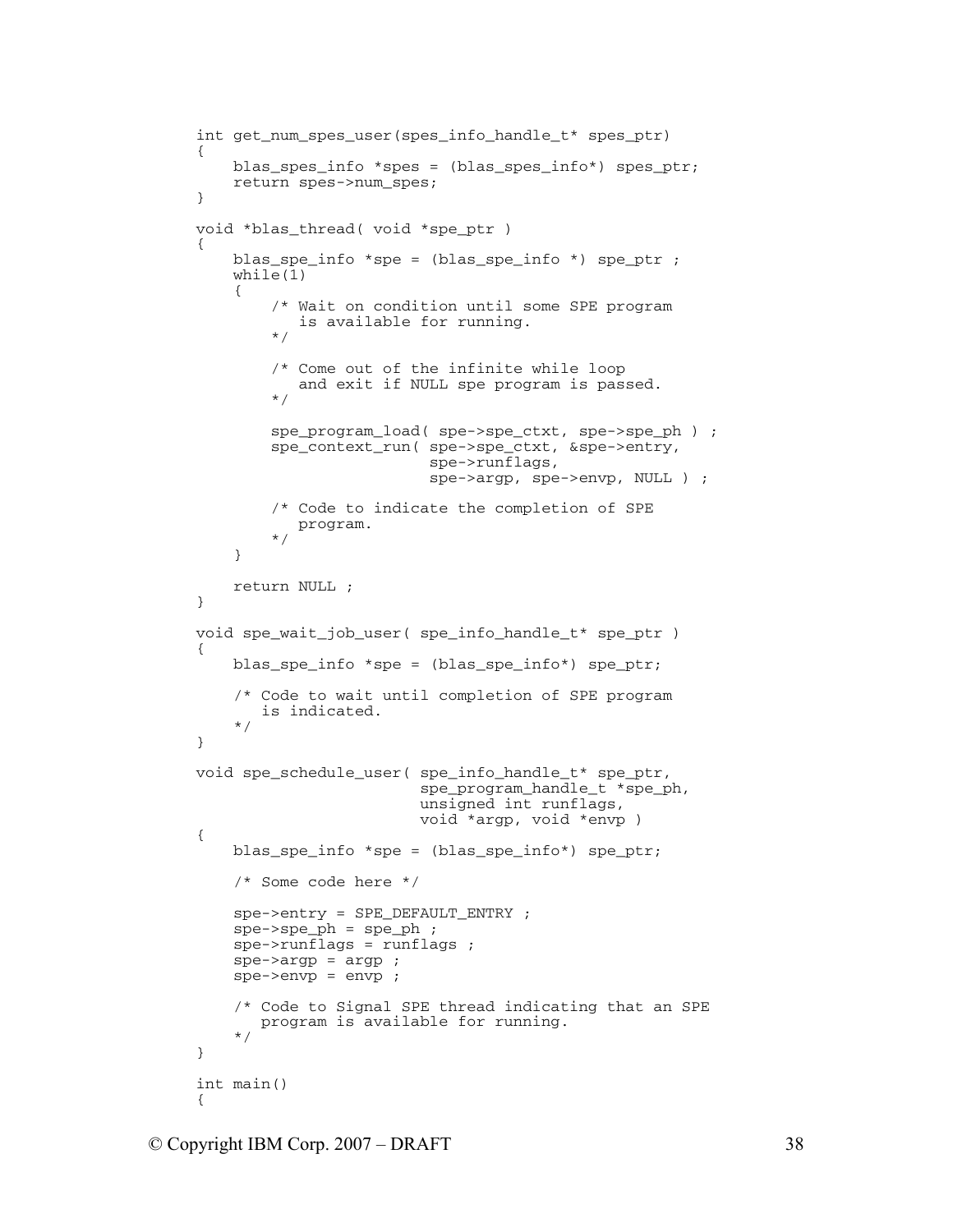```
/* Some code here */ 
    blas_register_spe(get_spes_info_user(), spe_schedule_user, 
                        spe_wait_job_user, get_num_spes_user, 
                        get_spe_info_user); 
    init_spes_user();
     /* Invoke blas routines */ 
    scopy_{\_} (...);
     sgemm_(…); 
 … 
     cleanup_spes_user(); 
     return 0;
```
#### **See Also**

}

See example code in Memory management API section.

#### **SPE management with multi-threaded applications**

The ability to register and use application-defined SPE management functions inside the BLAS library becomes particularly useful with multi-threaded BLAS applications where multiple application threads invoke BLAS routines. With the help of custom SPE management routines, the multi-threaded application can easily distribute SPE resources available on the system to multiple application threads in the desired manner.

An example of a multi-threaded BLAS application registering its own SPE management functions is available in the blas-examples/blas thread/ directory contained in the BLAS examples compressed file (blas.tar), which is installed with the blas-devel RPM

#### *Memory management API*

This API can be used to register user-specified custom memory management routines. Registered routines are then used inside the BLAS library for allocating/de-allocating memory overriding default memory management routines.

The following functions are provided with this API:

#### **BLAS\_Malloc\_CB**

This is a callback function prototype that can be registered to allocate aligned memory space.

#### **Syntax**

**void\* (\*BLAS\_Malloc\_CB) (size\_t size);**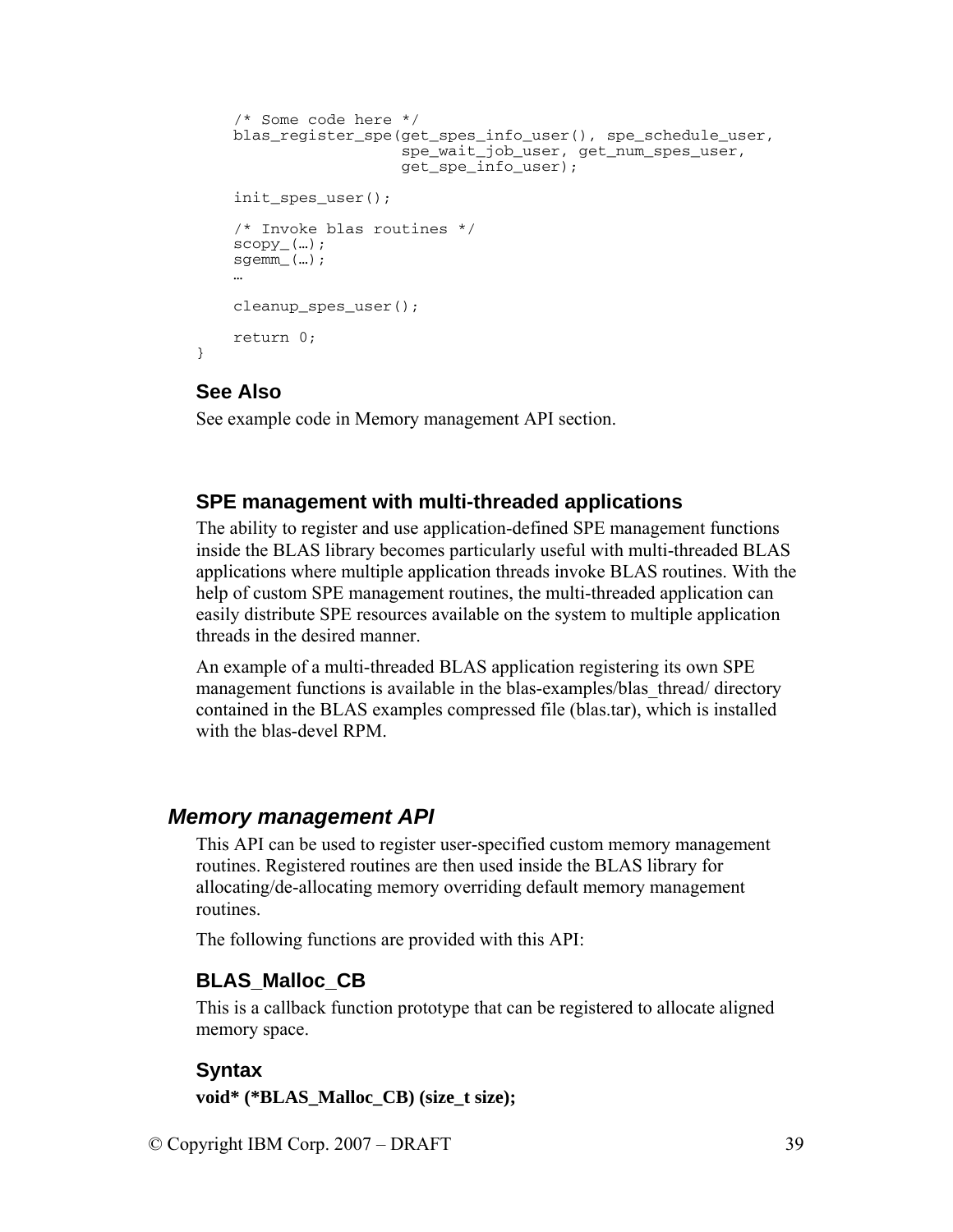#### **Parameters**

size Memory size in bytes to be allocated.

#### **Return Values**

void\* Pointer to allocated aligned memory. Allocated memory space must be aligned to 128-byte boundary. This pointer must be NULL if request fails.

#### **BLAS\_Free\_CB**

This is a callback function prototype that can be registered to de-allocate memory.

#### **Syntax**

**void (\*BLAS\_Free\_CB) (void\* ptr);** 

#### **Parameters**

ptr Pointer to a memory space that needs to be released. This pointer is returned by a previous call to memory allocation callback routine of type BLAS\_Malloc\_CB.

### **BLAS\_REGISTER\_MEM**

#### **Description**

This function registers the user-specified Memory callback routines to be used by the BLAS library for allocating/de-allocating memory instead of using the default memory management routines.

#### **Syntax**

**void blas\_register\_mem(BLAS\_Malloc\_CB malloc\_function,** 

#### **BLAS\_Free\_CB free\_function);**

#### **Parameters**

| malloc function | A pointer to user-defined function used to allocate 128- |
|-----------------|----------------------------------------------------------|
|                 | byte aligned memory.                                     |
| free function   | A pointer to user-defined function used to de-allocate   |
|                 | memory.                                                  |

#### **Example**

#include <stddef.h> #include <stdint.h> #include <blas.h>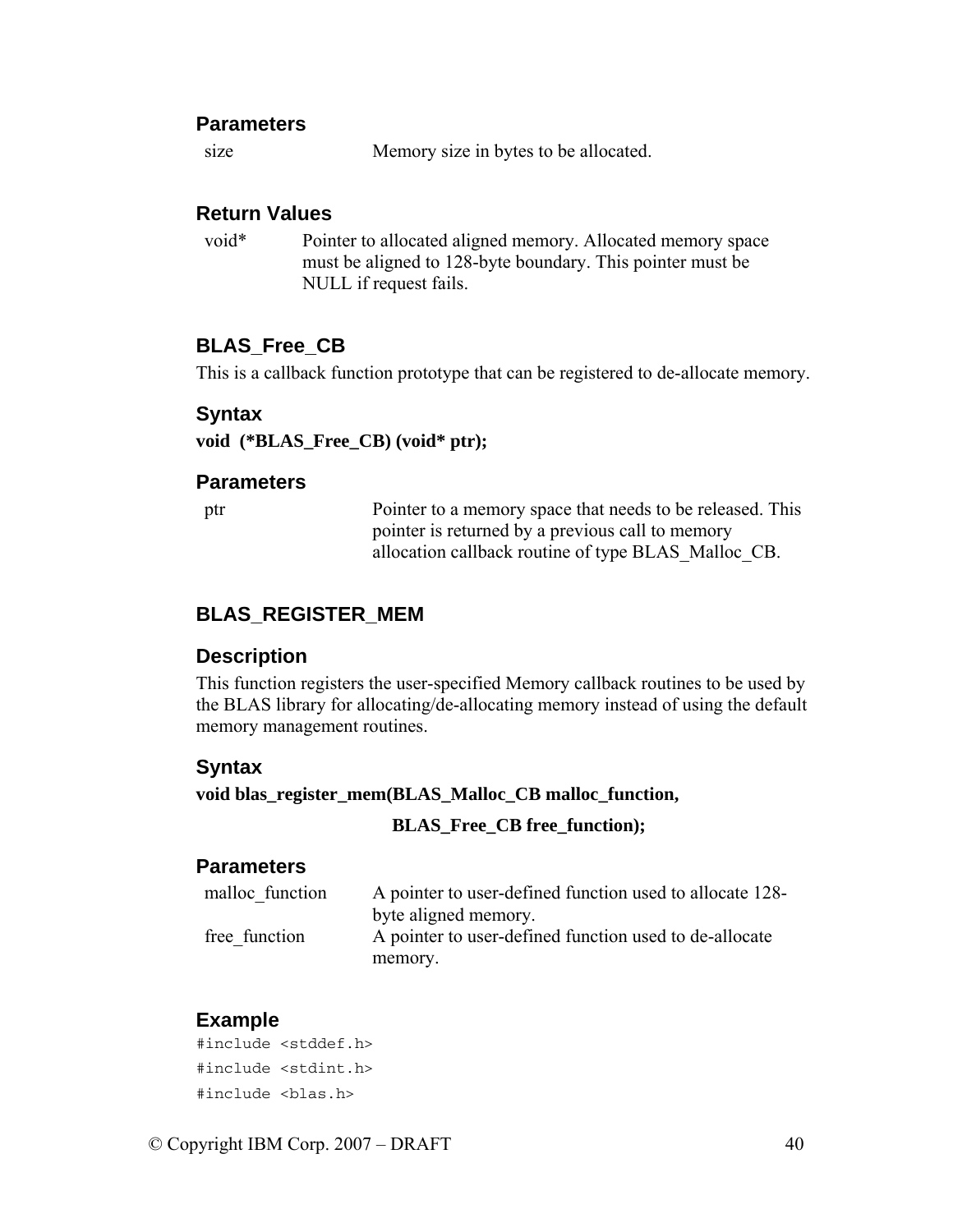```
#include <blas_callback.h> 
/* For allocating aligned memory from heap */ 
#include <malloc_align.h> 
#include <free_align.h> 
/* User defined memory allocation routines. These routines 
    MUST return 128-byte aligned memory. 
*/ 
void* malloc_user(size_t size) 
{ 
     return _malloc_align(size, 7); 
} 
void free_user(void *ptr) 
{ 
     _free_align(ptr); 
} 
int main() 
{ 
     /* Some code here */ 
     blas_register_mem(malloc_user, free_user); 
     /* Invoke blas routines. 
        BLAS level 3 routines like sgemm will now use registered 
        routines malloc_user/free_user for allocation/de- 
        allocation of 128-byte aligned memory 
     */ 
     sgemm_(…); 
    sgenv_{-}(\ldots); … 
     return 0; 
}
```
#### **See Also**

See the sample application blas-examples/blas thread/ contained in the BLAS examples compressed file (blas.tar), which is installed with the blas-devel RPM.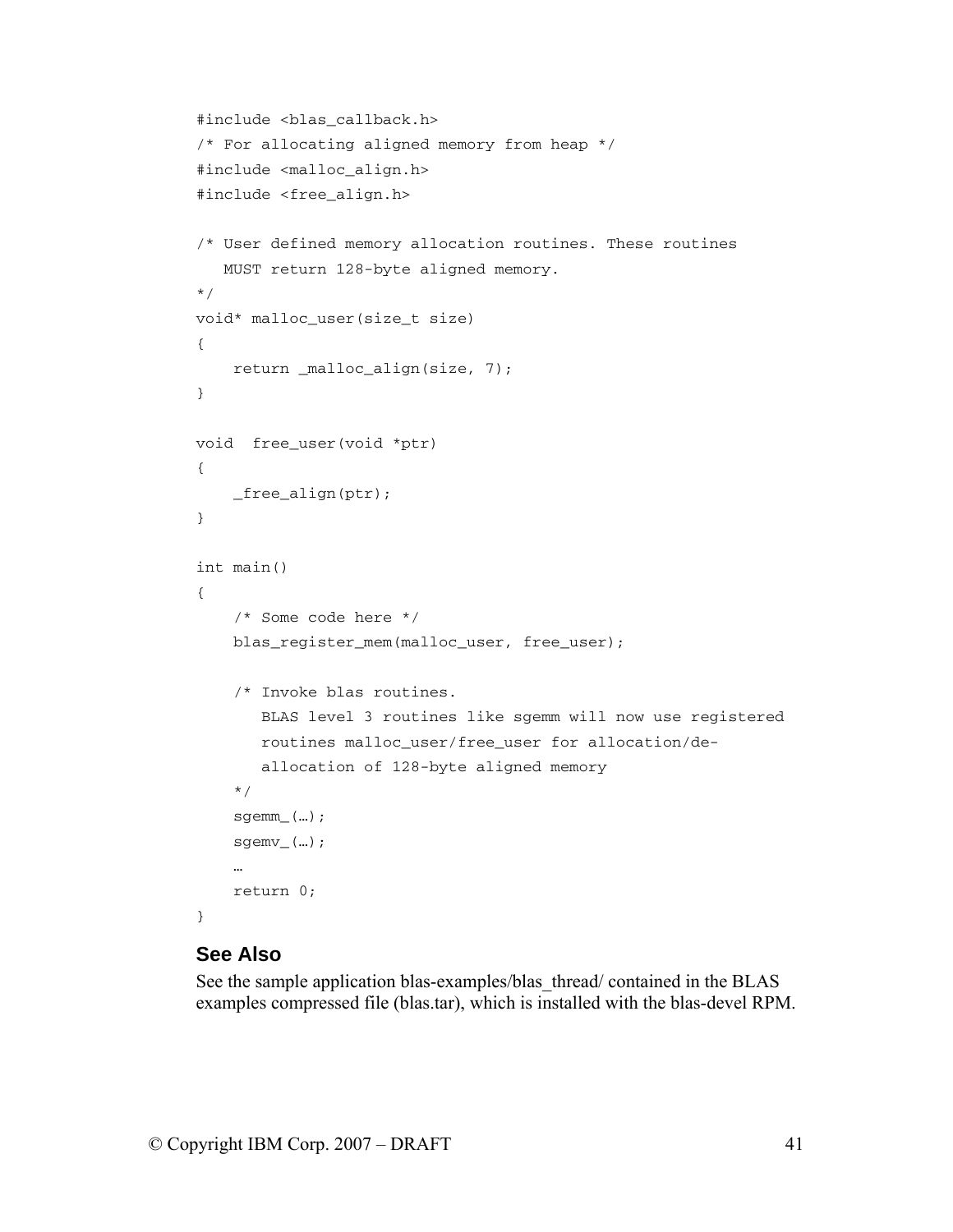# <span id="page-45-0"></span>**Part V. Appendixes**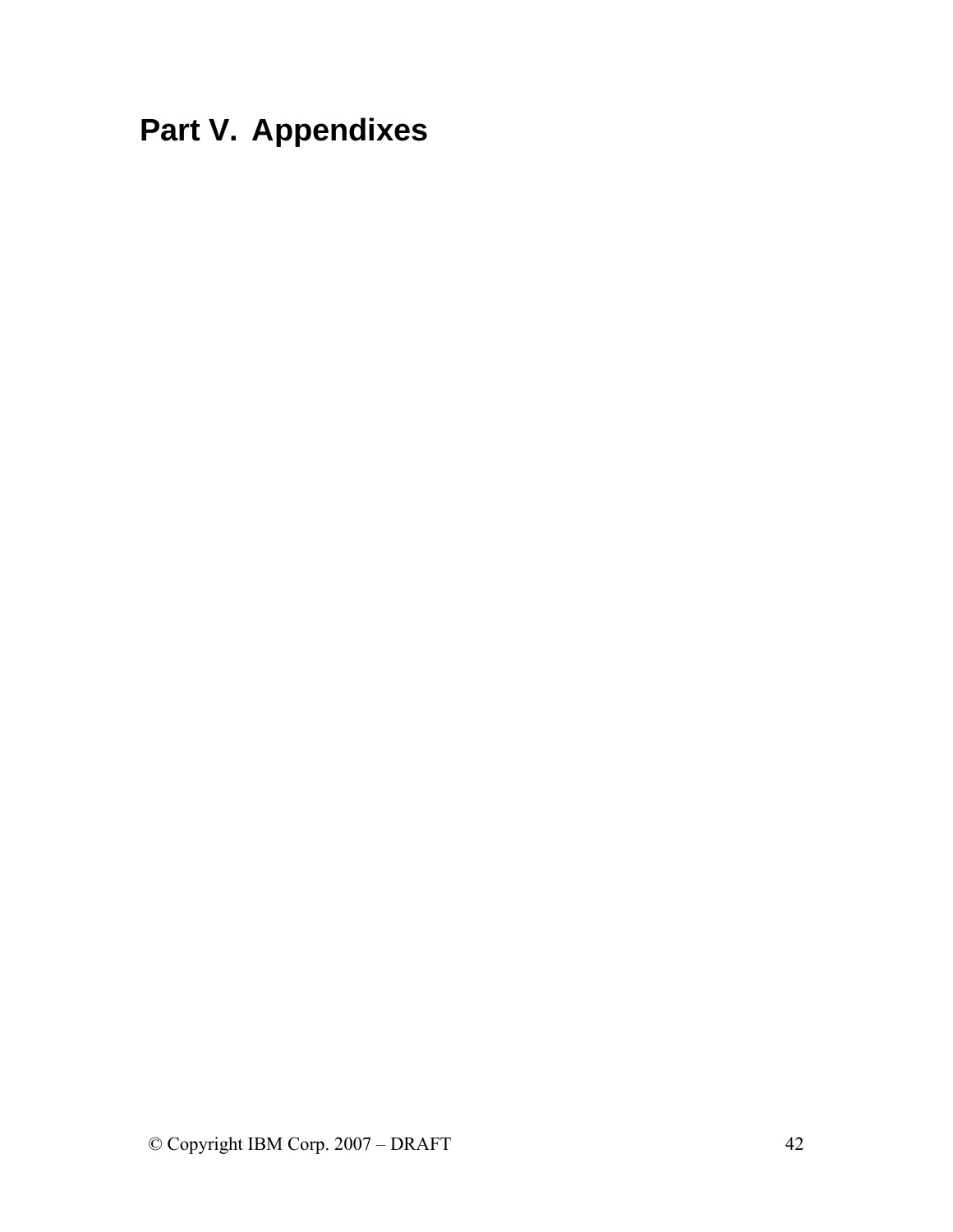# <span id="page-46-0"></span>**Appendix A. Accessibility**

Accessibility features help users who have a physical disability, such as restricted mobility or limited vision, to use information technology products successfully.

The following list includes the major accessibility features:

- Keyboard-only operation
- Interfaces that are commonly used by screen readers
- Keys that are tactilely discernible and do not activate just by touching them
- Industry-standard devices for ports and connectors
- The attachment of alternative input and output devices

## **IBM® and accessibility**

See the IBM Accessibility Center at http://www.ibm.com/able/ for more information about the commitment that IBM has to accessibility.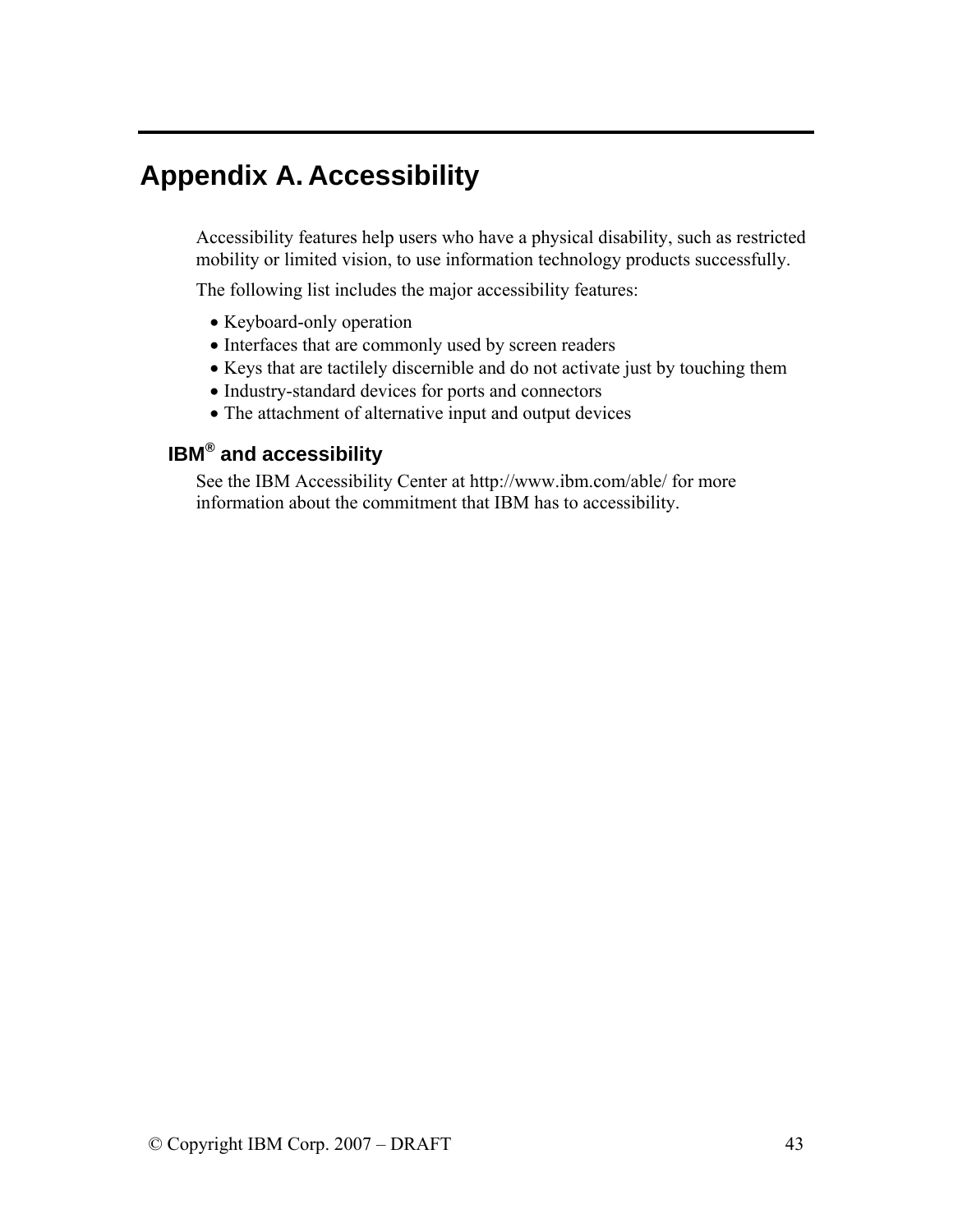## <span id="page-47-0"></span>**Appendix B. Notices**

This information was developed for products and services offered in the U.S.A. IBM may not offer the products, services, or features discussed in this document in other countries. Consult your local IBM representative for information on the products and services currently available in your area. Any reference to an IBM product, program, or service is not intended to state or imply that only that IBM product, program, or service may be used. Any functionally equivalent product, program, or service that does not infringe any IBM intellectual property right may be used instead. However, it is the user's responsibility to evaluate and verify the operation of any non-IBM product, program, or service.

IBM may have patents or pending patent applications covering subject matter described in this document. The furnishing of this document does not grant you any license to these patents. You can send license inquiries, in writing, to:

*IBM Director of Licensing IBM Corporation North Castle Drive Armonk, NY 10504-1785 U.S.A.* 

**The following paragraph does not apply to the United Kingdom or any other country where such provisions are inconsistent with local law:** 

INTERNATIONAL BUSINESS MACHINES CORPORATION PROVIDES THIS PUBLICATION ″AS IS″ WITHOUT WARRANTY OF ANY KIND, EITHER EXPRESS OR IMPLIED, INCLUDING, BUT NOT LIMITED TO, THE IMPLIED WARRANTIES OF NON-INFRINGEMENT, MERCHANTABILITY OR FITNESS FOR A PARTICULAR PURPOSE.

Some states do not allow disclaimer of express or implied warranties in certain transactions, therefore, this statement might not apply to you. This information could include technical inaccuracies or typographical errors.

Changes are periodically made to the information herein; these changes will be incorporated in new editions of the publication. IBM may make improvements and/or changes in the product(s) and/or the program(s) described in this publication at any time without notice.

Licensees of this program who wish to have information about it for the purpose of enabling: (i) the exchange of information between independently created programs and other programs (including this one) and (ii) the mutual use of the information which has been exchanged, should contact: